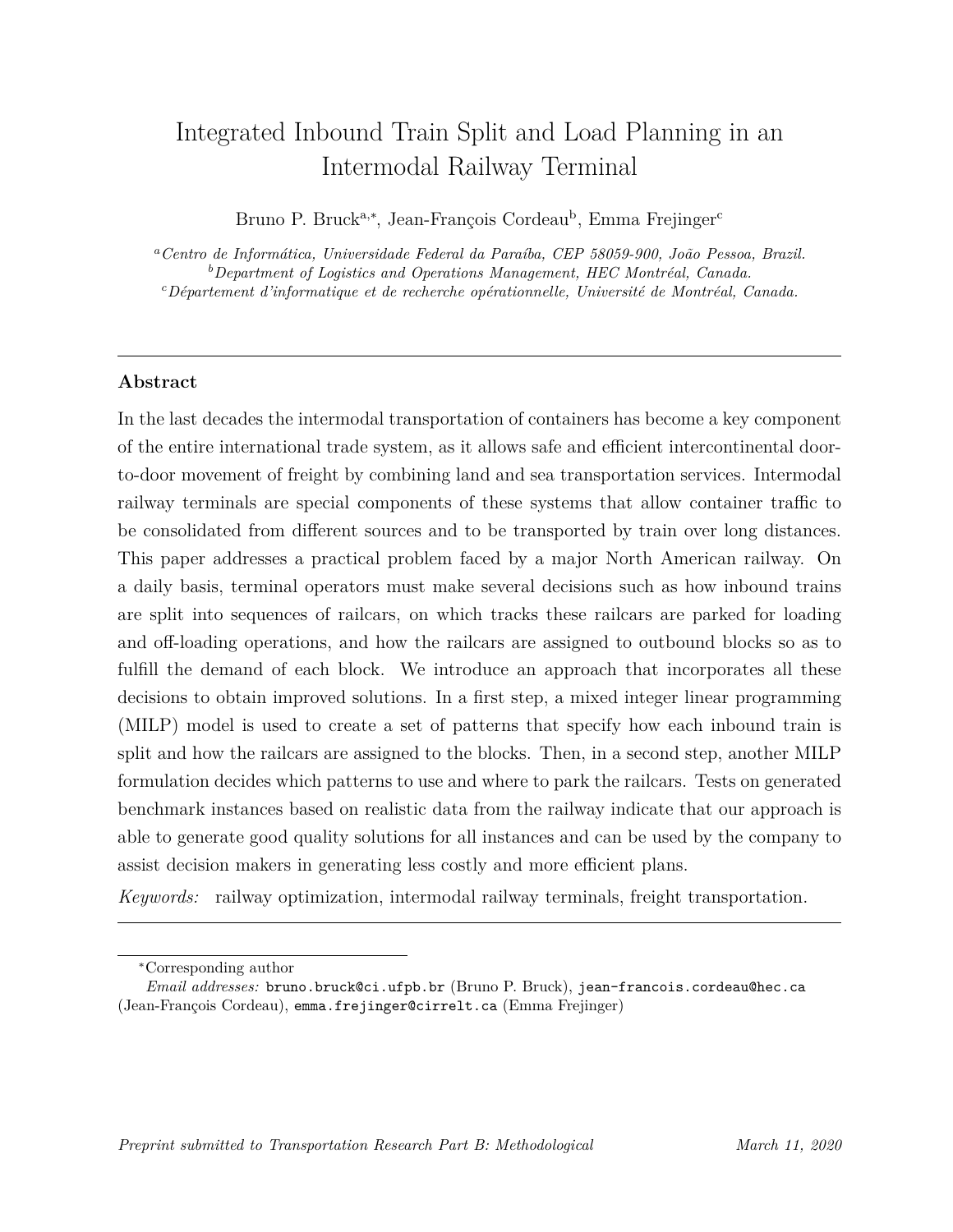#### **1. Introduction**

Intermodal freight transportation may be considered as one of the cornerstones of globalization, as it allows for the efficient intercontinental door-to-door movement of goods through multiple modes of land and sea transportation services that often involve several different carriers. In a classical example of an intermodal chain, loaded containers leave the initial shipper location by truck and are directed either to a port or to an intermodal railway terminal, from where a train will transport them to a port. A ship then moves the containers to another port, from where they are transported to the destination by one or a combination of several means of transportation (Crainic and Kim 2007).

These intermodal terminals are special transshipment nodes that are responsible for consolidating traffic and dispatching containers on trains destined to other nodes of the network, so that these containers can eventually reach their final destination. For a comprehensive survey of the literature on intermodal transportation we refer the reader to the surveys of Crainic and Kim (2007) and of SteadieSeifi et al. (2014).

Most of the intermodal traffic is containerized, which ensures a safer, cheaper and more reliable means of transportation without handling the cargo. Indeed, the North American market of intermodal transportation has performed remarkably well in the last decade or so, with annual growth rates of about  $15\%$  (SteadieSeifi et al. 2014). While the international market mainly follows the ISO standard and uses 20-, 40- and 45-ft containers, in North America there are also 48- and 53-ft containers, which are used for domestic traffic. Another feature of this market is that trains are usually double stacked and there are many types of railcars with different characteristics, e.g., number of platforms, platform length (40, 45, 48 or 53 feet long) and weight loading limit. This great variety of containers and railcar types has a significant impact on the difficulty of the *load planning*, which concerns the assignment of containers to railcar slots (see, e.g., Mantovani et al. 2018). Performing a proper matching between railcars and containers in the load planning is important to ensure the best usage of the available capacity of railcars but also the fuel efficiency of the train, because loading influences aerodynamic aspects.

In practice, the set of railcars that is made available to load containers is the result of decisions that derive from a block plan. The *block planning* is a tactical problem which is critical for the design of an efficient and profitable rail transportation system (Bodin et al. 1980). A *block* is defined as a group of railcars, with possibly different origins and destinations, that are moved as a single unit between terminals. The railcars of the same block do not need to be handled individually at intermediate terminals, which reduces handling costs.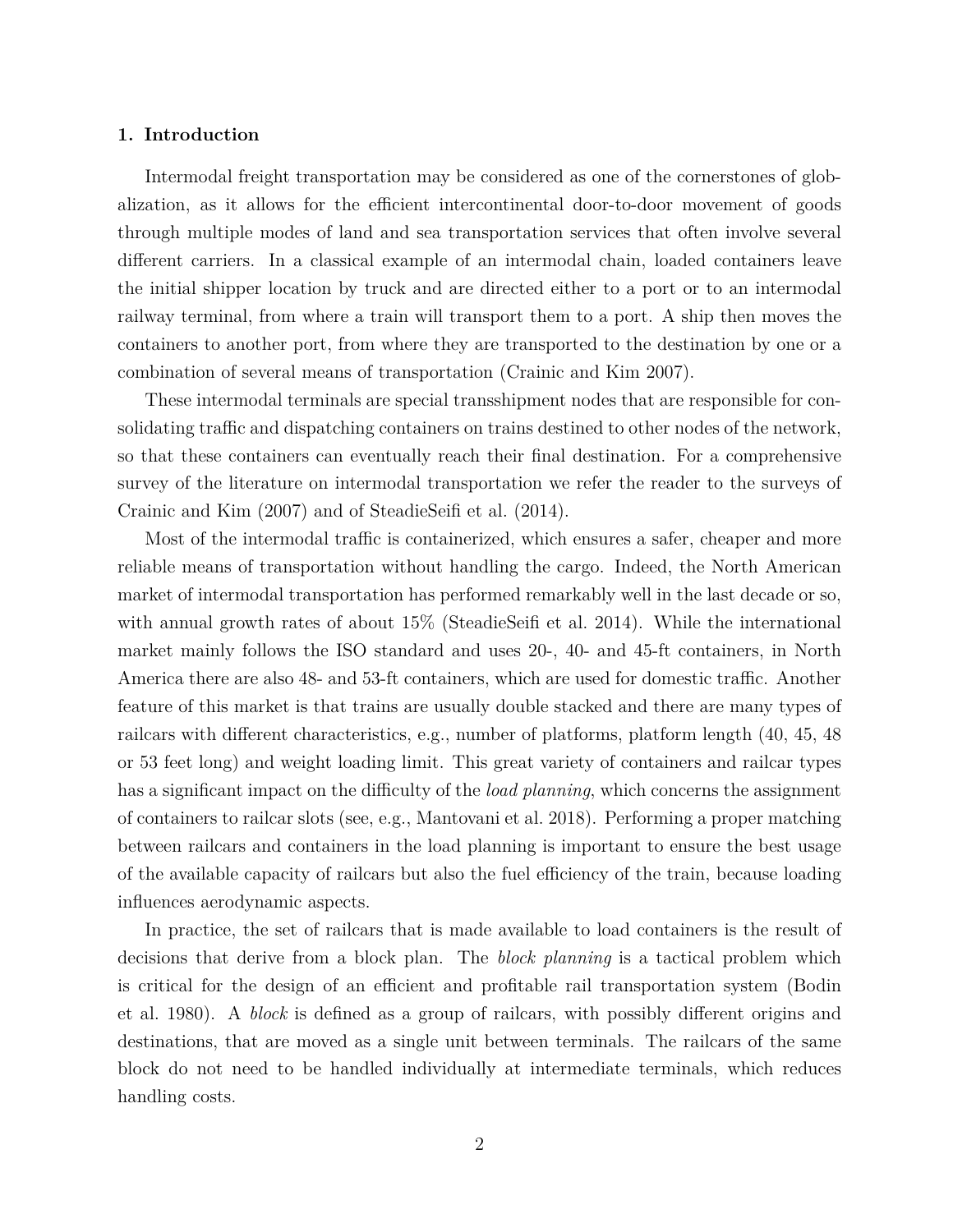In this paper we focus on an operational problem faced by a North American railway in the context of rail transportation of intermodal containers. In particular, we consider (1) how inbound trains are split (cut) into sequences of railcars after entering the intermodal terminal, (2) on which tracks those railcars are parked for loading and off-loading operations or even for temporary storage, and (3) the assignment of railcars to outbound blocks so as to fulfill the demand of each block. Figure 1 illustrates how these decisions are related and how inbound trains are processed and outbound trains assembled. Because we focus on operational decisions, we assume that the block plan is given. However, the choice of the individual cars that compose each block is optimized based on the available resources.



Figure 1: Diagram of the main decisions associated with our problem.

Our main contributions are to introduce a novel practical problem in intermodal transportation, and to propose an approach that incorporates all the aforementioned decisions to obtain better solutions than when a sequential decision process is used. This approach proceeds in two steps. The first one creates a set of patterns (called configurations) that specify how each inbound train is split and how railcars are assigned to the blocks. Therefore, this step deals with decisions (1) and (2) of Figure 1, which are heavily interconnected. Decision (3) is then handled in a second step, where we decide which configurations to use and where to park the railcars, making sure that it is possible to bring the railcars to their assigned track and to pull them out when they have to depart. To perform the first step we introduce two *mixed integer linear programming* (MILP) formulations that differ in the way we represent groups of consecutive railcars that are destined to the same block. The second step is solved by means of another MILP formulation which ensures that the railcars can be parked onto the tracks and that the outbound trains can be properly assembled. In order to test our algorithms we generated a set of realistic instances based on real data provided by the railway. Our experiments show that, although the problem is very complex, our solution approach is able to generate good quality solutions for all benchmark instances. These results also indicate that aspects such as the composition of the inbound trains and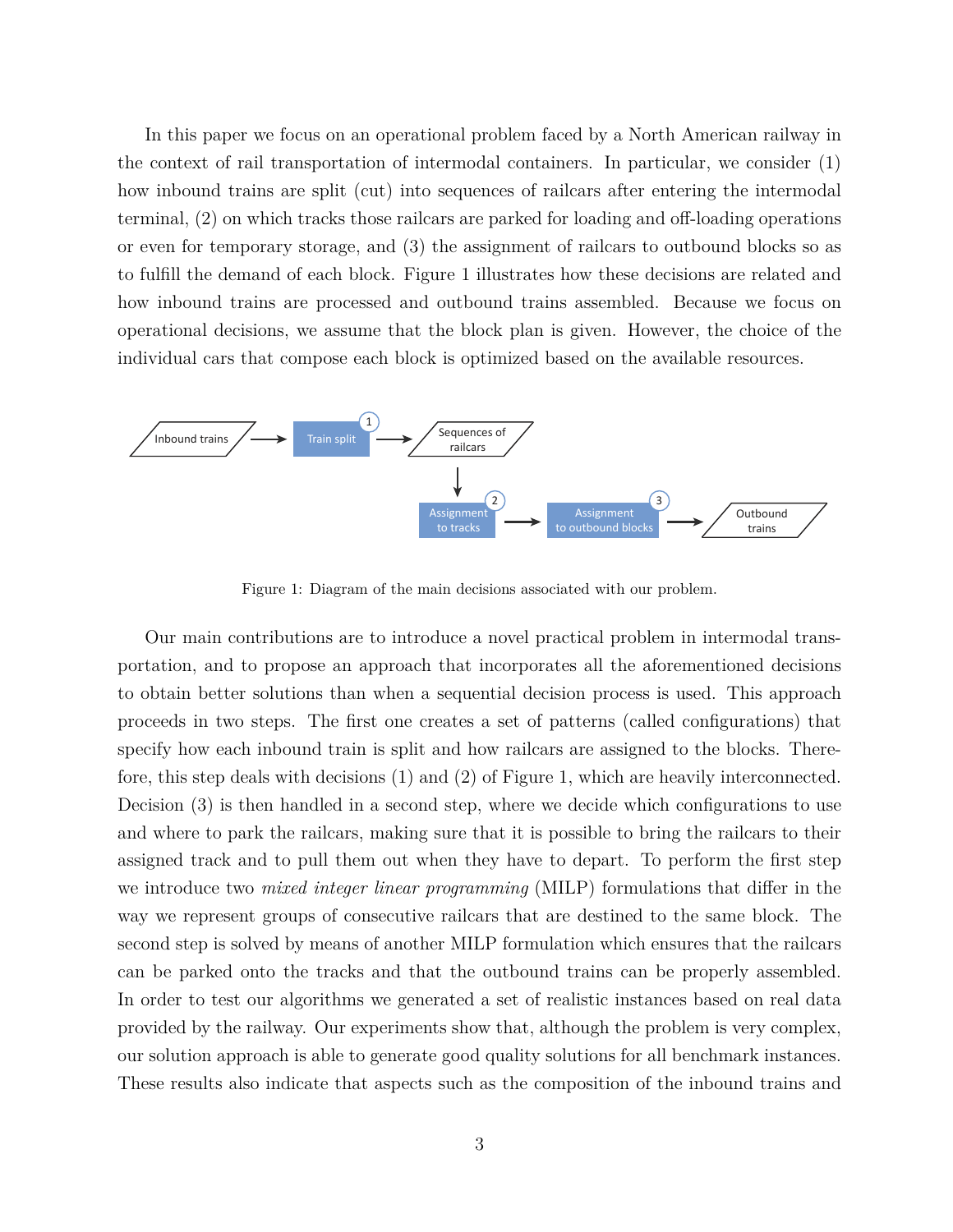the amount of traffic in the terminal play a larger role than the variations in the demand of blocks, in determining how difficult it is to find feasible solutions for a given instance.

The remainder of the paper is organized as follows. Section 2 presents a brief discussion of the related literature. Section 3 describes the problem and the notation used throughout the paper. Section 4 presents the solution approach, whereas Section 5 reports the results of the computational experiments. Finally, Section 6 provides some conclusions.

# **2. Related literature**

Intermodal transportation is a broad and rich research topic which has evolved significantly in the last decades. In the literature, the associated problems are generally classified according to their planning horizon as strategic, tactical or operational problems (see Crainic and Kim 2007). The strategic level concerns long term decisions usually associated with investments in infrastructure, whereas at the tactical level one is concerned with the optimal utilization of a given infrastructure, for example, by designing train schedules and routes. Finally, the operational level deals with short term decisions such as real-time planning for orders and adjustments to schedules, or even daily operations at terminals.

Several studies in the literature concentrate on classification and shunting yards (e.g., Blasum et al. 1999, Dahlhaus et al. 2000 Boysen et al. 2012, Boysen, Emde, and Fliedner 2016, Adlbrecht et al. 2015, Shi and Zhou 2015). However, they should not be confused with intermodal terminals, as only the latter allow temporary storage, loading and off-loading of containers. Nevertheless, understanding the basic functioning of shunting yards is relevant, as some of their operations are somewhat similar to those performed in intermodal terminals. According to Boysen et al. (2012), shunting yards play an important role in rail freight transportation. They are used to disassemble inbound trains and to sort their railcars, which are then dispatched on outbound trains to other nodes of the network. Usually, these terminals are composed by three areas. The first one contains the so-called receiving tracks, where inbound trains first arrive and are inspected. Then, railcars are moved to the classification area either by a locomotive (flat yards), by being pushed to a hump (hump yards), or simply by gravity (gravity yards). The order in which railcars are moved to this second area, and the assignment to the classification tracks, define one of the core operational problems found in shunting yards, which is the sorting and rearranging of inbound railcars. Finally, once the railcars have been sorted, they are moved to a third area containing the departure tracks, where the outbound trains are assembled.

Boysen, Emde, and Fliedner (2016) classify the short term operational decisions of shunting yards according to the following hierarchy: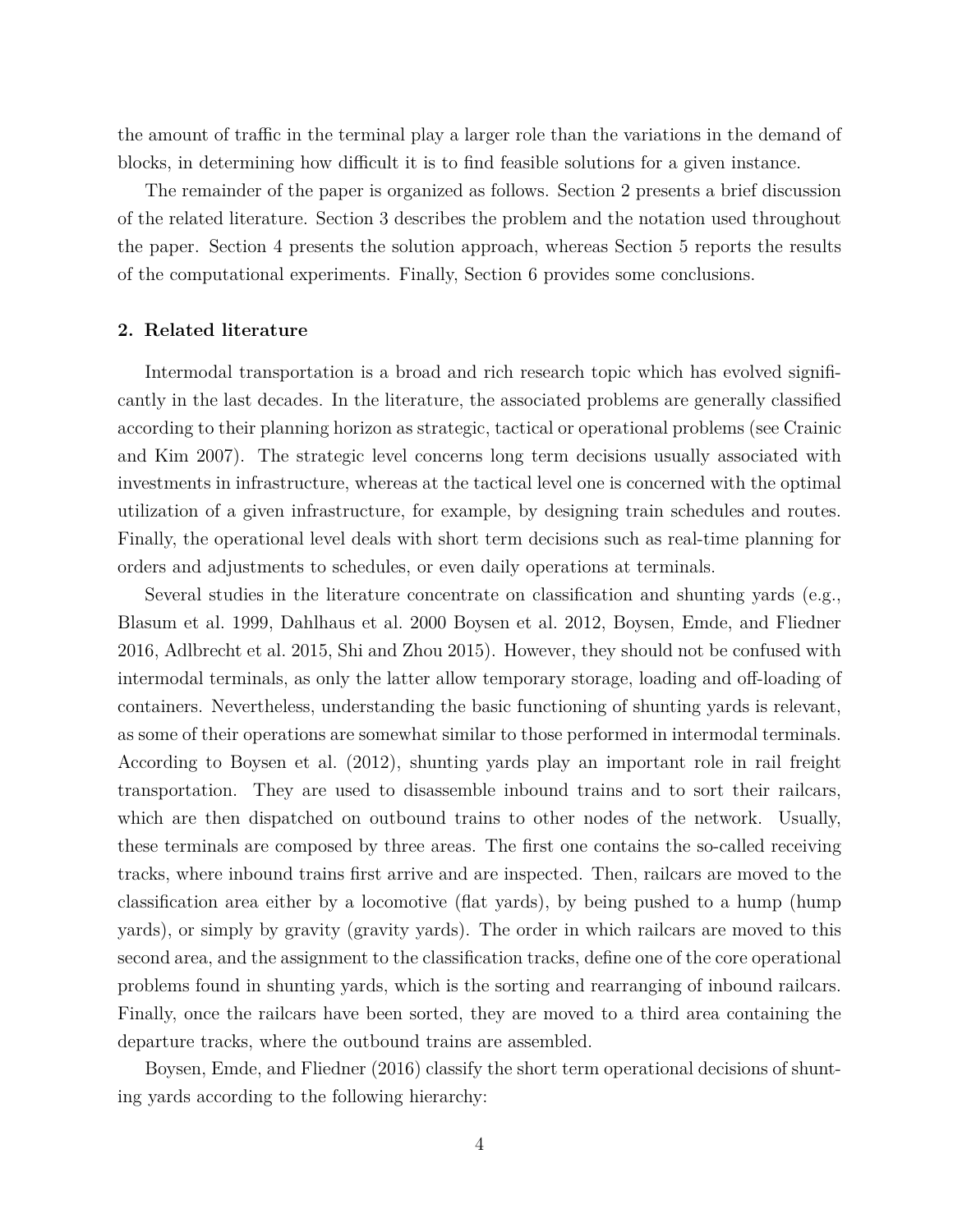- 1. *Cut generation*: inbound trains arriving at the shunting yard must be assigned to the receiving tracks. As mentioned by Boysen et al. (2012), under certain conditions, inbound trains might be split into smaller sequences of railcars that can be parked on different tracks, especially if no receiving track can accommodate the entire train;
- 2. *Train makeup*: refers to the assignment of inbound railcars to outbound trains;
- 3. *Railcar classification*: decides the order in which inbound railcars parked on the receiving tracks are brought to the classification area and which locomotive pushes the railcars;
- 4. *Outbound track assignment*: decides on the departure track in which each outbound train is assembled.

Although our problem cannot be directly classified according to this hierarchy, some of the aspects we optimize are somewhat similar to those of shunting yards. In particular, the *cut generation* and *train makeup* problems in shunting yards are similar to the decisions on the inbound train split and assignment to outbound blocks found in our problem. However, the similarities are mostly with respect to the main idea of each aspect and, in practice, the operations differ significantly. For instance, because of their design, the operations in shunting yards usually follow a single direction. Inbound trains arrive from one side of the yard and are placed on the receiving tracks. Then, railcars are moved to the classification tracks and later to the departure tracks, from where they depart on outbound trains. Given that all operations in intermodal terminals are usually performed on the same set of tracks, it is possible that inbound trains arrive at the terminal from different directions. Similarly, outbound trains might depart from either side of the terminal. This adds another layer of complexity to the problem, as railcars that arrive later might block the departure of other cars that were already parked on the same track. Furthermore, in intermodal terminals there is significantly less flexibility in how railcars can be rearranged, given that sorting is usually very expensive in this environment.

Another related problem is the load planning, where given a set of containers stored in a terminal and a sequence of railcars one must determine the optimal assignment of containers to railcar slots while minimizing the costs (Mantovani et al. 2018). These costs are usually associated with the acquisition, renting and maintenance of locomotives, railcars and cranes, and the purchasing of fuel and employing of crews (see, e.g., Bouzaiene-Ayari, Cheng, and Das 2016).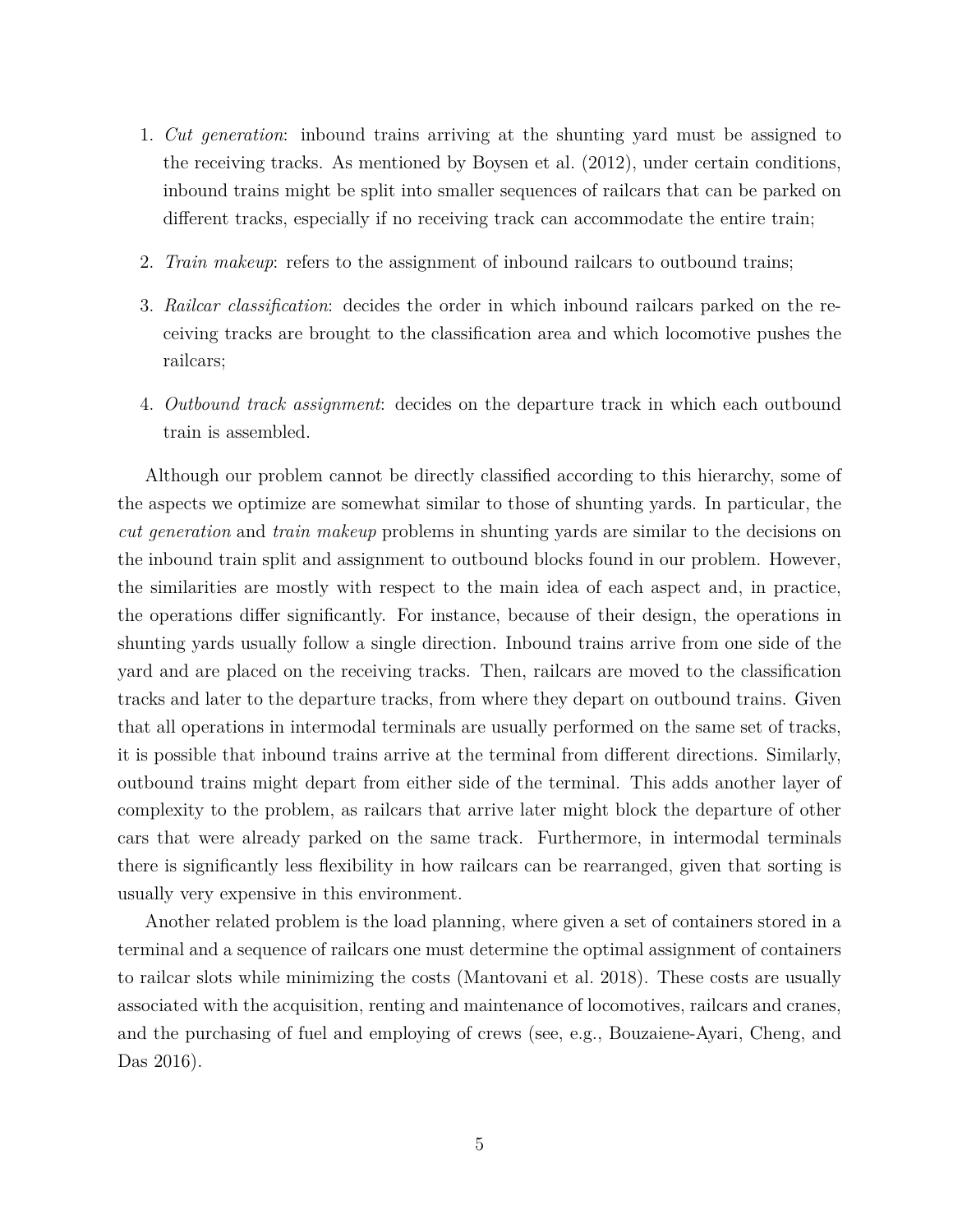Most of the literature on load planning focuses on single-stack trains and on different levels of detail. For instance, Corry and Kozan (2008) consider matching different types of containers and railcars, but do not take into account the weight of containers as in Bruns and Knust (2012). Others go even further and incorporate a number of practical constraints (see, e.g., Heggen, Braekers, and Caris 2016) or consider a robust optimization approach that is able to deal with several sources of uncertainty (Bruns et al. 2014). Usually, in the North American market there are also double-stack trains, in which case there are even more possible loading patterns and additional concerns, such as the center of gravity of the railcars (see, e.g., Mantovani et al. 2018) and aerodynamic drag (see, e.g., Lai, Barkan, and Onal 2008).

In our problem setting we assume that there can be double-stack railcars. However, given that the loading problem is itself already complex, we simplify it and consider only the aggregate matching of containers to railcars. In particular, we focus on the availability of slots for different container sizes in each railcar according to their loading capabilities described in the AAR Guide (Association of American Railroads 2014), which provides a complete description of the loading patterns for railcars. This aspect is discussed in detail in Section 3.

In the context of rail-rail transshipment yards, similar problems arise in terminals that have gantry cranes. According to Boysen, Jaehn, and Pesch (2011), these terminals face problems such as how to (i) schedule the sequence of trains that enter the tracks (e.g. Boysen, Jaehn, and Pesch 2012); (ii) decide on the assignment of containers to railcars (e.g. Corry and Kozan 2006); (iii) determine the fixed areas in which each crane is allowed to operate (e.g. Boysen and Fliedner 2010, Boysen, Fliedner, and Kellner 2010); (iv) decide on the train parking positions (e.g., Kellner, Boysen, and Fliedner 2012); and (v) decide on the sequence of movements for each crane in order to place the container onto the railcars (e.g., Alicke 2005, Zhang et al. 2002). While problems (ii) and (iv) seem closely related to some of the decisions in our setting, the presence of the gantry cranes significantly changes the underlying problem. For instance, in rail-rail transshipment terminals, trains usually enter the tracks in pulses (subset of trains that are processed in parallel) from a single direction and train splits are not allowed. Furthermore, the gantry cranes allow containers to be loaded onto railcars that are parked in a track that would be inaccessible to cranes that move along the terminal.

To the best of our knowledge, this is the first study to address an operational problem in the context of intermodal terminals that incorporates aspects of the load planning, cut generation and train makeup.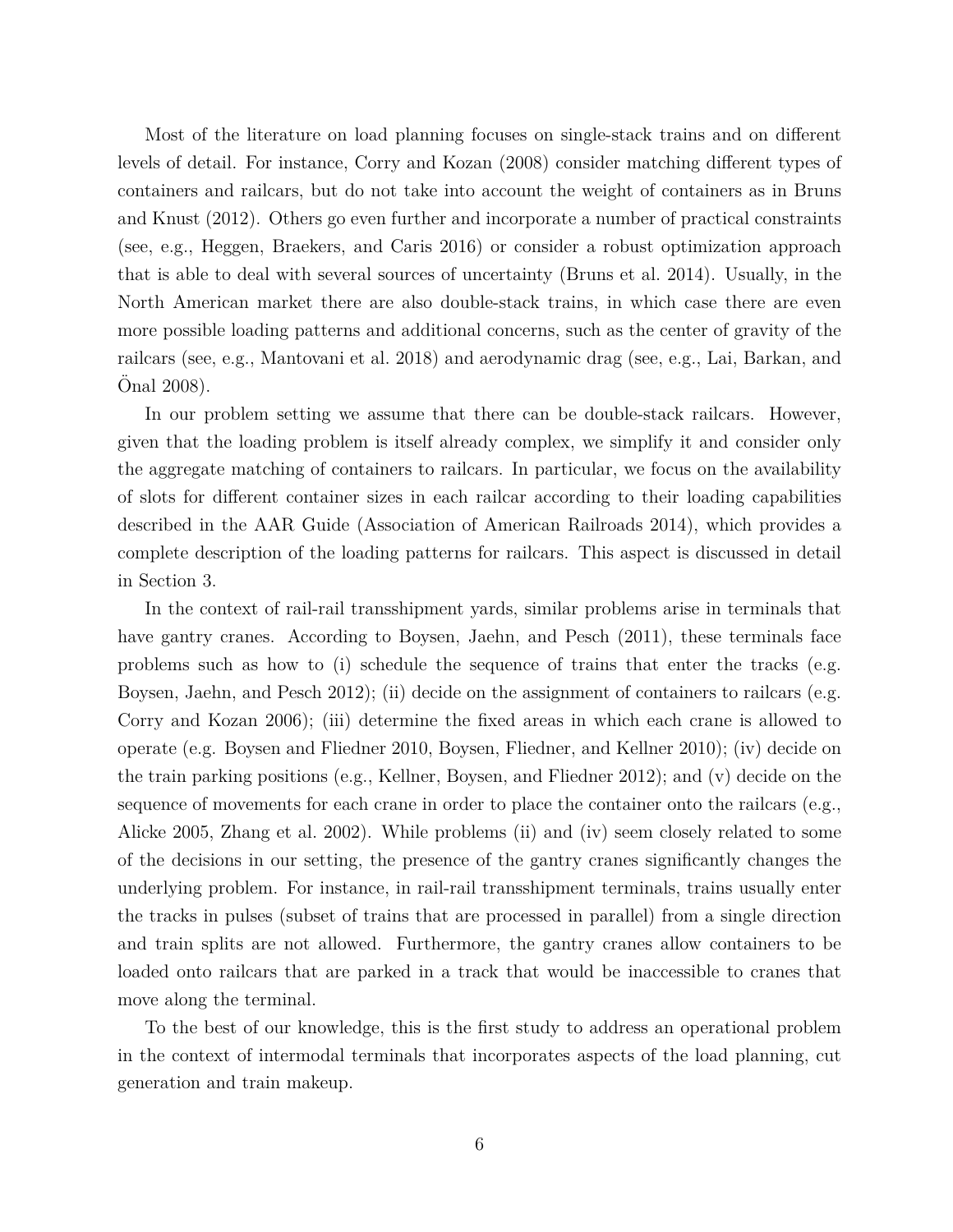#### **3. Problem description**

Considering that the problem is complex and composed of multiple interconnected components, we divide its description into three subsections. The first one introduces some general notation and deals with the details associated with how inbound trains are split into sequences of railcars. Then, the second part focuses on aspects related to how railcars are parked in the terminal. Finally, the third subsection refers to the load plan and the assembly of the outbound trains.

#### *3.1. Inbound train split*

We are given an ordered set *T <sup>−</sup>* of inbound trains and a sequence *R<sup>t</sup>* of railcars arriving on each inbound train  $t \in T^-$ . Railcars that are destined to the terminal are said to be part of the *local* traffic. These railcars are represented by the sequence  $R'_t$  for each inbound train *t ∈ T <sup>−</sup>* and might be off-loaded and loaded again at the terminal. The remaining railcars are said to be part of the *pass-by* traffic and are destined to other terminals. Pass-by railcars cannot be off-loaded at the terminal and their assignment to outbound blocks is given a priori.

Each inbound train can be split into a number of *segments*. A segment is composed by a sequence of railcars that occupy consecutive positions in a certain inbound train. Therefore, a segment can be defined by the first and last positions occupied by the railcars forming this segment. For example, a train comprising 100 railcars could be split into three segments: one from positions 1 to 35, one from 36 to 85 and another one from 86 to 100. The set of all potential segments associated with each inbound train  $t \in T^-$  is denoted by  $S_t$ .

Each segment can be further divided into a set of *sections* (or sub-segments) that will ultimately be assigned to different outbound blocks. For example, a segment with 35 railcars could be divided into a first section with 20 cars and a second one with 15 cars. The two sections will remain together until the departure of the outbound trains to which these sections are assigned. Figure 2 illustrates an example of a segment comprising two sections, each containing two railcars. The set of potential sections associated with a given segment  $s \in S_t$ , where  $t \in T^-$ , is denoted by  $E_s$ . Note that, for a given inbound train, the specification of which segments to create also determines how the train is physically split. However, the specification of sections might be seen as virtual cuts, which will be performed only when the sections are pulled out from the tracks to assemble the outbound trains.

#### *3.2. Assignment to tracks*

We assume that the given set of tracks *P* can be partitioned into a set of *storage* and *working* tracks. While both types can be used to move railcars through the terminal and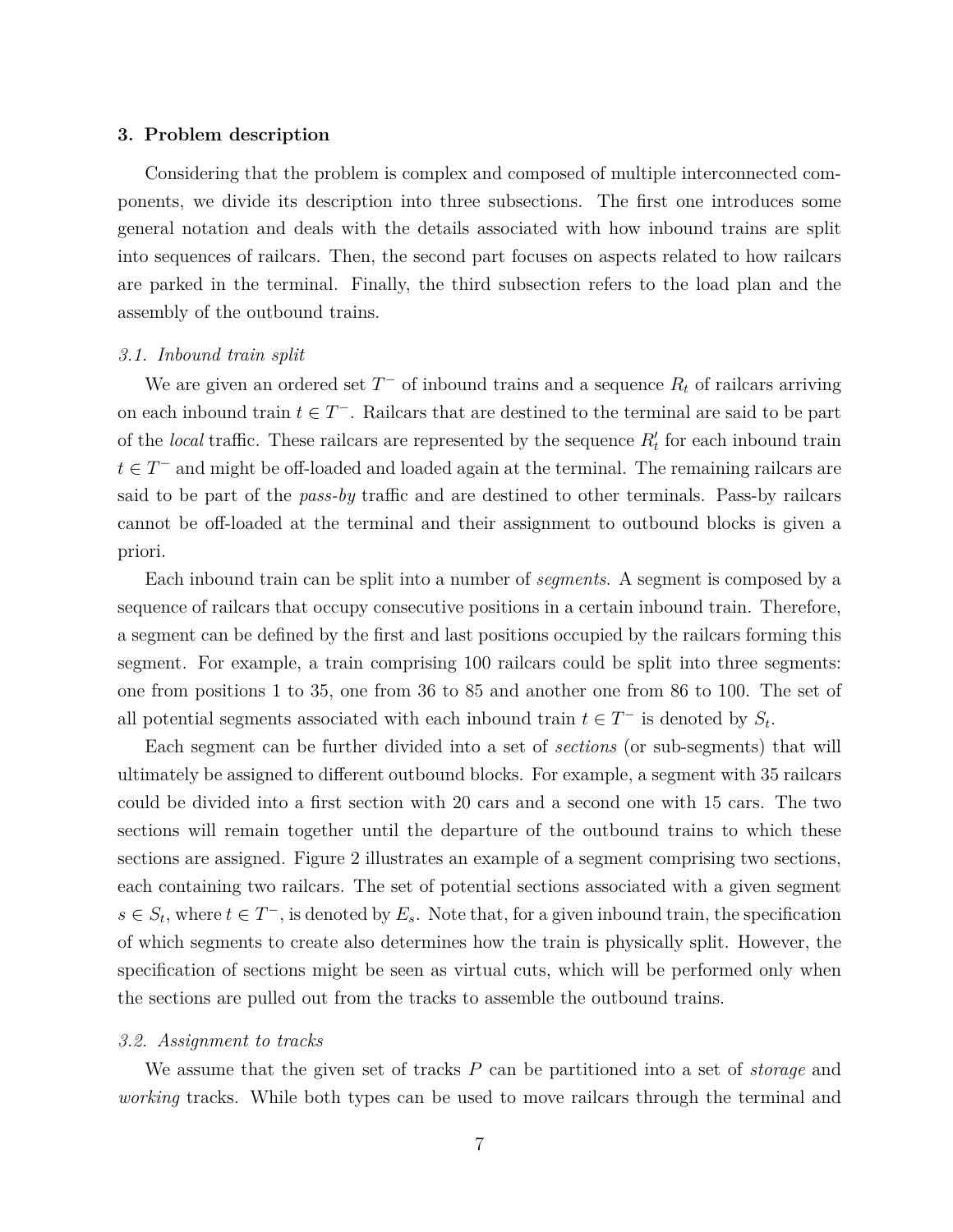

Figure 2: Example of a segment containing two sections.

for temporary storage, containers can only be loaded on and off-loaded from railcars parked on working tracks. To model the position of the railcars on these tracks, we discretize each track  $p \in P$  into a sequence  $Q_p$  of *track positions* that represent portions of the track. For example, a 1000m track could be divided into 20 parts of 50m, thus a segment with a length of 500m assigned to position 1 would occupy the first 10 positions of this track. The sets of storage and working tracks can be further partitioned into a subset of single-ended tracks (where railcars enter and leave from just one end) and double-ended tracks (where railcars can enter and leave from both ends).

Figure 3 depicts an intermodal terminal with five double-ended tracks. As shown in this example, intermodal terminals are usually connected to the railway network through a main track, from which inbound trains arrive and outbound trains depart. This track may be used as a storage track for pass-by traffic (i.e., blocks that are not destined to this terminal) that remains in the terminal for a short period of time. We assume that the side of the main track from which the inbound trains arrive and the outbound trains depart is known beforehand and cannot be altered. This is an important aspect of the problem and determines from which end of the tracks the railcars of a certain train can enter or exit. For example, in Figure 3, an inbound train arriving from the left side of the main track could first go through the entire track, and then enter each track (tail first) from the right in order to park the railcars on their assigned tracks. If the locomotives are at the front end of the train, this strategy ensures that the locomotives are never in the way of the railcars being parked. A similar strategy is applied for inbound trains arriving from the right side. Furthermore, there can also be *crossovers* connecting different tracks. These crossovers might be used to move railcars from one track to the other and to reach portions of the connected track that would otherwise be unreachable due to the presence of other railcars parked between one end and the crossover. In this study, we assume that crossovers can only be used to pull out sections in order to assemble an outbound train.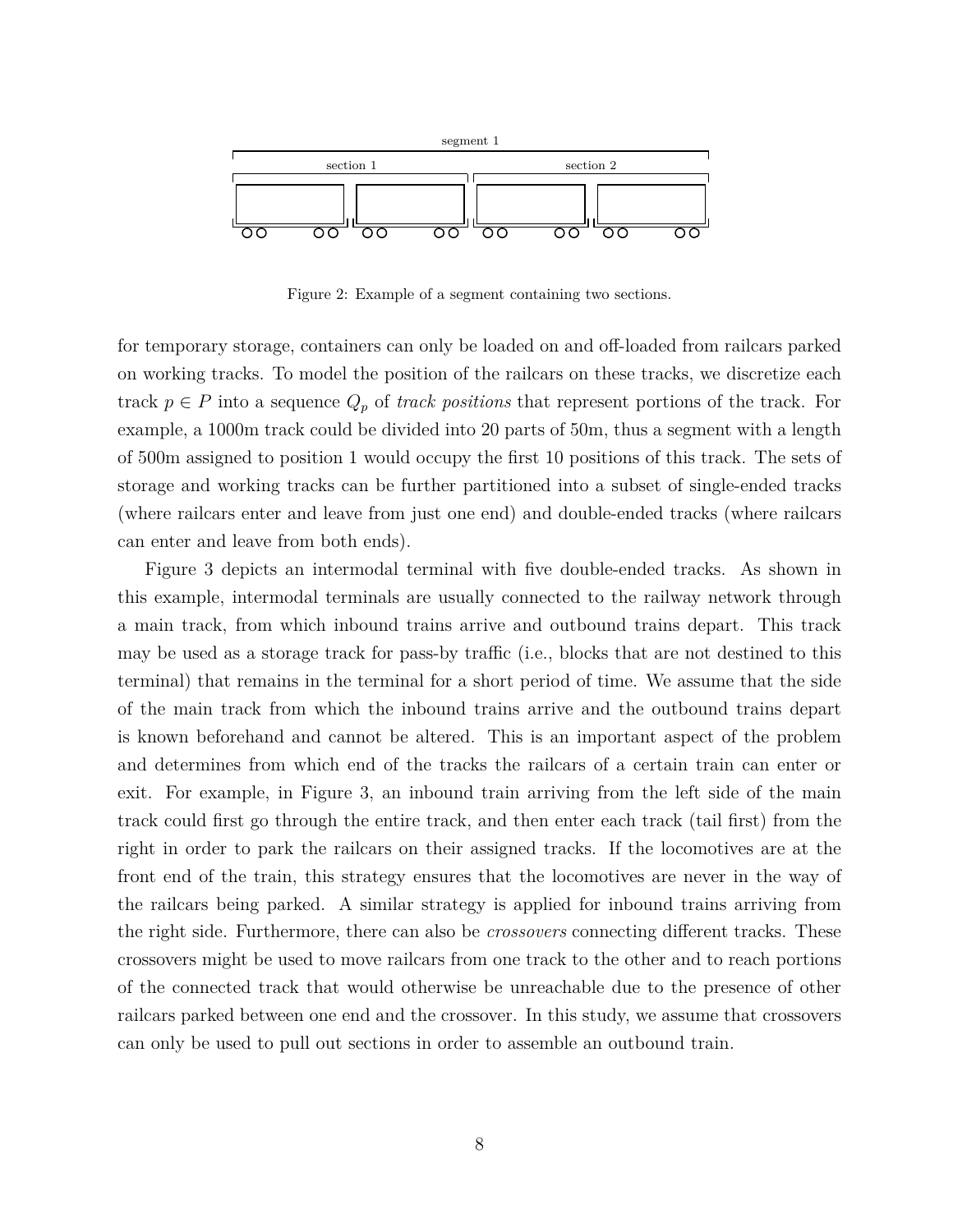

Figure 3: Example of an intermodal terminal with five tracks.

#### *3.3. Load planning and makeup of outbound trains*

Regarding the load planning, we assume that railcars have different loading capabilities depending on their length and their number of platforms, and whether or not they allow double stacking and heavy duty containers (i.e., those with weight greater than 52,900 pounds). In this study, we consider four types of containers, given by the set  $F = \{20, 20h, 40, 53\}$ . The types 20 and 20*h* both comprise 20-ft containers and are differentiated by the weight of the containers. While type 20 contain only containers with weight less than or equal to 52,900 pounds, type 20*h* is composed exclusively by heavy duty containers. Types 40 and 53 contain, respectively, 40-ft and 53-ft containers. Then, the loading capabilities of each railcar are specified by the number of available *slots* for each type of containers. Note that the number of slots of each type depends on the physical characteristics of the railcars. For instance, 20-ft containers might be loaded on any railcar, but only on the bottom of the platforms, as they cannot be securely stacked on top of other containers. Therefore, every railcar has two 20-ft slots for each platform. In case the railcar accepts heavy cargo it will also have a capacity of two slots for containers of type 20*h*. For the other two types of slots, the availability depends on the stacking capabilities of the railcars, number of platforms and platform length.

It is important to notice that, for any given railcar, considering only the number of slots per type of container may lead to an overestimation of its loading capabilities. Figures  $4-(a)(b)(c)$  illustrates an example of the loading capabilities, in terms of slots for containers of each type, of a railcar with a single 53-ft platform that can be double stacked. For simplicity, consider that this railcar cannot be loaded with containers of type 20*h*. Then, this railcar has two slots of type 20, two of type 40 and also two of type 53. Although it is possible to load different types of containers in the same platform (e.g., two 20-ft and one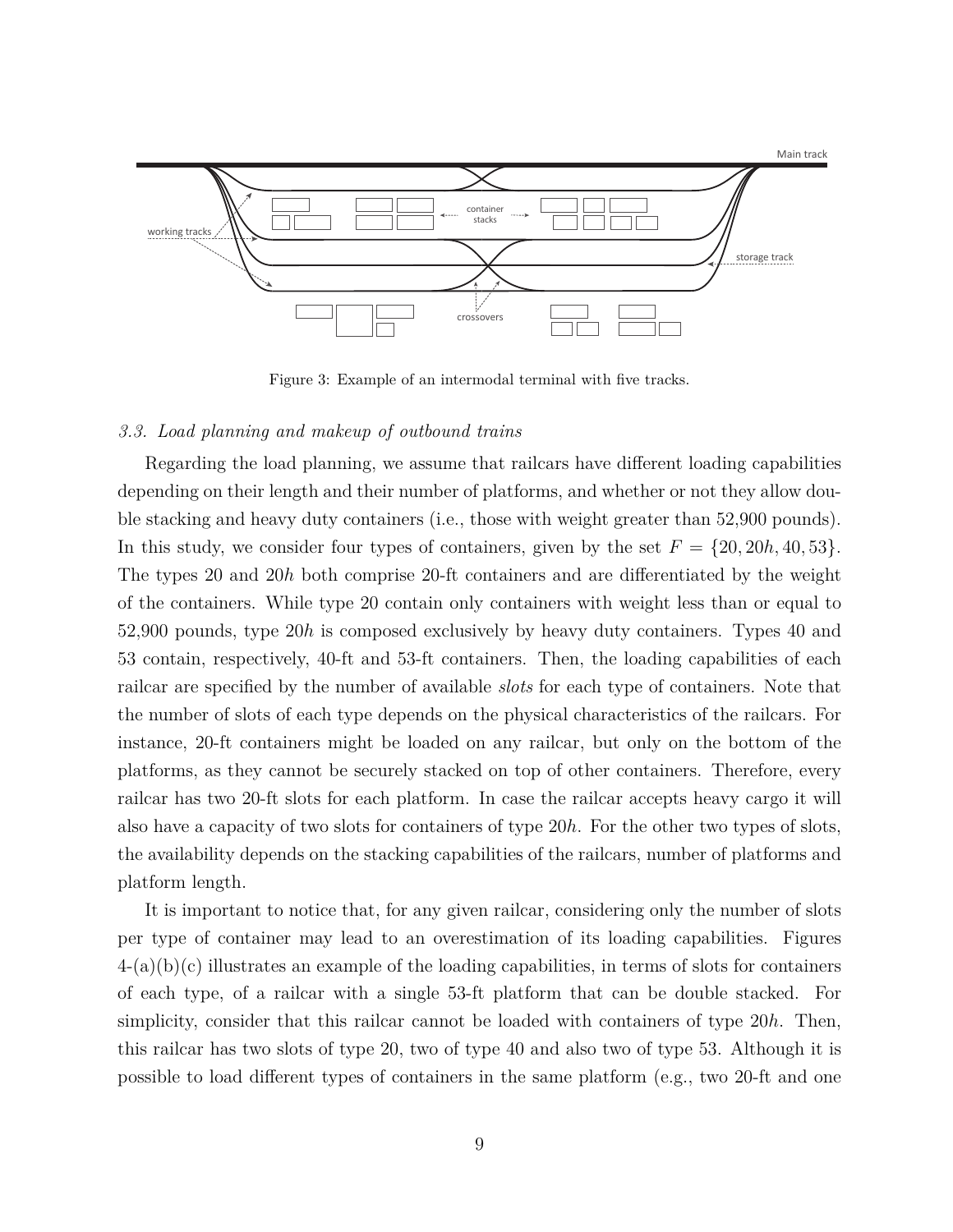40-ft), some combinations are clearly infeasible (e.g., two 40-ft and two 53-ft containers), even though there are enough slots of each type. Because of this issue, we must also consider an aggregate number of slots per railcar, specifying an upper bound on the total number of containers that can be loaded. We refer to this bound as the number of *aggregate slots*, and evaluate it according to a simple rule: each platform contributes either one or two aggregate slots depending on whether it can be double stacked. Containers of type 40 and 53 require one aggregate slot, whereas containers of types 20 and 20*h* require only half of an aggregate slot, as two 20-ft containers can be loaded together in the bottom of a platform. The scenario becomes even more complex when multi-platform railcars are considered, as there are specific rules that only apply to such cars. For instance, a 40-ft railcar with 3 platforms may be loaded with 53-ft containers on the top slots as long as no two sequential platforms hold such containers. This can be clearly seen in the example illustrated in Figure 4-(d), where we are not able to place a 53-ft container on the top slot of the second platform.



(d) A multi-platform 40-ft railcar with slots of type 20, 40 and 53

Figure 4: Example of the number of slots of each type for a railcar with a single 53-ft platform with double stacking capabilities  $(a)(b)(c)$  and a multi-platform 40-ft railcar with more complex loading capabilities  $(d)$ .

The set of containers that must be loaded and dispatched on each outbound block is known beforehand and so are their specifications, such as dimensions and weight. Differently from Mantovani et al. (2018), in this study, we only incorporate a few key aspects of the associated load planning problem to ensure that minimum requirements are met. In particular, we consider that each block  $b \in B$ , where *B* is the set of outbound blocks, has a certain demand  $d_{bf}$  of slots for containers of type  $f \in F$  and a demand  $d'_{bf}$  of aggregate slots. Note that these demand values might consider not only the set of containers that must be loaded, but can also incorporate the requirements of other terminals for certain types of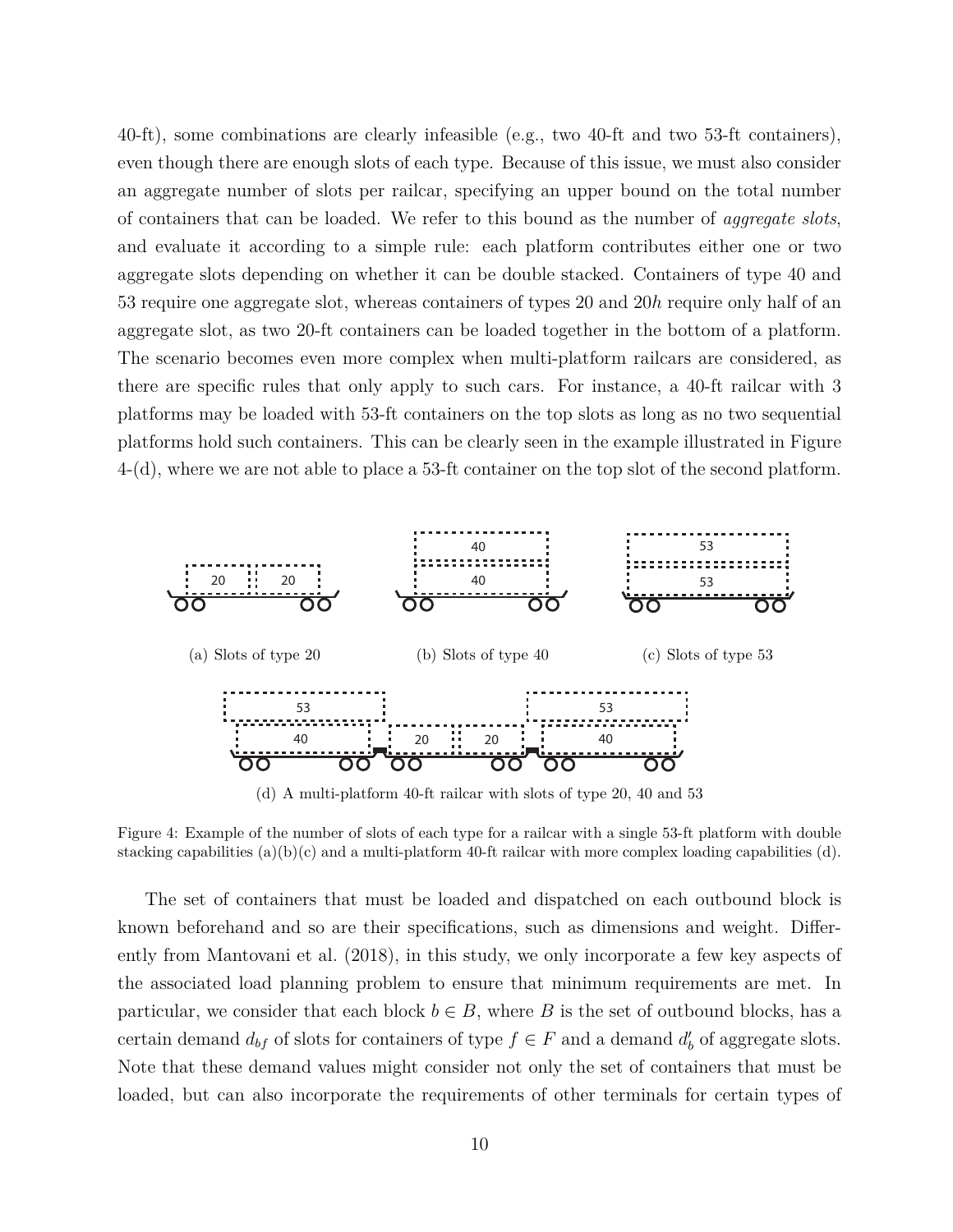railcars.

Furthermore, to speed up loading operations it is often the case that containers that are destined to the same outbound block are stacked in the same area of the terminal or in close vicinity of each other. As shown in Figure 3, the container stacks are usually concentrated in certain areas of the terminal and close to the working tracks. We assume that the location of the container stacks associated with each outbound block is known and so are the distances from the stacks to each portion  $q \in Q_p$  of a track  $p \in P$ .

The ordered set of outbound trains is denoted by  $T^+$ , and each train  $t \in T^+$  is assembled by combining sections assigned to one of the outbound blocks associated with train *t*, represented by the set  $B_t \in B$ . These sections may be parked on different tracks and may come from different segments. The expected length of each outbound train  $t \in T^+$  is given by  $l_t$  and cannot be exceeded by more than  $100\rho\%$ , where  $\rho$  is a parameter, due to restrictions associated with the power of the locomotives. Note that  $\rho$  is used to allow a certain margin of flexibility in the length of the trains, which is important given that there are many types of railcars with different lengths and imposing a fixed value would be too restrictive in practice.

The order of the outbound blocks in each outbound train is defined by the *marshalling*, which is a fixed plan that can only be modified in exceptional situations. For certain trains, changes might be needed to achieve a better slot utilization or even to ensure that it is possible to generate a solution in cases where there is high traffic at the terminal and it would otherwise be impossible to generate a solution that fully respects the marshalling. In these cases, the order of the blocks could be readjusted by another terminal downstream.

Furthermore, it is important to consider that terminals located in ports usually do not need 53-ft railcars because of the ISO standards for the containers sizes used in the international market. For this reason, we denote by  $B' \subseteq B$  the subset of outbound blocks that are destined to terminals located in ports.

The problem then consists in deciding on (1) how each inbound train is split, i.e., which segments and sections are created, (2) on which track and track position each segment is parked, and (3) which sections of each segment are assigned to each outbound block. A feasible solution must meet the demand requirements for each outbound block, each segment must be able to reach its assigned track and track position, and there should exist a sequence of movements to pull each section out of the tracks when it is time to depart. In addition, the solution must ensure that containers can be reached from the location where the railcars are parked, the length of the outbound trains cannot exceed a certain threshold (associated with the power of its locomotives) and the order of the blocks in each outbound train should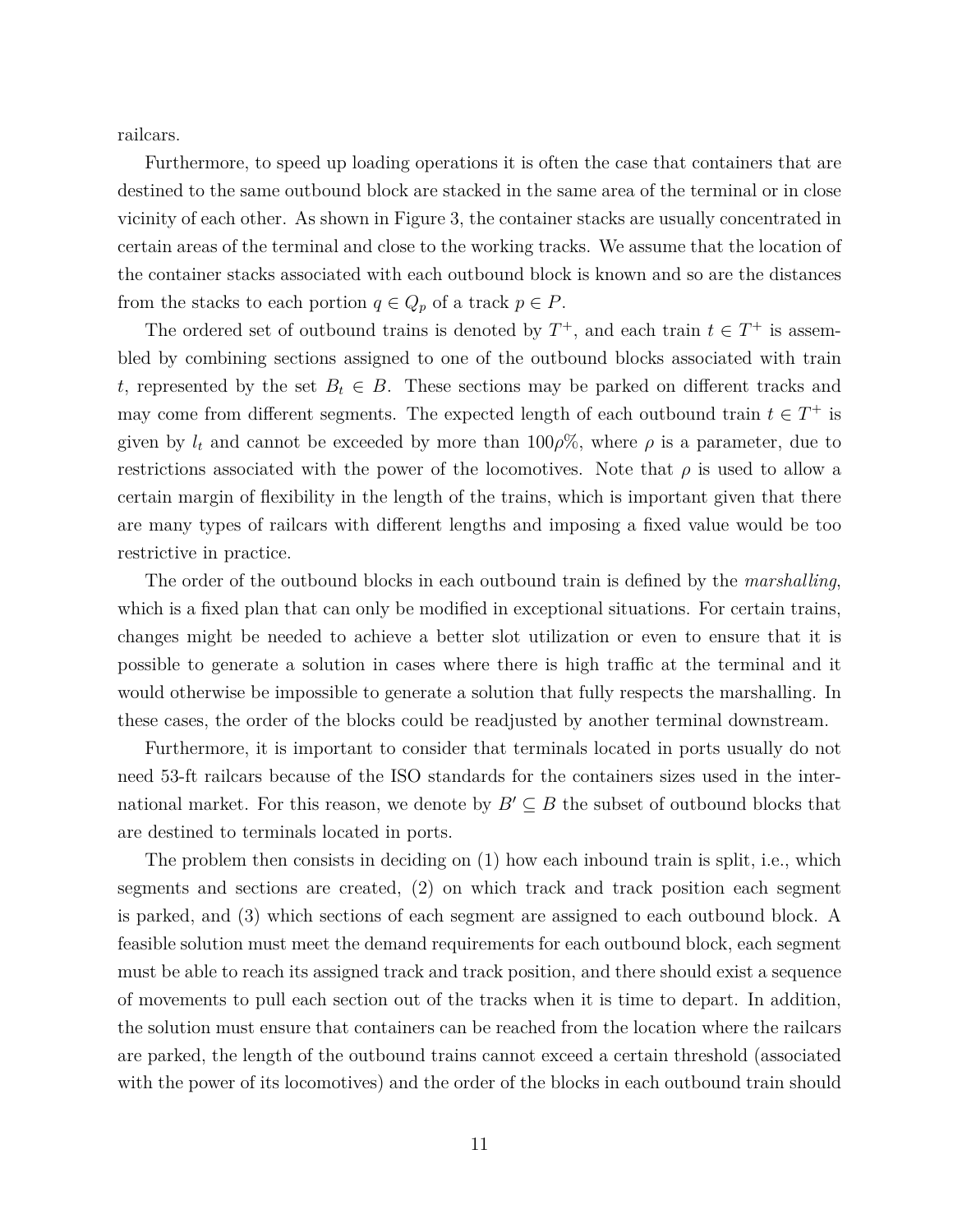not violate the marshalling plan.

#### **4. Solution method**

Although it is theoretically possible to formulate an integrated model that incorporates all the aforementioned decisions and constraints, such a model would likely be intractable for instances of practical size. One way to potentially reduce the difficulty of the problem is to divide it in two parts that can be solved sequentially. Our approach follows this idea and proceeds in two steps. The first step is the generation of a set of potential configurations for each inbound train. A configuration specifies how a given inbound train is split into segments, which sections compose each segment and the assignment of sections to the outbound blocks. Thus, the configurations correspond to decisions (1) and (3). Figure 5 illustrates two possible configurations for an inbound train containing five railcars, each containing a single platform. In this example, the sequence of outbound blocks is  $B = \{b_1, b_2, b_3\}$  and the vertical dashed lines indicate where the inbound trains are split. Note that, as shown in Figure 5-(b), it is possible to split even between railcars assigned to the same block. This can be beneficial given that it creates multiple segments that can be parked on different tracks, especially when the sequence of railcars is very long.



Figure 5: Example of two configurations for an inbound train with five railcars

The second step takes as input a list of possible configurations for each train and decides which configurations to use and where to place each segment in the terminal. Note that if all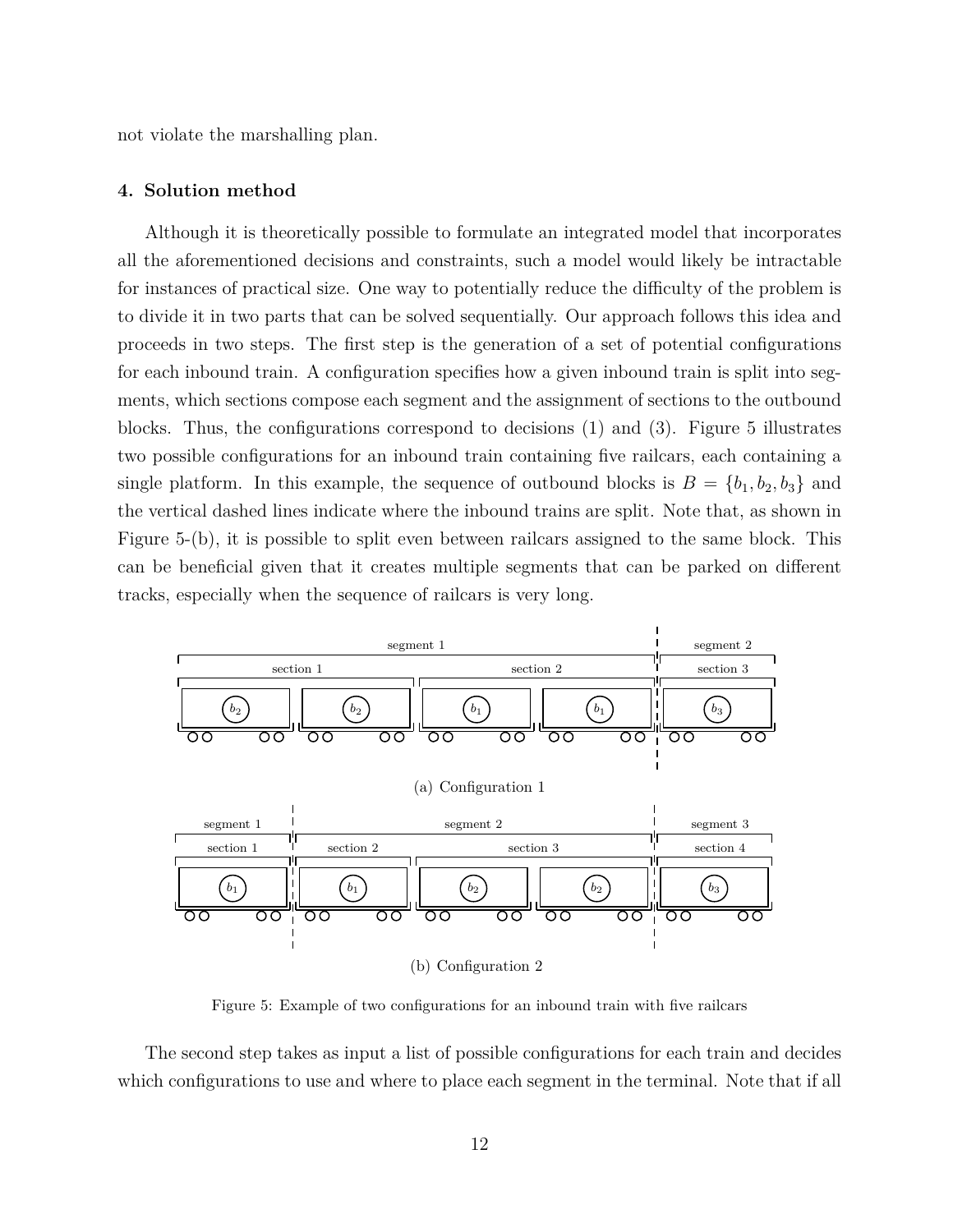possible configurations are generated in the first step, the algorithm is exact and produces an optimal solution to the full problem. In the following two sections, the solution method for each step is described in detail.

# *4.1. Step 1: Generation of configurations*

The generation of configurations is perhaps the most critical and complex aspect of the problem. Given the combinatorial nature of this step, in practice, it is usually impractical to generate and consider all possible configurations for each inbound train. The objective then, is to generate a small set of configurations that is nevertheless rich enough to ensure that good feasible solutions can be found in the second step.

As mentioned in Section 3, railcars arriving on inbound trains are either part of the local or pass-by traffic. We assume that the segments and sections created from pass-by railcars are given a priori and so are the assignments of these sections to outbound blocks and the location where each pass-by segment is parked in the terminal. Therefore, the procedure for generating configurations initially considers only railcars from local traffic and later appends the pass-by segments and sections to the configurations generated.

There are also feasibility constraints that must be considered when generating configurations. The first constraint imposes a limit *c<sup>t</sup>* on the number of physical cuts allowed for each inbound train  $t \in T^-$  that are not associated with pass-by traffic. In other words, this constraint specifies the number of times an operator has to manually split the train by lifting a pin between the railcars of two consecutive segments. This constraint helps reducing the complexity of the operations and the time spent processing inbound trains. In addition, in certain terminals, the train split is done by the train crew, in which case this constraint might be needed in order to comply with rules imposed by collective agreements.

Another important aspect concerns the order of sections within the same segment and their assignment to outbound blocks. Consider a segment with three sections assigned to outbound blocks  $b_1$ ,  $b_2$  and  $b_3$ , respectively. Assume that blocks  $b_1$  and  $b_2$  are destined to an outbound train that departs at time 1, whereas block  $b_3$  is destined to an outbound train that departs at time 2. In addition, suppose that sections assigned to blocks  $b_1$  and *b*<sup>2</sup> must be pulled out of a track from its right side because of the direction from which the outbound train departs. Note that at time 1 sections  $e_1$  and  $e_2$  would have to be pulled out from the right of the track where they are parked. However, because section  $e_3$  only departs later, this move would not be possible. In this example, a similar issue would occur if, according to the marshaling plan, railcars assigned to block  $b_1$  cannot appear on the left of railcars assigned to block  $b_2$  in the associated outbound train. Note that both issues could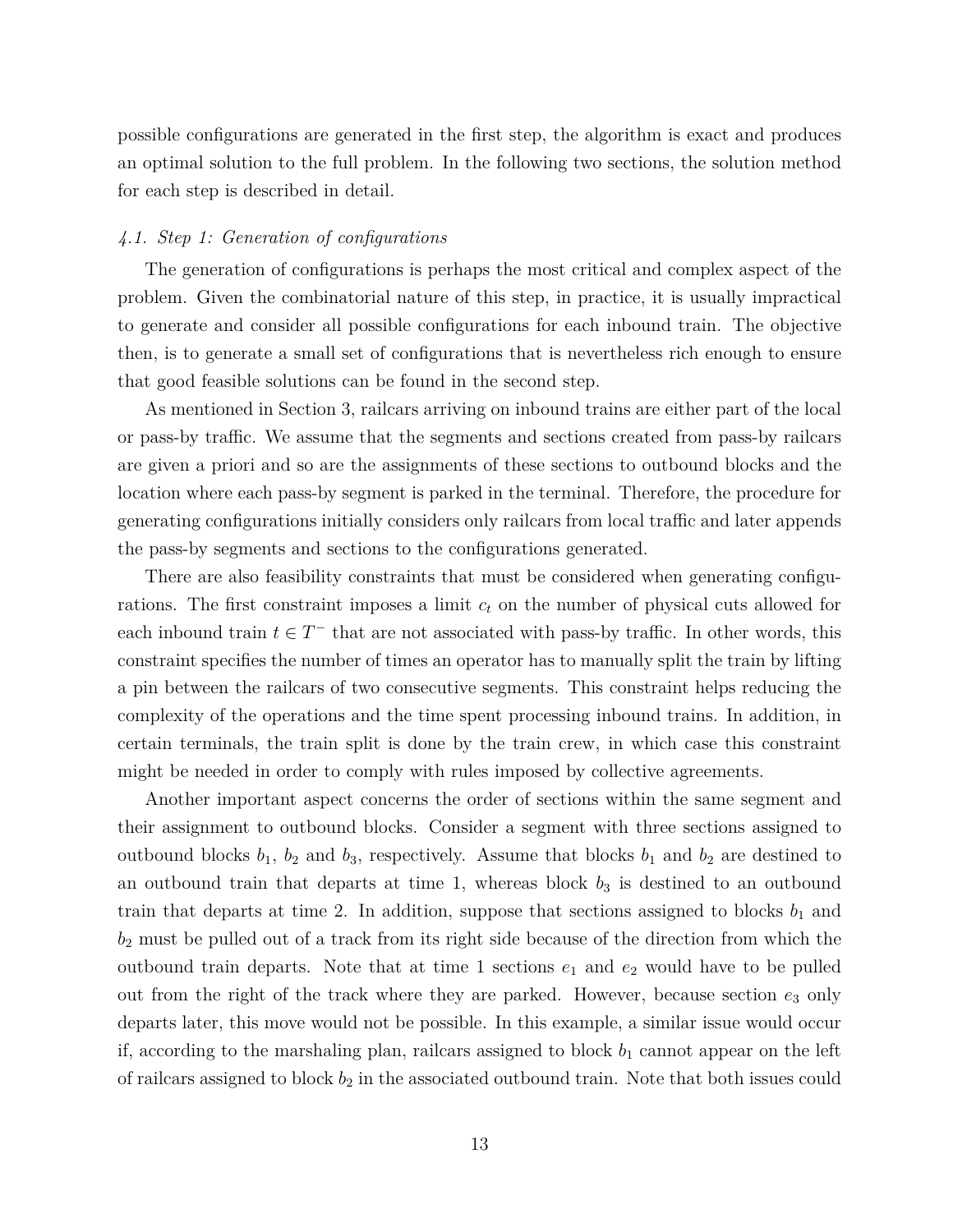be resolved by rearranging the railcars locally at the terminal. However, these operations are often forbidden or simply too expensive and time consuming. Therefore, we assume that configurations that contain segments with any of these issues are considered infeasible. To model this aspect of the problem, let  $\phi(b_1, b_2)$  be a function that takes value 1 if and only if block  $b_1 \in B$  cannot appear on the left of block  $b_2 \in B$  in the same segment because of at least one of the aforementioned issues.

During preliminary computational experiments, we observed that some structural aspects of the configurations seem to play a large role in determining whether or not a configuration is likely to lead to a feasible solution in the second step. The most important aspects identified were the length of each section, the number of sections assigned to each outbound block, and the order of the assignments to outbound blocks. Including all these aspects in the same formulation has proved to be impractical due to the complexity and number of variables in the resulting formulation. Thus, in order to generate feasible configurations, we propose two MILP formulations, each focusing on different structural aspects of the configurations.

Note that each formulation only decides on a set of sections to be created for each inbound train and their assignment to outbound blocks. However, they do not specify which segments are actually created and only produce a list of which sections should be created for each inbound train. This not only reduces the number of variables in the formulations but also removes symmetry from the problem. A post-processing procedure then takes as input a solution of one of the formulations and, for each inbound train, generates a set of configurations by enumerating all the possible ways to create segments based on the list of sections of the respective train. For example, recall the configuration shown in Figure 5- (a). Given the same sequence of sections, a second valid configuration could be generated by assigning only section 1 to the first segment and sections 2 and 3 to the second one. Similarly, all three sections could be assigned to a single segment, generating another configuration.

In the following sections we present each of the proposed formulations and the postprocessing procedure used to convert the solutions into sets of feasible configurations.

#### *4.1.1. Formulation CG1.*

Recall that each block  $b \in B$  has a certain demand  $d_{bf}$  of slots for containers of type  $f \in F$  and a demand  $d'$  of aggregate slots, and that  $R'$  specifies the sequence of local traffic railcars from inbound train  $t \in T^-$ . Given a sequence of railcars  $[i, j] \in R'_t$ , where  $t \in T^-$  and  $j \geq i$ , we denote by  $\beta_{tij}^f$  and  $\beta'_{tij}$ , respectively, the total number of slots of type *f* ∈ *F* and the total number of aggregate slots provided by the railcars in the sequence. In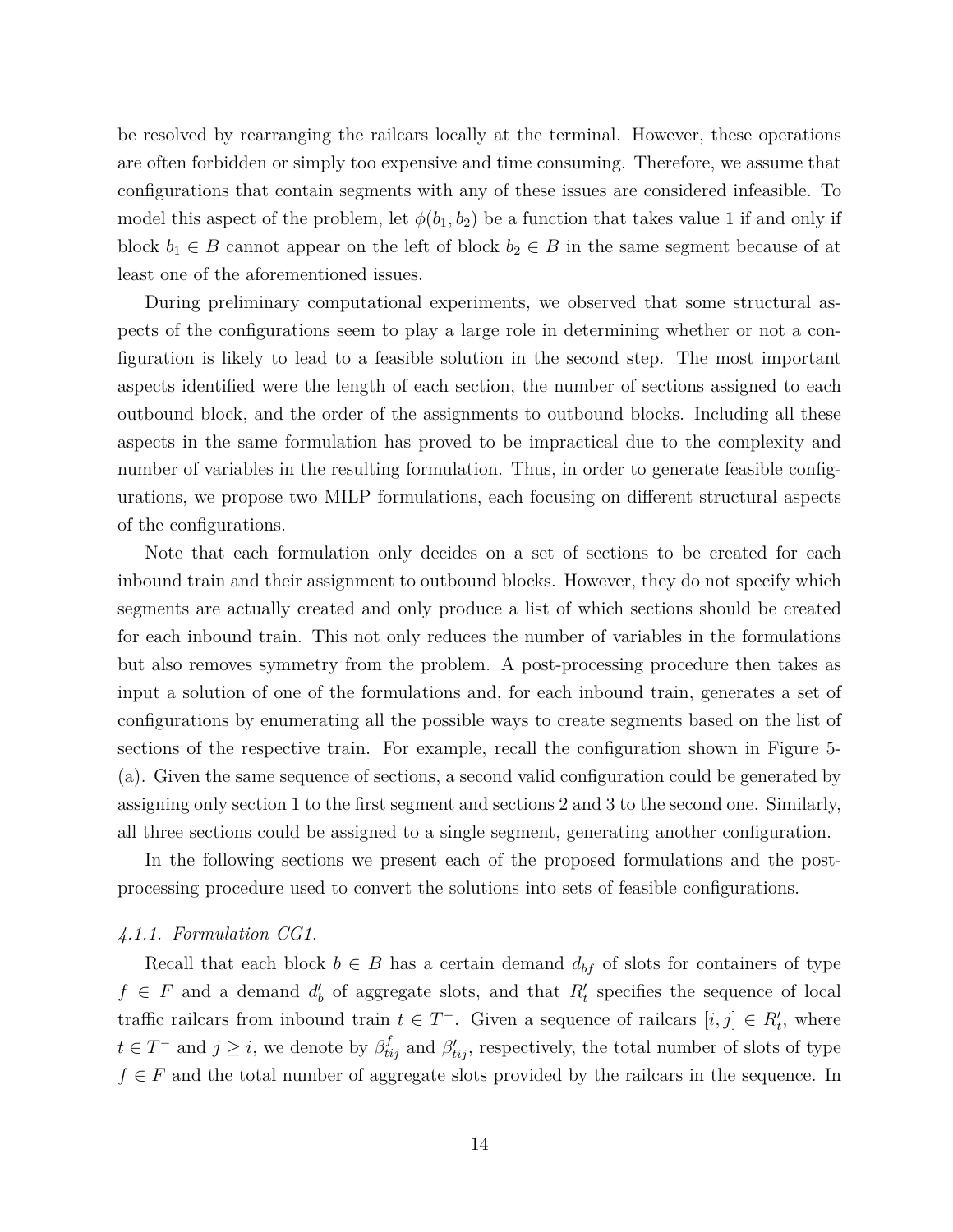addition, let  $\lambda_{ijb}^t$  denote the total number of hours that railcars in the sequence  $[i, j]$  remain in the terminal if assigned to outbound block  $b \in B$ ,  $\mu_{ij}^t$  the number of 53-ft platforms in the sequence, and  $l_{ij}^t$  the total length of railcars from *i* to *j*. Then, let  $x_{ijb}^t$  be a binary variable that specifies whether the railcars in the interval  $[i, j] \subseteq R'_{t}$ , such that  $j \geq i$  and  $t \in T^{-}$ , compose a section assigned to block  $b \in B$ . In other words, these variables determine which sections are created for each inbound train and their assignment to outbound blocks.

In addition, let us define a binary variable  $u_{tj}$  for each inbound train  $t \in T^{-}$  and railcar  $j \in [2, |R'_t|]$ , that takes value 1 if two consecutive sections  $e_1 = [i, j-1]$  and  $e_2 = [j, k]$ , where *i*  $\leq$  *j* and *k*  $\geq$  *j*, are created and assigned to blocks *b*<sub>1</sub> and *b*<sub>2</sub>  $\in$  *B* such that  $\phi$ (*b*<sub>1</sub>*, b*<sub>2</sub>) = 1. Intuitively, these variables count the number of potential conflicts that could prevent the generation of feasible configurations and are used by the model to impose a limit on the number of such conflicts.

Finally, let  $v_{tj}$  be a binary variable that takes value 1 if railcars  $j - 1 \in R'_t$  and  $j \in R'_t$ , from an inbound train  $t \in T^-$ , belong to sections  $e_1 = [i, j - 1]$  and  $e_2 = [j, k]$ , with  $i < j$ and  $k \geq j$ , assigned to blocks  $b_1$  and  $b_2$  such that  $T^+(b_1) \neq T^+(b_2)$ , where  $T^+(b)$  specifies the outbound train associated with block  $b \in B$ . These variables are based on the observation that, in practice, consecutive sections created from the same inbound train are often assigned to blocks that depart on the same outbound train. This usually reduces the complexity and time required by the operations that must be done to assemble the outbound trains. We are now ready to introduce the following MILP formulation:

(CG1) min 
$$
z_{CG1} = \sum_{t \in T^{-}} \sum_{\substack{i,j \in R'_t:\\j \geq i}} \left( \sum_{b \in B} w_1 \lambda_{ijb}^t + \sum_{b \in B'} w_2 \mu_{ij}^t + \sum_{b \in B} w_3 \frac{|R'_t|}{j - i + 1} \right) x_{ijb}^t + w_4 \sum_{t \in T^{-}} \sum_{i \in R'_t} v_{ti} \tag{1}
$$

subject to

$$
\sum_{\substack{i,j \in R'_t:\\r \in [i,j],j \ge i}} \sum_{b \in B} x^t_{ijb} = 1 \qquad \forall \ t \in T^-, r \in R'_t \qquad (2)
$$

$$
\sum_{t \in T^{-}} \sum_{i,j \in R'_t : j \ge i} \beta^f_{tij} \ x^t_{ijb} \ge d_{bf} \qquad \forall \ b \in B, f \in F \qquad (3)
$$

$$
\sum_{t \in T^{-}} \sum_{i,j \in R'_t : j \ge i} \beta'_{tij} \ x^t_{ijb} \ge d'_b \qquad \forall \ b \in B \qquad (4)
$$

$$
\sum_{t \in T^{-}} \sum_{\substack{i,j \in R'_t : b \in B_k}} \sum_{b \in B_k} l^t_{ij} x^t_{ijb} \le (1+\rho) l_k \qquad \forall k \in T^{+}
$$
 (5)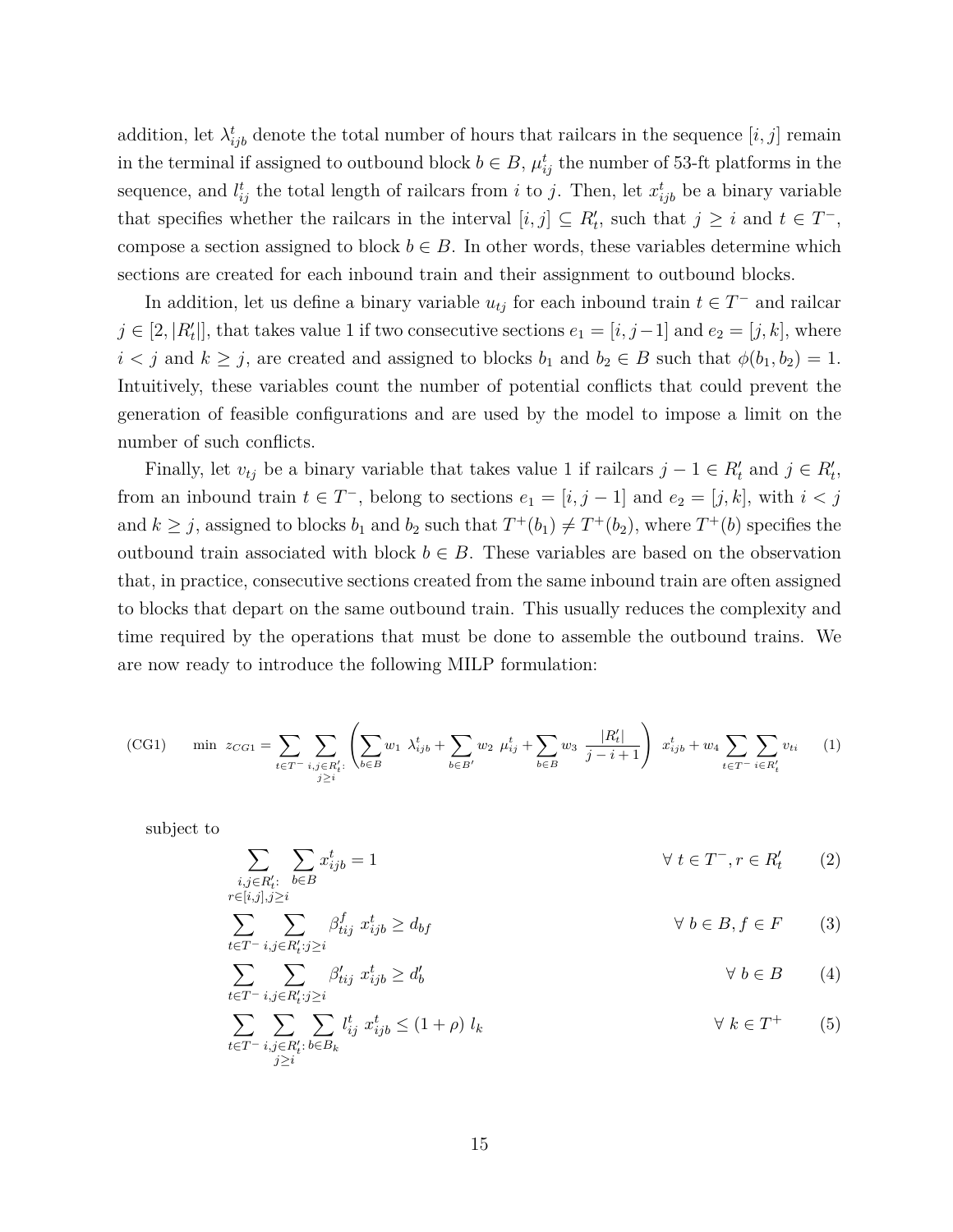$$
u_{tj} \geq \sum_{i=1}^{j-1} x_{ijb_1}^t + \sum_{k=j}^{|R'_t|} x_{jkb_2}^t - 1
$$
\n
$$
v_{tj} \geq \sum_{i=1}^{j-1} x_{ijb_1}^t + \sum_{k=j}^{|R'_t|} x_{jkb_2}^t - 1
$$
\n
$$
v_{tj} \geq \sum_{i=1}^{j-1} x_{ijb_1}^t + \sum_{k=j}^{|R'_t|} x_{jkb_2}^t - 1
$$
\n
$$
\forall t \in T^-, j \in [2, |R'_t|], \{b_1, b_2\} \in B,
$$
\n
$$
T^+(b_1) \neq T^+(b_2)
$$
\n
$$
\sum_{i=2}^{|R'_t|} u_{ti} \leq c_t
$$
\n
$$
\forall t \in T^- \quad (8)
$$
\n
$$
x_{ijb}^t \in \{0, 1\}
$$
\n
$$
\forall t \in T^-, i, j \in R'_t, b \in B, j \geq i
$$
\n
$$
\forall t \in T^-, i \in R'_t
$$
\n
$$
(9)
$$

$$
v_{ti} \in \{0, 1\} \qquad \qquad \forall \ t \in T^-, i \in R'_t. \tag{11}
$$

The objective function (1) minimizes the sum of four types of penalties, which are, respectively: (i) the total waiting time of railcars in the terminal, (ii) the number of 53 ft platforms sent to port terminals, (iii) a penalty associated with the number of railcars per section, which reduces with the number of railcars; and (iv) the number of times two consecutive sections are assigned to outbound blocks destined to different trains. The first penalty is especially important in settings like ours that consider a rather congested terminal, where it is crucial that railcars are dispatched from the terminal as soon as possible. The values  $w_1, w_2, w_3$  and  $w_4$  are the weights associated with each type of penalty and were tuned based on the feedback from the decision makers of the company. Then, constraints (2) specify that each railcar is assigned to exactly one section, whereas constraints (3) and (4) ensure that the demand of each outbound block is met. Constraints (5) specify an upper bound on the total length of each outbound train, such that it does not exceed a certain percentage of its expected length. The sets of constraints (6) and (7) are responsible for setting the values of the  $u$  and  $v$  variables, respectively. Note that each  $u_{ti}$  variable that takes value 1, where  $t \in T^-$  and  $i \in R'_t$ , specifies that a physical cut is mandatory just before railcar *i* to ensure that the sections containing railcars *i* and  $i - 1 \in R'_t$  are part of different segments. Constraints (8) then impose a limit *c<sup>t</sup>* to the number of cuts allowed for each inbound train  $t \in T^-$ .

Formulation *CG*1 can then be strengthened with the following valid inequalities:

$$
u_{ti} \le \sum_{b \in B} \sum_{k=i}^{|R'_t|} x_{ikb}^t \qquad \qquad \forall \ t \in T^-, i \in [2, |R'_t|] \tag{12}
$$

$$
v_{ti} \le \sum_{b \in B} \sum_{k=i}^{|R'_t|} x_{ikb}^t \qquad \forall \ t \in T^-, i \in [2, |R'_t|]. \tag{13}
$$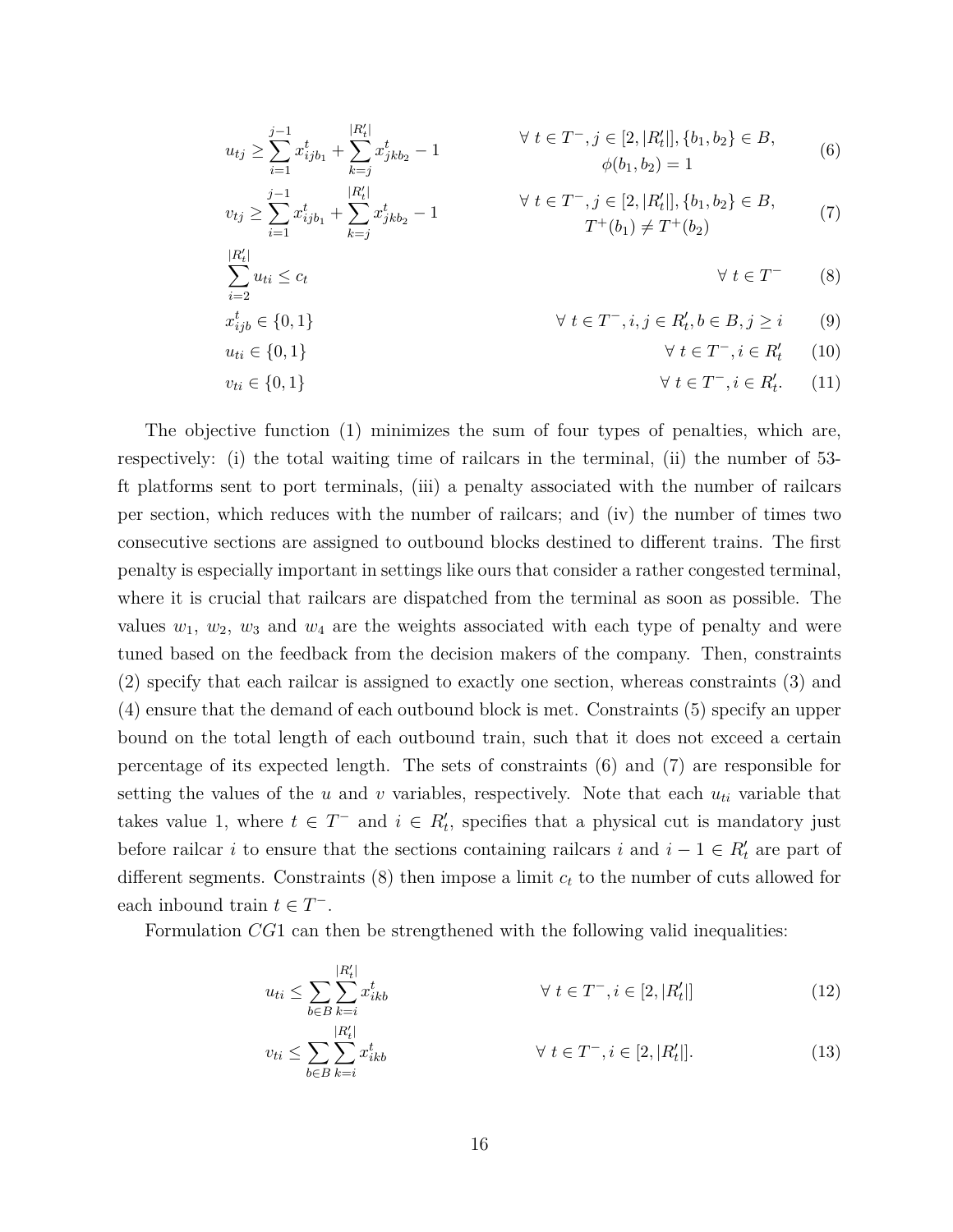Constraints (12) specify that a certain variable  $u_{ti}$  can only take value 1 if railcars  $i-1$ and *i* from set  $R'_t$  of the inbound train  $t \in T^-$  are assigned to different sections. Constraints (13) apply the same reasoning to the *v* variables.

It is important to point out that, because the generation of configurations does not consider all the aspects of the problem, the optimal solution of formulation *CG*1 does not necessarily yield the best set of configurations for the second step. In fact, it might even yield a set of configurations that are not feasible for the second step. For this reason, including a few additional inequalities that possibly remove feasible solutions might be beneficial to reduce the search space and find solutions faster. This is especially interesting in large scenarios, where it can be quite difficult to find a single feasible solution in a reasonable amount of time. Let  $l_b$  denote the approximated expected length of outbound block  $b \in B$ . We thus propose the following two additional sets of constraints, which are based on practical observations of the problem:

$$
\sum_{i,j \in R'_t : j \ge i} x^t_{ijb} \le 1 \qquad \forall \ t \in T^-, b \in B \tag{14}
$$

$$
x_{ijb}^t = 0 \t\t \forall \ t \in T^-; i, j \in R'_t, b \in B, l_{ij}^t < \xi \ l_b.
$$
 (15)

Constraints (14) specify that for each inbound train there can be at most one section assigned to each outbound block. These constraints are based on the observation that having multiple sections from an inbound train assigned to the same block might require additional effort not only when moving the railcars on the tracks at their arrival, but also when pulling the sections out of the tracks to build an outbound train. In addition, these constraints remove some symmetry from the problem. Constraints (15) are used to impose a limit on the minimal length of sections relative to the expected length of the outbound block to which they are assigned. Therefore, an assignment of a sequence of railcars  $[i, j]$ , where  $i, j \in R'_t$ ,  $t \in T^-$  and  $j \geq i$ , to an outbound block  $b \in B$  would be forbidden in case  $l_{ij}$  is less than  $\xi l_b$ . The main motivation for these constraints is to reduce the number of sections assigned to the same outbound block and also to remove solutions in which very small sections are created. From now on, we refer to the formulation composed by (1)-(15) as *CG*1*heur*.

#### *4.1.2. Formulation CG2.*

One of the biggest downsides of formulation *CG*1 is the presence of variables *u* and *v*, which significantly increase the number of constraints. To mitigate this issue, in this section,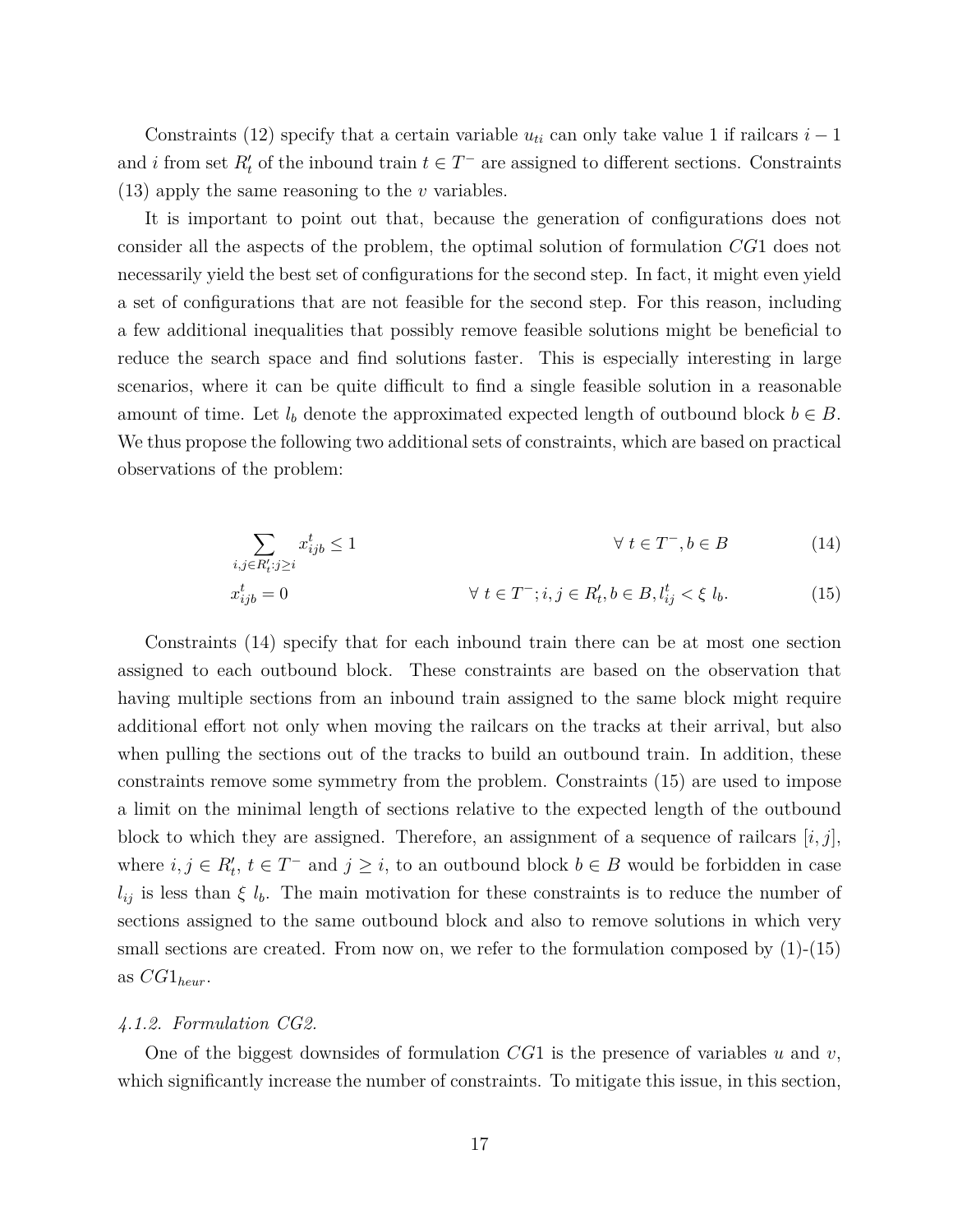we model the generation of configurations as a network flow problem defined on a support graph.

In the support graph, each railcar  $r \in R'$ , where  $t \in T^-$ , is associated with a set of vertices  $V_r = \{r_1, r_2, \ldots, r_{|B|}\},$  representing the assignment of railcar *r* to each outbound block. Let  $R(i) \in R'_t$ , where  $t \in T^-$  and  $B(i) \in B$  denote, respectively, the railcar and the outbound block associated with a vertex  $i \in V_{R(i)}$ . Then, if vertex *i* is visited, railcar  $R(i)$ is assigned to block *B*(*i*).

Formally, let  $G = (V, A)$  be the support graph, such that  $V = V' \cup \{0, n + 1\}$  is the set of vertices,  $V' = \bigcup_{t \in T^-, r \in R'_t} V_r$ , and  $\{0, n+1\}$  are two dummy vertices. The set of arcs *A* is generated as follows.

- 1. Create an arc  $(0, i)$  for each vertex  $i \in V_{r_1}$ , such that  $r_1 \in R'_t$  is the first railcar of train  $t \in T^-$  and  $t$  is the first inbound train;
- 2. Create an arc  $(i, j)$  for each  $i \in V_r$  and  $j \in V_{r+1}$ , such that  $r \in [1, |R'_t| 1]$  and  $t \in T^-$ ;
- 3. Create an arc  $(i, j)$ , where  $i \in V_{R_t}$  is a vertex associated with the last railcar of train  $t \in [1, |T^-| - 1]$ , and  $j \in V_r$ , such that  $r \in R'_{t+1}$  is the first railcar of train  $t + 1$ ;
- 4. Create an arc  $(i, n + 1)$  for each vertex  $i \in V_{R_t}$ , such that  $t \in T^-$  and  $t$  is the last inbound train.

As an illustrative example, consider Figure 6, which depicts a support graph created for a scenario with two inbound trains  $t_1$  and  $t_2$ , each containing two railcars, and with  $B = \{b_1, b_2, b_3\}.$ 



Figure 6: Example of the support graph created in a scenario with two inbound trains  $t_1$  and  $t_2$ , each containing two railcars, and with  $B = \{b_1, b_2, b_3\}.$ 

For a given vertex  $i \in V'$  and its associated railcar  $R(i)$ , let us define  $\lambda_i$  as the time that the railcar remains in the terminal if assigned to block  $B(i)$ ,  $\mu_i$  the number of 53-ft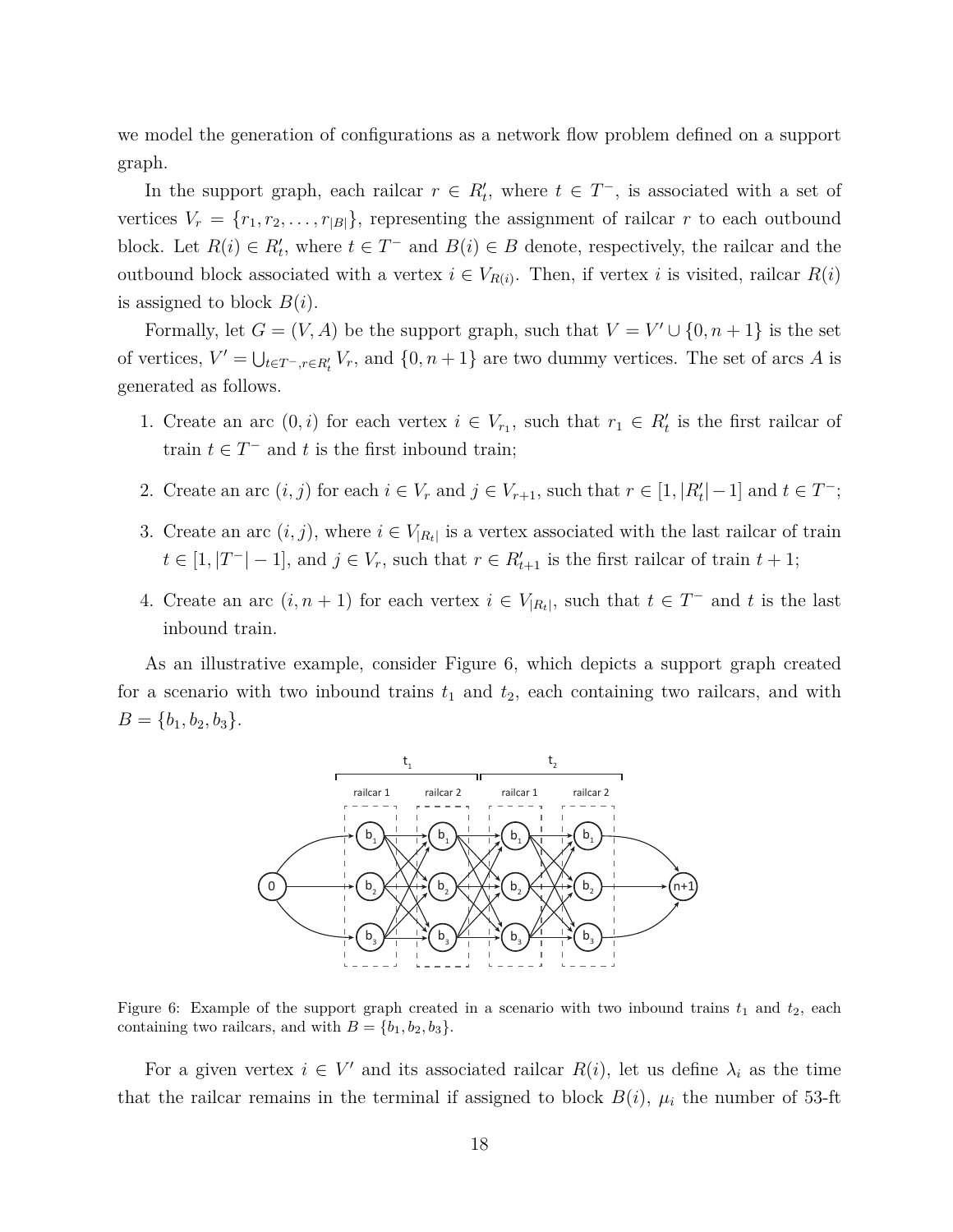platforms in the railcar and  $l_i$  the length of the railcar. In addition, let  $\gamma_i^f$  and  $\gamma_i'$  specify, respectively, the number of slots for containers of type  $f \in F$  and aggregated slots in the associated railcar. For any set  $S \in V$ , we define  $\delta^+(S) = \{(i,j) \in A : i \in S, j \in V \setminus S\}$ and  $\delta^{-}(S) = \{(i, j) \in A : i \in V \setminus S, j \in S\}$ . Then, by setting  $g_{ij}$  as a binary variable that specifies whether arc  $(i, j) \in A$  is traversed, and  $h_i$  as a binary variable that takes value 1 if vertex  $i \in V$  is visited, we can define the following MILP formulation. Notice that variables *h* are only introduced to simplify the writing of the formulation, but are not needed for implementation purposes.

(CG2) min 
$$
z_{CG2} = w_1 \sum_{i \in V'} \lambda_i h_i + w_2 \sum_{i \in V': B(i) \in B'} \mu_i h_i + w_4 \sum_{t \in T^-} \sum_{\substack{i \in [0, |R'_t| - 1]: \ T^+(i) \neq T^+(i+1)}} g_{i,i+1}
$$
 (16)

subject to

*i,j∈V ′*

$$
g(\delta^+(0)) = 1\tag{17}
$$

$$
g(\delta^+(i)) = h_i \qquad \forall i \in V' \qquad (18)
$$

$$
\sum_{i \in V_r} h_i = 1 \qquad \qquad \forall \ t \in T^-, r \in R'_t \tag{19}
$$

$$
g(\delta^+(i)) - g(\delta^-(i)) = 0 \qquad \forall i \in V'
$$
 (20)  

$$
\sum \gamma_i^f h_i \ge d_{bf} \qquad \forall b \in B, f \in F
$$
 (21)

$$
\sum_{i \in V_b} \gamma'_i \ h_i \ge d'_b \qquad \qquad \forall \ b \in B \tag{22}
$$

$$
\sum_{i \in V': B(i) \in B_t} l_i \ h_i \le (1 + \rho) \ l_t \qquad \forall \ t \in T^+ \tag{23}
$$

$$
\sum_{\substack{\in V': \phi(B(i), B(j)) = 1}} g_{ij} \le c_t \qquad \forall \ t \in T^- \tag{24}
$$

$$
g_{ij} \in \{0, 1\} \qquad \qquad \forall \ (i, j) \in A \tag{25}
$$

$$
h_i \in \{0, 1\} \qquad \forall \ i \in V'. \tag{26}
$$

The objective function (16) minimizes the total dwell time of railcars in the terminal, the number of 53-ft platforms sent to port terminals, and the number of times a pair of consecutive railcars from the same inbound train are assigned to blocks destined to different outbound trains. Note that the penalty associated with weight  $w_3$  is not incorporated into the objective function. This penalty is actually related to the number of railcars per section. However, formulation *CG*2 only creates the segments while the actual sections are generated later in a post processing procedure, which will be described in the next section.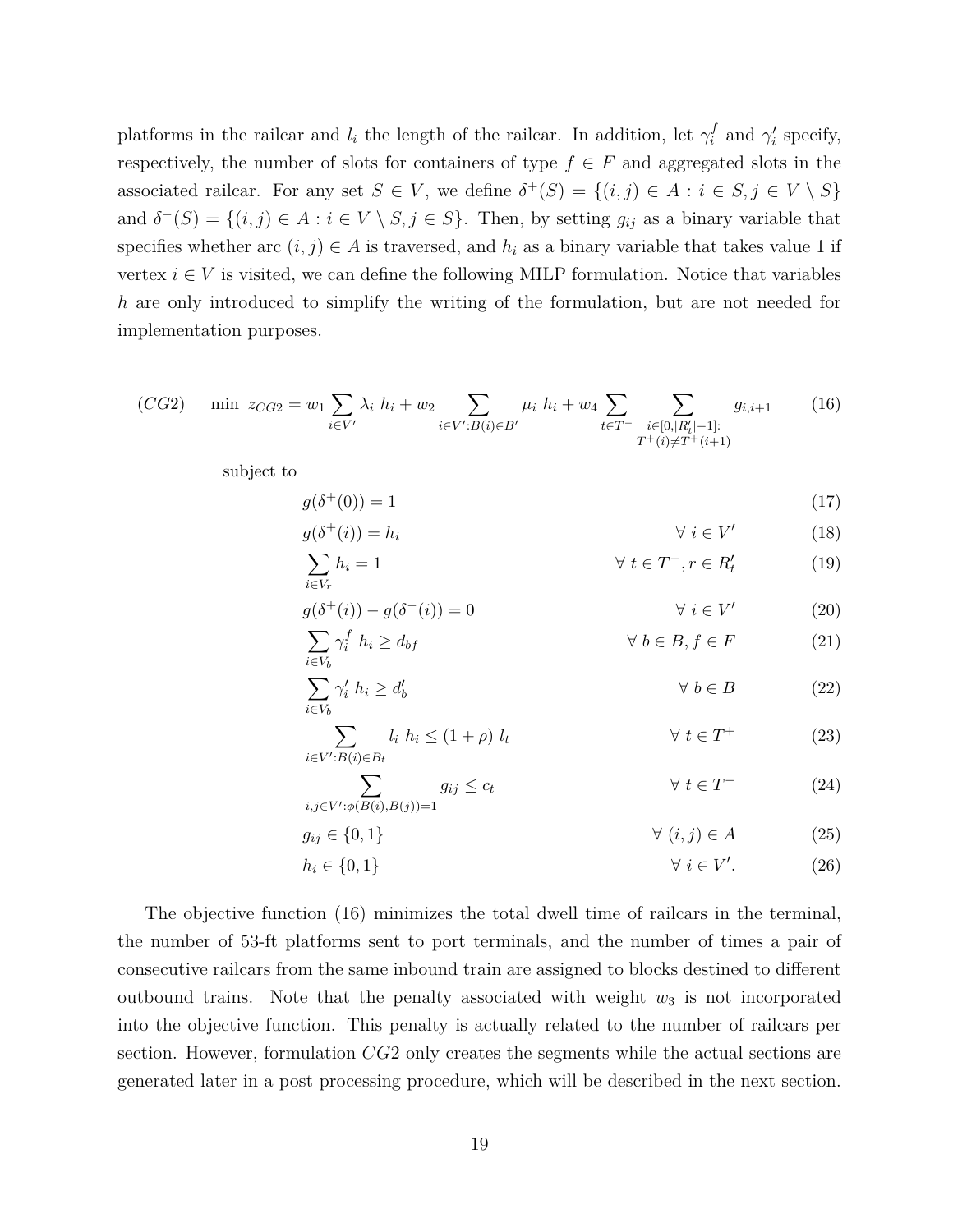Constraints (17) specify the degree of vertex 0, whereas constraint (18) link the *g* and *h* variables. Constraints (19) ensure that, for each railcar  $r \in R'_t$  and train  $t \in T^-$ , a single vertex of  $V_r$  is visited. Set  $(20)$  are flow conservation constraints, while  $(21)$  and  $(22)$  force the minimum requirements of slots for each outbound block to be met. Finally, constraints (23) specify a maximum length for the composition of each outbound train, and constraints (24) impose a limit on the number of physical cuts allowed for each inbound train.

Notice that a feasible solution of formulation  $CG2$  is a route from vertex 0 to  $n + 1$ , visiting exactly one vertex of each set  $V_r$ , where  $r \in R'_t$  and  $t \in T^-$ . The associated list of sections and their assignments to outbound blocks can be easily retrieved by a simple inspection of the solution.

Similar to what we described in Section 4.1.1, it is possible to impose additional constraints that might remove feasible solutions, but are also likely to lead to configurations with better quality. However, given the structure of this formulation, including sets of constraints similar to (14) and (15) is not as straightforward as in formulation *CG*1 and would require additional variables. Instead, in formulation *CG*2, we focus on a different structural aspect of configurations. We observed that, in practice, the sequence of assignments of sections to outbound blocks has a considerable impact on the likelihood of producing sets of configurations that result in feasible solutions in the second step of our approach. Let  $M(b)$ specify the position of outbound block  $b \in B_t$  in the marshalling plan of train  $t \in T^+$ . We propose the following set of constraints:

$$
g_{ij} = 0 \quad \forall \ i, j \in V', T^+(i) = T^+(j) : M(B(j)) - M(B(i)) > 1 \text{ or } M(B(j)) - M(B(i)) < 0. \tag{27}
$$

These constraints remove arcs that would lead to the generation of pairs of consecutive sections that are assigned to outbound blocks destined to the same train and that could violate the marshalling plan. For example, suppose that we have a set of outbound blocks  $B = \{b_1, b_2, b_3\}$ , which are all destined to the same outbound train. To simplify, also assume that the marshalling plan specifies that these blocks should appear in the train in the same order such that  $M(b_1) = 1$ ,  $M(b_2) = 2$  and  $M(b_3) = 3$ . Then, a solution such as the one depicted in Figure 7 would generate two sections,  $e_1 = \{r_1\}$  and  $e_2 = \{r_2, r_3, r_4\}$ , assigned to blocks  $b_2$  and  $b_1$ , respectively. In this scenario, there are two possible configurations. The first one would have both sections in the same segment, in which case it would be necessary to rearrange the order of these sections when the outbound train is assembled. In the second configuration, each section would be part of its own segment, which is likely to create issues in the second step or at least require additional effort to pick each section in the correct order. The post-processing procedure described in the next section would generate both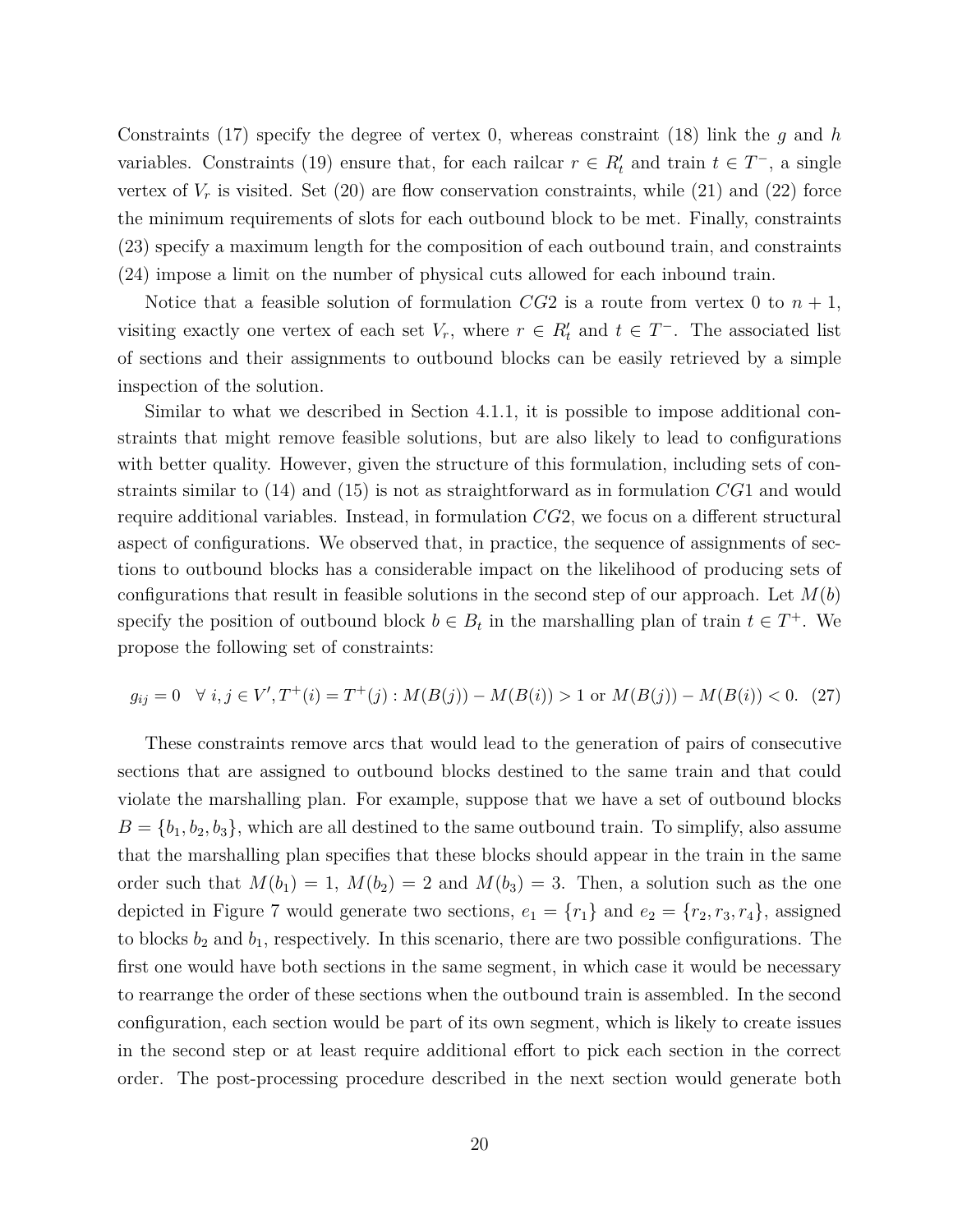configurations of this example. From now on, we refer to the formulation composed by constraints (16)-(27) as  $CG2_{heur}$ .



Figure 7: Example of a solution with consecutive sections that might lead to a violation of the marshalling plan in step two.

#### *4.1.3. Post-processing procedure*

As mentioned at the beginning of the section, the solution of formulation *CG* provides only a list of sections to be created and their assignment to outbound blocks. Given one such solution, a post-processing procedure enumerates all possible ways of creating segments based on the list of sections associated with each inbound train. This procedure is illustrated in Algorithm 1, which receives as input the values of the *x* and *u* variables, denoted by  $\bar{x}$  and  $\bar{u}$ , respectively. Initially, the values of the *x* variables are analyzed by function *getListSectionsPerTrain* in order to generate a list of sections for each inbound train. Then, the list of sections for each inbound train  $t \in T^-$  is processed by function *permutate*, which generates a set of configurations by trying all possible ways to combine the given sections into segments without violating the maximum number of cuts *c<sup>t</sup>* . Note that cuts are enforced either because of the values of the *u* variables or because assigning two consecutive sections to the same segment would cause one of the two issues specified by  $\phi$  described in Section 4.1. Therefore, not all permutations are accepted. The resulting output is a set of feasible configurations for each inbound train.

#### *4.2. Step 2: Assignment of segments to tracks*

We now propose an algorithm based on a second MILP formulation that takes as input a set of configurations generated in the first step, and decides which configurations to use and where to park each segment. As in the previous step, aspects such as the demand of outbound blocks and the length of the outbound trains are considered. However, in this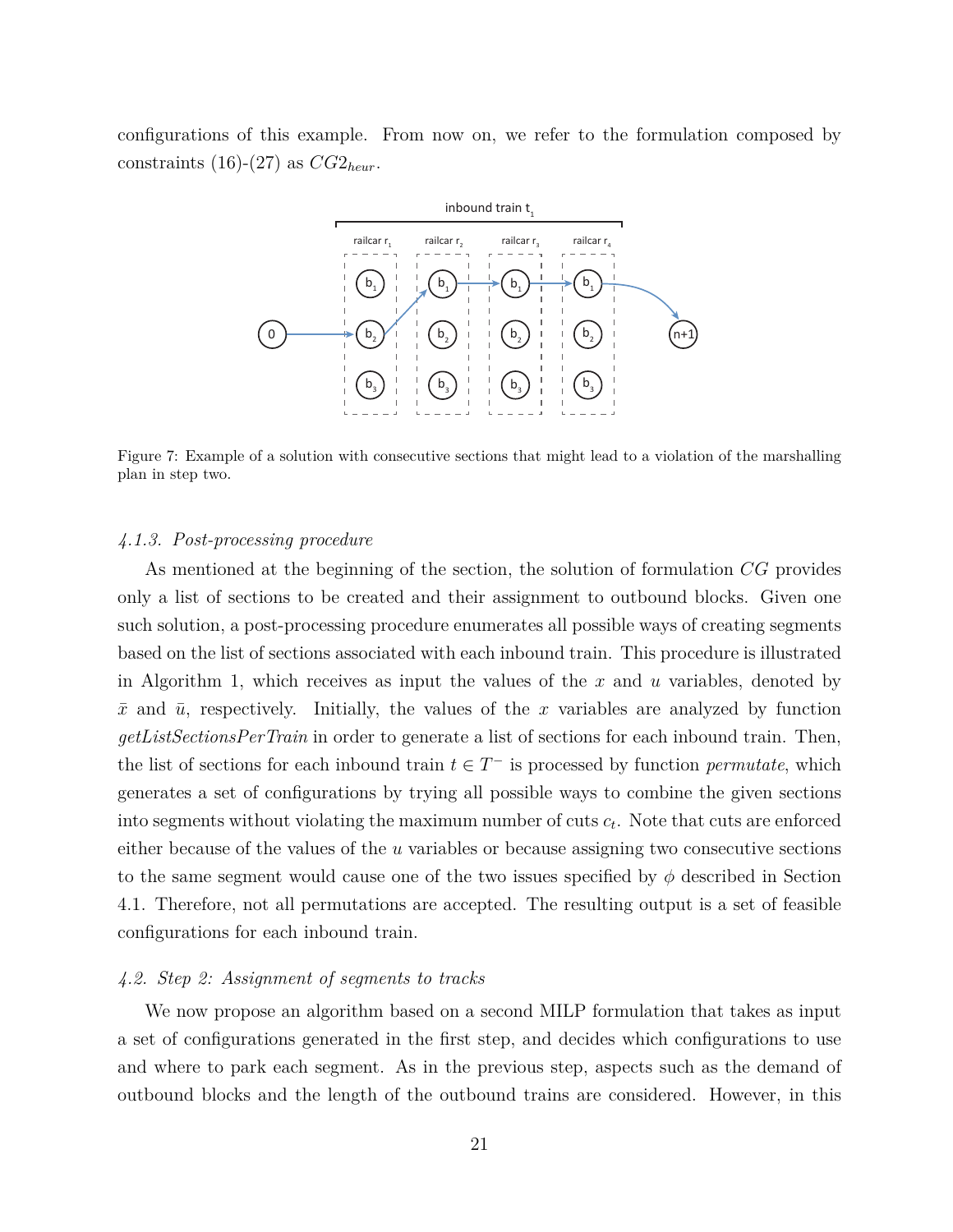**Algorithm 1** Post-processing algorithm to generate configurations

|  | 1: function GENERATECONFIGURATIONS $(\bar{x}, \bar{u})$ |  |
|--|---------------------------------------------------------|--|
|--|---------------------------------------------------------|--|

- 2: set configurations *← ∅*
- 3: list\_sections\_per\_train  $\leftarrow$  GETLISTSECTIONSPERTRAIN( $\bar{x}$ )
- 4: **for each**  $t \in T^-$  **do**
- 5: set\_configurations *←* set\_configurations *∪* PERMUTATE(list\_sections\_per\_train[t],  $\bar{u}[t], c_t$
- 6: **return** set configurations

step, the proposed algorithm also considers that there must be a feasible set of movements to bring each segment to its assigned track and track position, and a set of movements capable of pulling out each section from the tracks to build the outbound trains.

Recall that each configuration is associated with a single inbound train and that the set of configurations, denoted by *I*, may contain multiple configurations for the same train. In this context, let  $I_t$  specify the subset of configurations associated with inbound train  $t \in T^-$ , and let  $I(s)$  be a function that determines which configuration contains segment  $s \in S$ , while  $S_i$  is the set of all segments associated with configuration  $i \in I$ . Let  $l_{st}$  specify the total length of railcars from segment  $s \in S$  that are part of sections assigned to blocks destined to outbound train  $t \in T^+$ . In addition, let  $\gamma_{sb}^f$  and  $\gamma_{sb}^f$  specify, respectively, the number of slots for containers of type  $f \in F$  and aggregate slots from railcars of segment  $s \in S$  that belong to sections assigned to block  $b \in B$ .

Let  $y_{spq}$  be a binary variable that specifies whether segment  $s \in S$  is assigned to track  $p \in P$  in position  $q \in Q_p$ , and let  $z_i$  be a binary variable that takes value 1 if and only if configuration  $i \in I$  is used. We are now ready to introduce the following formulation. For reasons of clarity, some notation associated with the objective function is introduced along with its description after the model.

$$
\text{(AF)} \quad \min \ z_{AF} = w^d \sum_{s \in S} \sum_{p \in P} \sum_{q \in Q_p} \alpha_{spq} \ y_{spq} + \sum_{i \in I} (w^w \delta_i + w^p \sigma_i + w^m \theta_i) \ z_i \tag{28}
$$

subject to

$$
\sum_{i \in I_t} z_i = 1 \qquad \qquad \forall \ t \in T^- \tag{29}
$$

$$
\sum_{p \in P} \sum_{q \in Q_p} y_{spq} = z_{I(s)} \qquad \qquad \forall s \in S \qquad (30)
$$

$$
\sum_{s \in S} \sum_{p \in P} \sum_{q \in Q_p} l_{st} \ y_{spq} \le (1+\rho) \ l_t \qquad \forall \ t \in T^+ \tag{31}
$$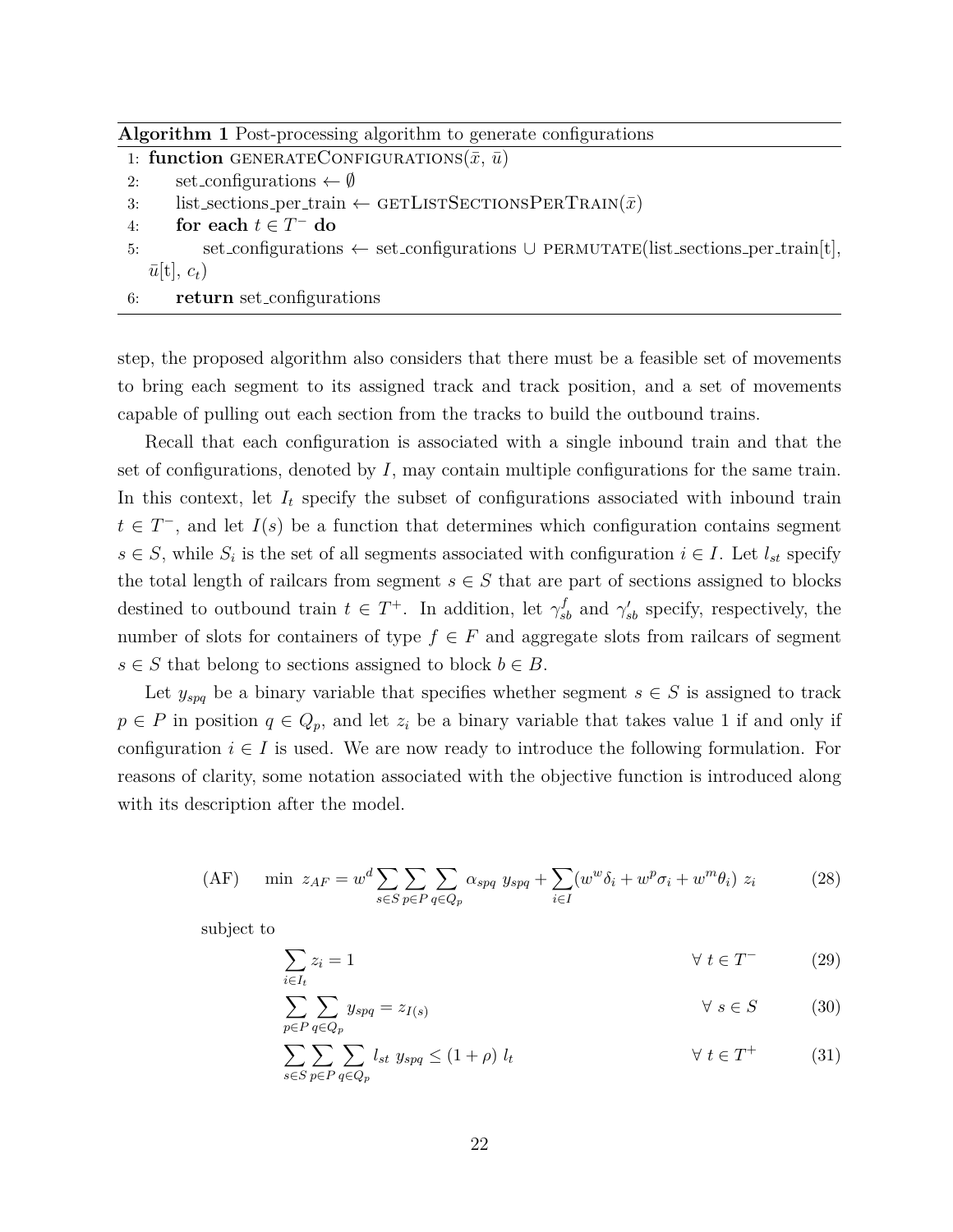$$
\sum_{k=0}^{q} \sum_{s \in S_i:} y_{spk} \le 1 \qquad \forall \ i \in I, p \in P, q \in Q_p \qquad (32)
$$

$$
\sum_{s \in S} \sum_{p \in P} \sum_{q \in Q_p} \gamma_{sb}^f \ y_{spq} \ge d_{bf} \qquad \forall \ b \in B, f \in F \tag{33}
$$

$$
\sum_{s \in S} \sum_{p \in P} \sum_{q \in Q_p} \gamma'_{sb} \ y_{spq} \ge d'_b \qquad \forall \ b \in B, f \in F \tag{34}
$$

$$
y_{spq} \in \{0, 1\} \qquad \forall s \in S, p \in P, q \in Q_p \qquad (35)
$$

$$
z_i \in \{0, 1\} \qquad \qquad \forall \ i \in I. \tag{36}
$$

The objective function is composed by a set of four penalties:

- *•* ∑ *s∈S* ∑ *p∈P* ∑ *<sup>q</sup>∈Q<sup>p</sup> αspq yspq*: evaluates the distance from the container stacks to the position on the tracks where the railcars in which these containers have to be loaded are parked. As mentioned in Section 3, containers destined to the same outbound block are usually stored in the same area in the terminal. Assuming that the position of each stack of containers is known, it is possible to evaluate the distance from these stacks to each track position. Therefore, for each segment  $s \in S$ , track  $p \in P$  and track position  $q \in Q_p$ , we define  $\alpha_{spq}$  as the sum of the distances (in meters) of each railcar and the location where the containers associated with its assigned outbound block are stacked.
- $\sum_{i \in I} \delta_i z_i$ : evaluates the total dwell time of railcars in the terminal. Recall that a configuration specifies not only which segments and sections are created but also the assignment of sections to outbound blocks. Therefore, for any given configuration  $i \in I$ , the arrival and departure time of each railcar is known. Then, let us define  $\delta_i$ as the sum of the number of hours that each railcar in configuration *i* remains at the terminal.
- *•*  $\sum_{i \in I} \sigma_i z_i$ : evaluates the number of 53-ft platforms sent to ports. Because the international market mainly follows the ISO standards, which does not include 48- and 53-ft containers, terminal operators usually desire to minimize the number of railcars with 53-ft platforms that are sent to terminals located in ports. To incorporate this aspect into the model, we define  $\sigma_i$  as the number of 53-ft platforms in configuration  $i \in I$ that are assigned to outbound blocks destined to ports.
- *•*  $\sum_{i \in I} \theta_i$  *z*<sub>*i*</sub>: evaluates the level of fragmentation of the segments that belong to configuration  $i \in I$ . A segment is considered fragmented if it contains consecutive sections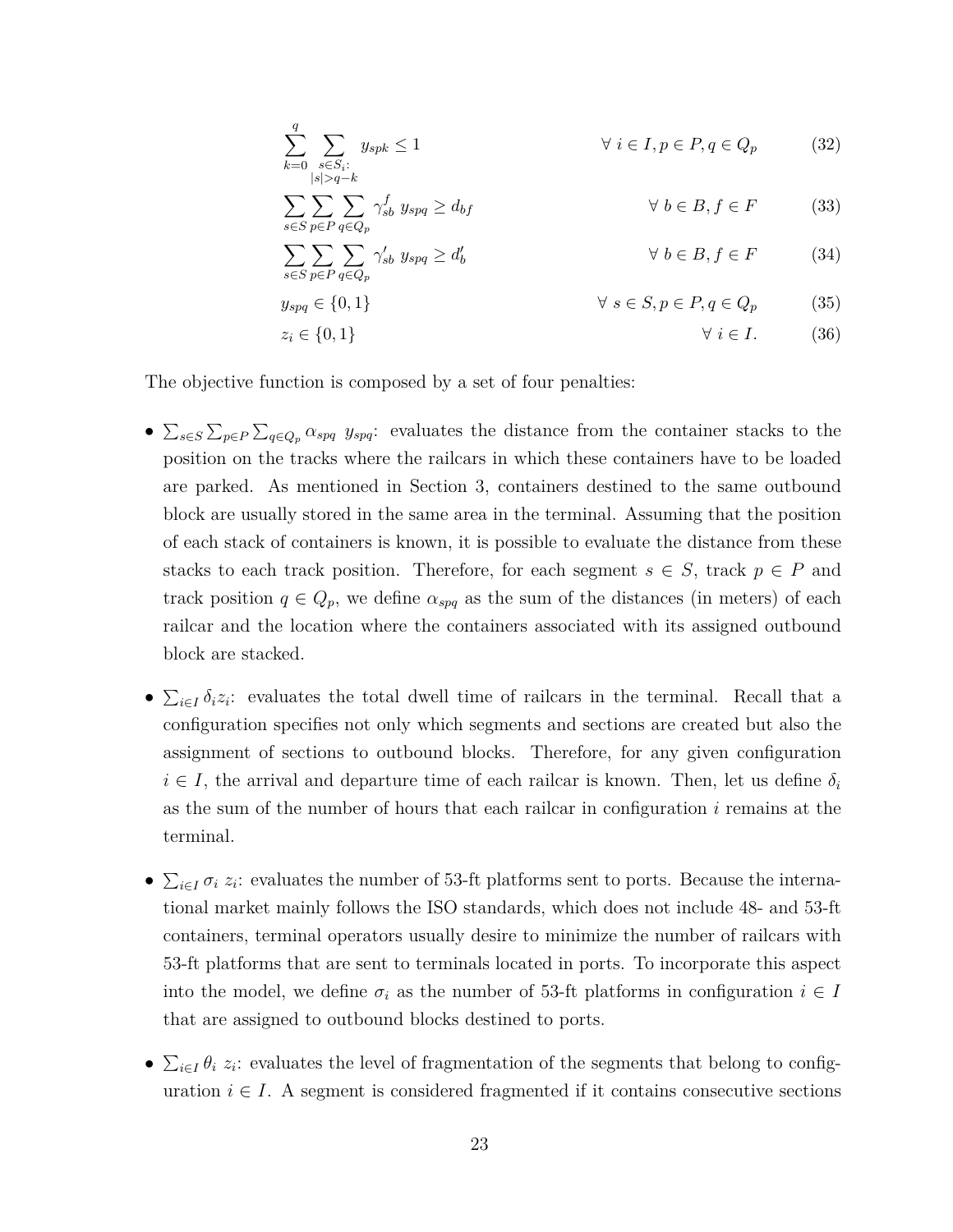assigned to blocks destined to distinct outbound trains. For example, consider a certain configuration  $i \in I$ , which contains a segment  $s_1$  composed by the sequence of sections  $[e_1, e_2, e_3]$ . Suppose that sections  $e_1$  and  $e_3$  are assigned to blocks destined to the same outbound train. However, section  $e_2$  is destined to a different train. In this example, pairs  $\{e_1, e_2\}$  and  $\{e_2, e_3\}$  each contribute with value 1 to the evaluation of  $\theta_i$ , which specifies the number of pairs of consecutive sections from configuration  $i \in I$ that are assigned to blocks destined to different outbound trains. The motivation for this penalty is the same as the one presented for the creation of variables *g* in Section 4.1.

Notice that  $w^d$ ,  $w^w$ ,  $w^p$  and  $w^m$  are the weights of each penalty. Constraints (29) specify that exactly one configuration per inbound train is selected, whereas constraints (30) ensure that a segment can only be assigned if its respective configuration is chosen. Each outbound train has a maximum length that is determined by the power of its assigned locomotives (31). Constraints (32) specify that segments that originate from the same inbound train cannot overlap on the tracks. Note that overlaps between segments from different inbound trains are not possible, because in that scenario the segment that arrives later would push the other segment to a different position on the track. Constraints (33) ensure that there is a sufficient number of slots to meet the demand for each container type. As mentioned in Section 3, considering only the number of slots for container of each type might lead to an overestimation of the capacity of the railcars. To prevent this issue, constraints (34) impose an upper bound on the number of aggregate slots that can be used.

To ensure that a solution generated by formulation *AF* is feasible, we must verify that each segment can reach its assigned track and track position and that each section can be properly pulled out of its track when it is time to depart. In addition, we must consider that the arrival of each inbound train may cause other railcars that were already parked to be moved as well. To avoid burdening the formulation with additional variables and constraints, we opted to implement a branch-and-reject algorithm, where each integer solution is given to a feasibility checking procedure, which then verifies if the solution is indeed feasible. In the case where the procedure detects that the solution is infeasible, it simply rejects it.

The feasibility checking procedure is presented in Algorithm 2. It takes as input a solution  $(\bar{y}, \bar{z})$  of formulation AF, and the initial state of the terminal, which represents the state of each track before the arrival of the first inbound train. In a first phase (lines 2-14), the procedure simulates how the arrival of each inbound train changes the state of the terminal. Starting with the first inbound train to arrive, the previous state of the terminal (in this case the initial state) is retrieved and copied (line 6). The values of the *z* variables are then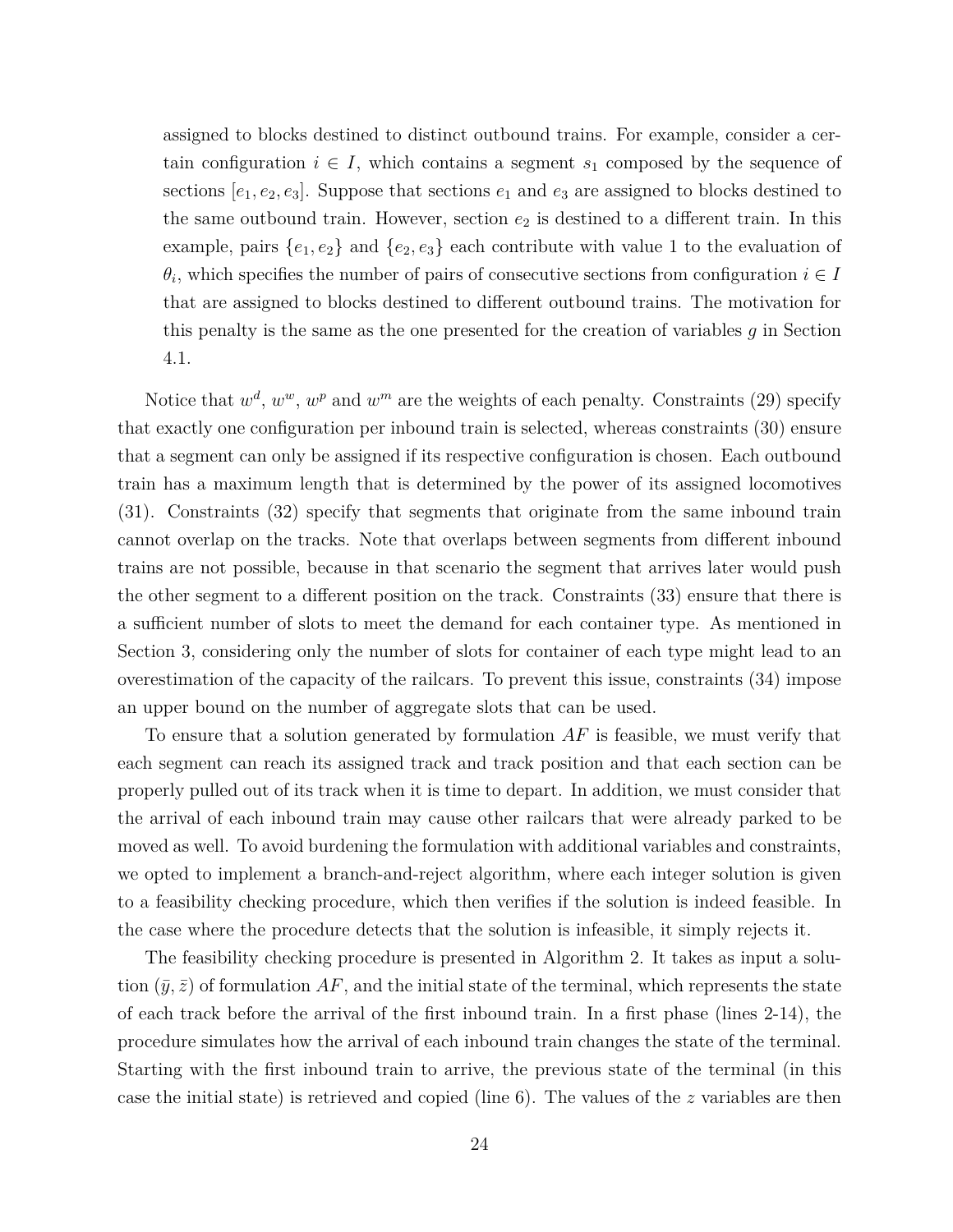inspected and the set of segments created for train *t* are identified (line 7). At each iteration of the loop defined between lines 8-12, function *getAssignedTrackAndPosition* is called to find the track and position assigned to segment *s*. Then, function *simulateArrivalOfSegment* modifies the current state of the terminal by simulating segment *s* being moved to track  $p \in P$  and position  $q \in Q_p$ . In this simulation, the segment enters track *p* from one of its ends, chosen based on the direction from which its inbound train arrives in the terminal, and any railcars that are in the way are pushed to other positions. To simplify, we assume that crossovers cannot be used in this case. Note that function *simulateArrivalOfSegment* returns *true* if moving segment *s* to its designated position does not result in other railcars being pushed over the limits of track *p*. Otherwise, the function returns *false* and the solution is infeasible (lines 11-12).

As an example of the simulation of an inbound train arrival, consider Figure 8-(a), which illustrates the state of a terminal before the arrival of an inbound train containing segments *s*1, *s*<sup>2</sup> and *s*3. The vertical dashed lines represent the positions of the tracks. Notice that the inbound train is arriving from the right side of the terminal, and that there are already two segments  $(s_4 \text{ and } s_5)$  at the terminal, on tracks  $p_3$  and  $p_5$ . Recall from Section 3 that segments from an inbound train that arrives from the right side of the terminal are brought to their assigned positions from the opposite side. Then, assume that segment  $s<sub>1</sub>$  is assigned to track  $p_3$  and position 6, segment  $s_2$  to track  $p_5$  and position 3, and segment  $s_3$  should be parked in track  $p_4$  at position 2. Figure 8-(b) illustrates the state of the terminal after these segments are brought to their assigned positions. Considering the order of the segments on the inbound train, segment  $s_3$  is the first to be brought to its position. Because there are no railcars parked on track  $p_4$ , this operation is done normally. Then, in order to bring segment  $s_2$  to its assigned position, segment  $s_5$  has to be pushed to the right. Similarly, segment  $s_1$ pushes segment *s*<sup>4</sup> to the right in order to reach its assigned position. However, by doing so, segment *s*<sup>4</sup> is pushed over the limit of track *p*<sup>3</sup> (indicated by the vertical red line), which makes the solution infeasible.

In the second phase of Algorithm 2 (lines 16-23), in case the solution has not already been found infeasible, the algorithm verifies if all sections can be pulled out from their tracks when it is time to depart. For each outbound train  $t \in T^+$  the last simulated terminal state before the departure of *t* is retrieved. Then, the procedure finds all sections assigned to outbound blocks destined to the outbound train *t* (line 19). For each section, function *isSectionAbleToDepart* checks all possible alternatives to pull out the section, either from its own track or via a crossover (line 21). This verification is performed iteratively for each connected track and considering the side from which the respective outbound train departs,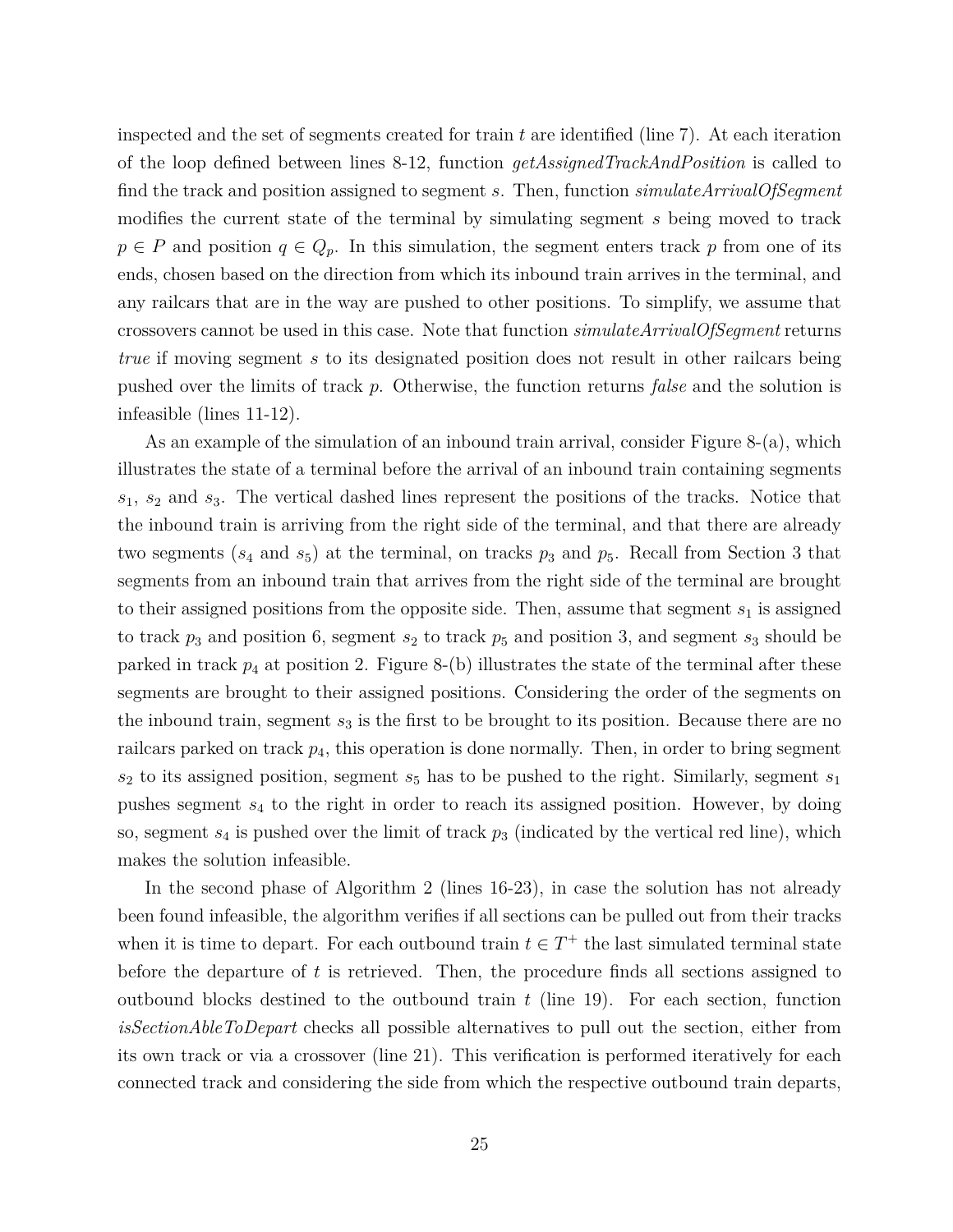| Algorithm 2 Feasibility checking procedure                                          |
|-------------------------------------------------------------------------------------|
| 1: function ISSOLUTIONFEASIBLE( $\bar{y}$ , $\bar{z}$ , initial state)              |
| list_terminal_states $\leftarrow \emptyset$<br>2:                                   |
| $previous\_state \leftarrow initial\_state$<br>3:                                   |
| $in\_trans\_ordered \leftarrow$ ORDERINBOUNDTRAINSBY ARRIVALTIME()<br>4:            |
| for each $t \in$ in trains ordered do<br>5:                                         |
| $current\_state \leftarrow \text{COPY}(previous\_state)$<br>6:                      |
| segments $\leftarrow$ GETSEGMENTSCREATED(in_trains_ordered[t], $\bar{z}$ )<br>7:    |
| for each $s \in$ segments do<br>8:                                                  |
| $(p, q) \leftarrow$ GETASSIGNED TRACKAND POSITION(s, $\bar{y}$ )<br>9:              |
| is_feasible $\leftarrow$ SIMULATEARRIVALOFSEGMENT(s, p, q, current_state)<br>10:    |
| if not is feasible then<br>11:                                                      |
| return false<br>12:                                                                 |
| list_terminal_states.insert(current_state)<br>13:                                   |
| $previous\_state \leftarrow current\_state$<br>14:                                  |
| 15:                                                                                 |
| $out\_training\_ordered \leftarrow$ ORDEROUTBOUND TRAINS BY DEPARTURE TIME()<br>16: |
| for each $t \in$ out_trains_ordered do<br>17:                                       |
| GETLASTTERMINALSTATEBEFOREDEPARTURE $(t,$<br>current_state<br>18:<br>$\leftarrow$   |
| list_terminal_states)                                                               |
| sections $\leftarrow$ GETSECTIONSASSIGNEDTOOUTBOUNDTRAIN $(t, \bar{y})$<br>19:      |
| for each $e \in$ section do<br>20:                                                  |
| $is$ _feasible $\leftarrow$ ISSECTIONABLETODEPART(e, current_state)<br>21:          |
| if not is feasible then<br>22:                                                      |
| return false<br>23:                                                                 |
| return true<br>24:                                                                  |

which defines from where the section must be pulled out. If at least one of the alternatives is feasible (i.e., there is nothing in the way), then we consider that the section can be pulled out and we proceed to the next section on the list. Otherwise, the algorithm classifies the solution as infeasible and terminates (lines 22-23). As an example, refer to Figure 9, which depicts the state of the terminal just before the departure of an outbound train containing sections  $e_1$ ,  $e_2$  and  $e_3$ , departing from the right side. Note that sections  $e_4$  and  $e_5$  only depart later. A call to function *isSectionAbleToDepart* from Algorithm 2 for section *e*<sup>1</sup> successfully verifies that it is indeed possible to pull out this section from the same track it is parked. Similarly, function *isSectionAbleToDepart* would verify that section  $e_3$  is not able to exit from track  $p_5$  due to the presence of section  $e_5$ , but it can depart either from track  $p_3$  or  $p_4$  using the crossover. However, when verifying the departure of section  $e_2$ , the function would return *false*, because section  $e_4$  is blocking its departure. Note that section  $e_2$  cannot be pulled from the left side of the terminal, as the assembly of its outbound train occurs on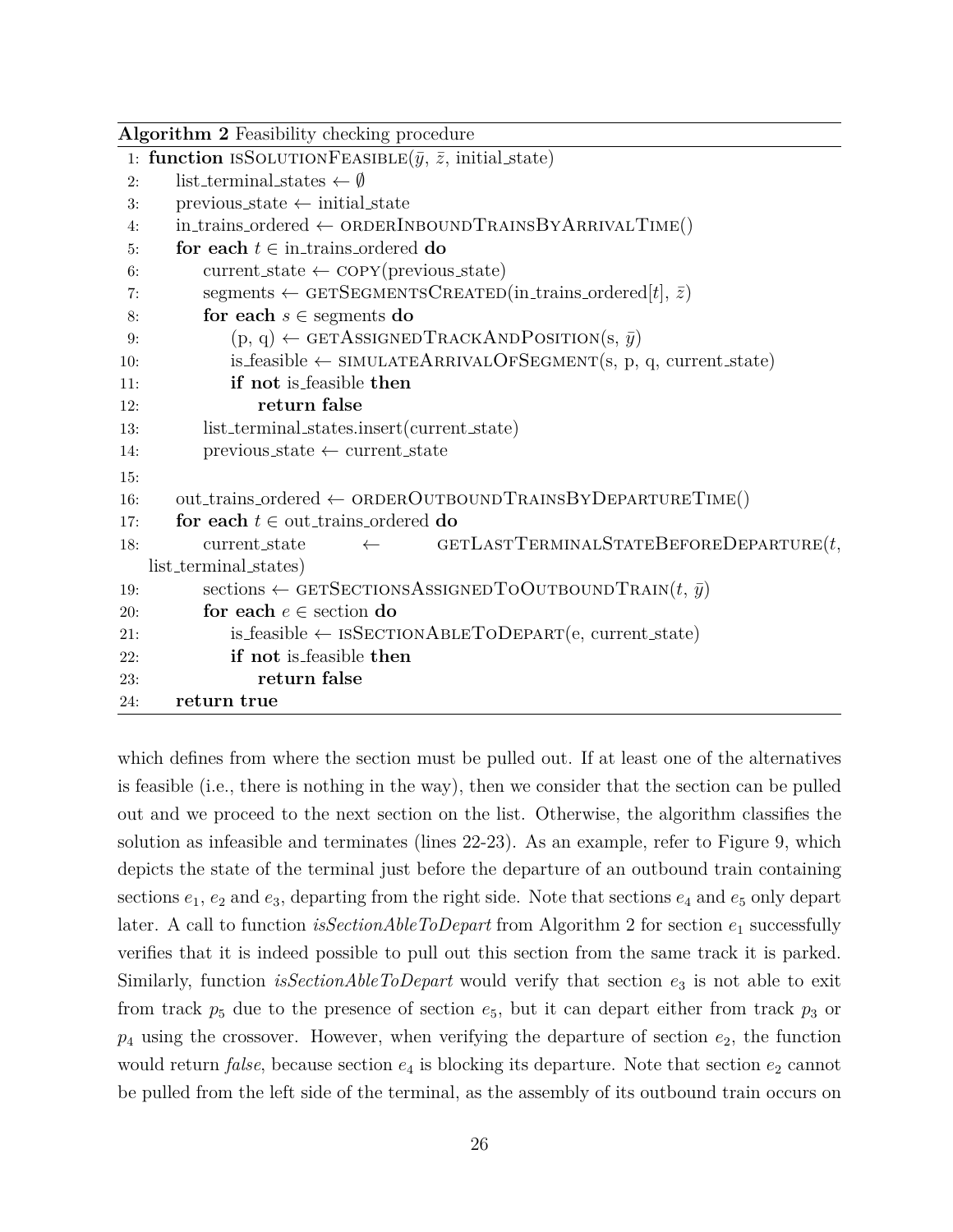

(b) The state of the terminal after the arrival of the inbound train

÷

overflow

Figure 8: Example of the arrival of an inbound train containing 3 segments.

the right side.



Figure 9: Example of the state of the terminal just before the departure of sections  $e_1, e_2$  and  $e_3$  from the right side. Sections *e*<sup>4</sup> and *e*<sup>5</sup> only depart later. While sections *e*<sup>1</sup> and *e*<sup>3</sup> can be pulled out from their tracks, section  $e_2$  is blocked by section  $e_4$ .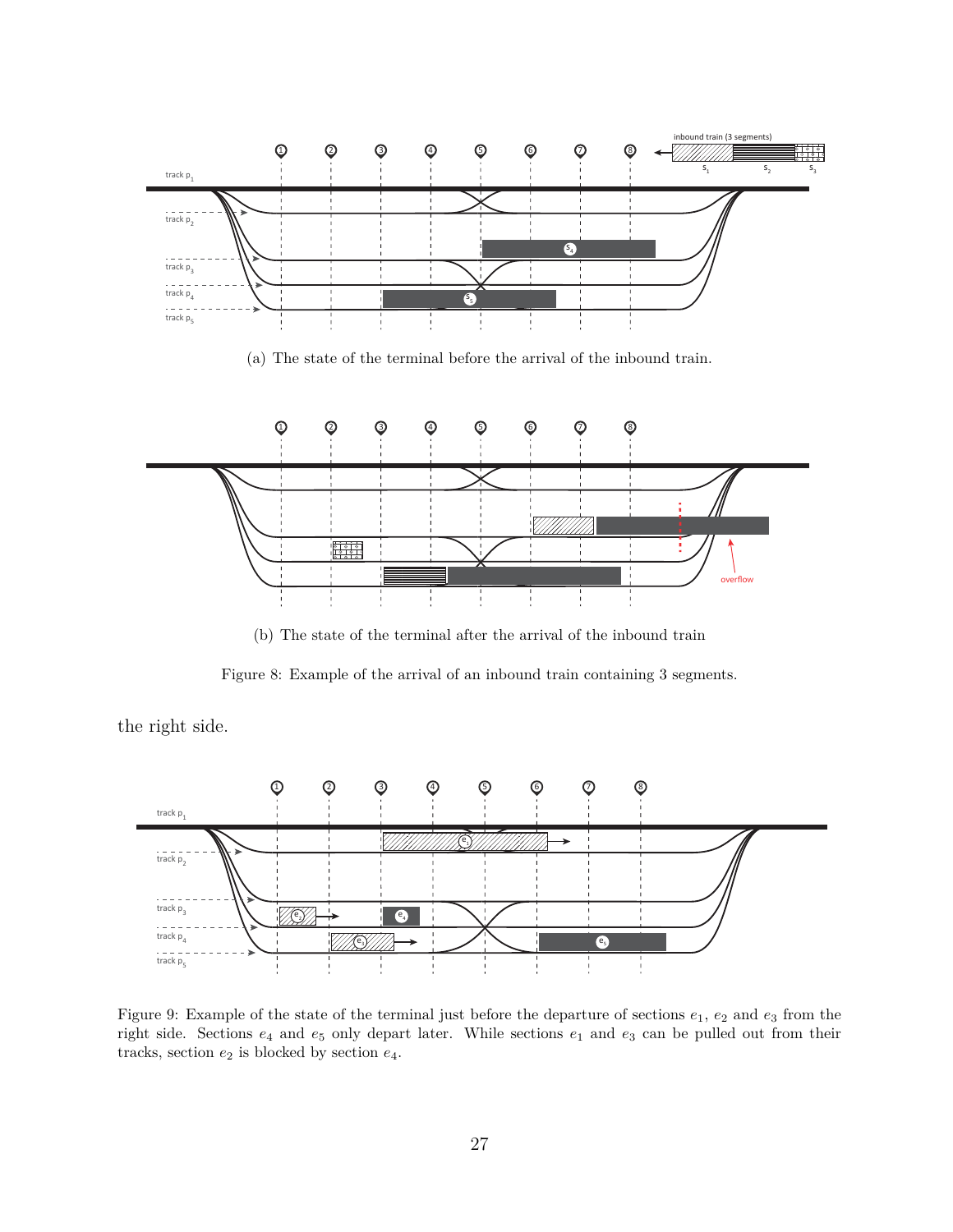#### **5. Computational experiments**

Our algorithms were coded in  $C_{++}$  and the computational experiments were run on a PC with an Intel Xeon X5650 2.67 GHz processor with 48 Gb of RAM. We have used CPLEX 12.7.1 with default options and 4 threads to solve the formulations. The values for the weights in all three formulations were chosen with guidance from the company to ensure that the results are meaningful and are in line with the company's needs. They have been selected so that the model produces solutions that are deemed implementable and that reflect trade-offs made by the decision makers.

To test our algorithms we initially derived a set of 10 benchmark instances from realistic data of terminal operations during 10 consecutive days. Therefore, each instance represents the operations of a terminal in a single day. Table 1 summarizes the dimension of each instance by providing the number of inbound and outbound trains (*# in trains* and *# out trains*, respectively), the number of inbound railcars (*# in railcars*) and the number of outbound blocks ( $\#$  *out blocks*). The considered terminal layout is fairly similar to the one shown in Figure 3, which has a total of five tracks, ranging from 6800 ft to 8400 ft in length.

| instance       |     | $\#$ in trains $\#$ in railcars $\#$ out trains |     | $#$ out blocks |  |
|----------------|-----|-------------------------------------------------|-----|----------------|--|
| i1             | 3   | 235                                             | 4   | 9              |  |
| i2             | 4   | 316                                             | 6   | 18             |  |
| i3             | 3   | 233                                             | 3   | 13             |  |
| i4             | 3   | 221                                             | 5   | 14             |  |
| i <sub>5</sub> | 3   | 232                                             | 4   | 9              |  |
| i <sub>6</sub> | 3   | 239                                             | 3   | 11             |  |
| i7             | 5   | 351                                             |     | 21             |  |
| i8             | 3   | 236                                             | 5   | 12             |  |
| i9             | 3   | 285                                             | 3   | 10             |  |
| i10            | 4   | 257                                             | 5   | 13             |  |
| avg            | 3.4 | 260.5                                           | 4.5 | 13.0           |  |

Table 1: Summary of the benchmark instances

#### *5.1. Experiments on realistic instances*

Initially, we ran an extensive round of tests for Step 1, using a total of 75 and 87 different combinations of parameter values for formulations *CG*1 and *CG*2, respectively. A time limit of one hour was set for each of these tests. Approximately half of the combinations were set to use the heuristic version of the formulations. Note that we ended up running more experiments with formulation *CG*2 given that this formulation proved to be more sensitive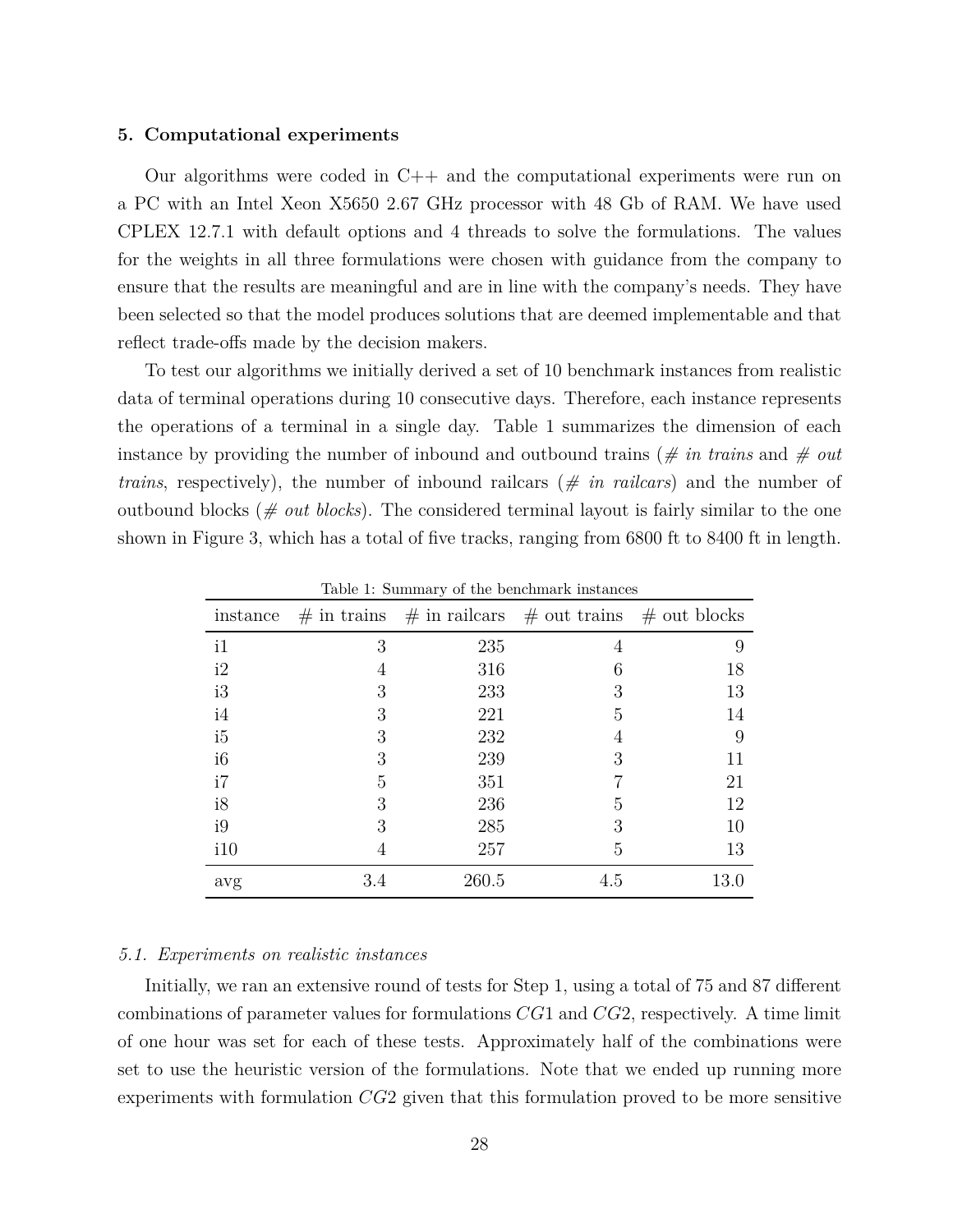to parameter values than *CG*1. Table 2 presents the results of these tests in terms of average number of configurations generated per instance (column *# avg*), along with the standard deviation (column *std dev*). Although this table presents high-level results, it still provides useful insights on the level of difficulty of the instances. We observe that, usually, the more configurations are generated in Step 1, the more flexible is the scenario in terms of how the outbound blocks can be built, which in turn usually means that it is easier to find a feasible solution in Step 2.

|                | CG1     |         | $\frac{1}{2}$ and $\frac{1}{2}$ and $\frac{1}{2}$ and $\frac{1}{2}$ and $\frac{1}{2}$ and $\frac{1}{2}$ are completed to complete the set<br>CG2 |         |  |  |
|----------------|---------|---------|--------------------------------------------------------------------------------------------------------------------------------------------------|---------|--|--|
| instance       | # avg   | std dev | # avg                                                                                                                                            | std dev |  |  |
| i1             | 1200.91 | 2360.11 | 344.37                                                                                                                                           | 295.96  |  |  |
| i2             | 60.16   | 169.63  | 4.20                                                                                                                                             | 10.24   |  |  |
| i3             | 611.40  | 1821.95 | 48.78                                                                                                                                            | 240.84  |  |  |
| i4             | 151.29  | 364.89  | 17.24                                                                                                                                            | 31.12   |  |  |
| i5             | 1402.12 | 2317.11 | 696.63                                                                                                                                           | 755.88  |  |  |
| i <sub>6</sub> | 32.05   | 53.89   | 119.32                                                                                                                                           | 247.85  |  |  |
| i7             | 5.68    | 24.69   | 0.00                                                                                                                                             | 0.00    |  |  |
| i8             | 26.11   | 78.34   | 43.86                                                                                                                                            | 71.32   |  |  |
| i9             | 124.09  | 325.92  | 31.66                                                                                                                                            | 74.90   |  |  |
| i10            | 349.99  | 700.76  | 275.44                                                                                                                                           | 855.01  |  |  |

Table 2: Average results from Step 1 - Generation of configurations

An important detail about the terminal operations is that when traffic is too high and the terminal is congested, it is possible to call a special operator that uses an extra locomotive to move railcars around the terminal without the constraints that are normally imposed. We refer to this locomotive as a *switcher*. This means that with the switcher at the terminal almost any placement of railcars on the tracks is feasible with respect to the assembly of the outbound trains, given that railcars that are on the way of others are simply moved to another track by the switcher to allow outbound trains to be assembled with ease. The downside is that using a switcher is time-consuming and expensive, so it is only used when strictly needed. Among our test cases, there are two instances in which the switcher was needed to ensure that the terminal could function properly, which are *i*7 and *i*10. We initially tried to use our solution approach to find solutions for these instances that did not require a switcher, but we could not find any. Therefore, all the results for instances *i*7 and *i*10 that are presented in this section, including those of Table 2, refer to experiments performed by disabling the simulation of how the outbound trains are assembled, thus simulating the presence of the switcher.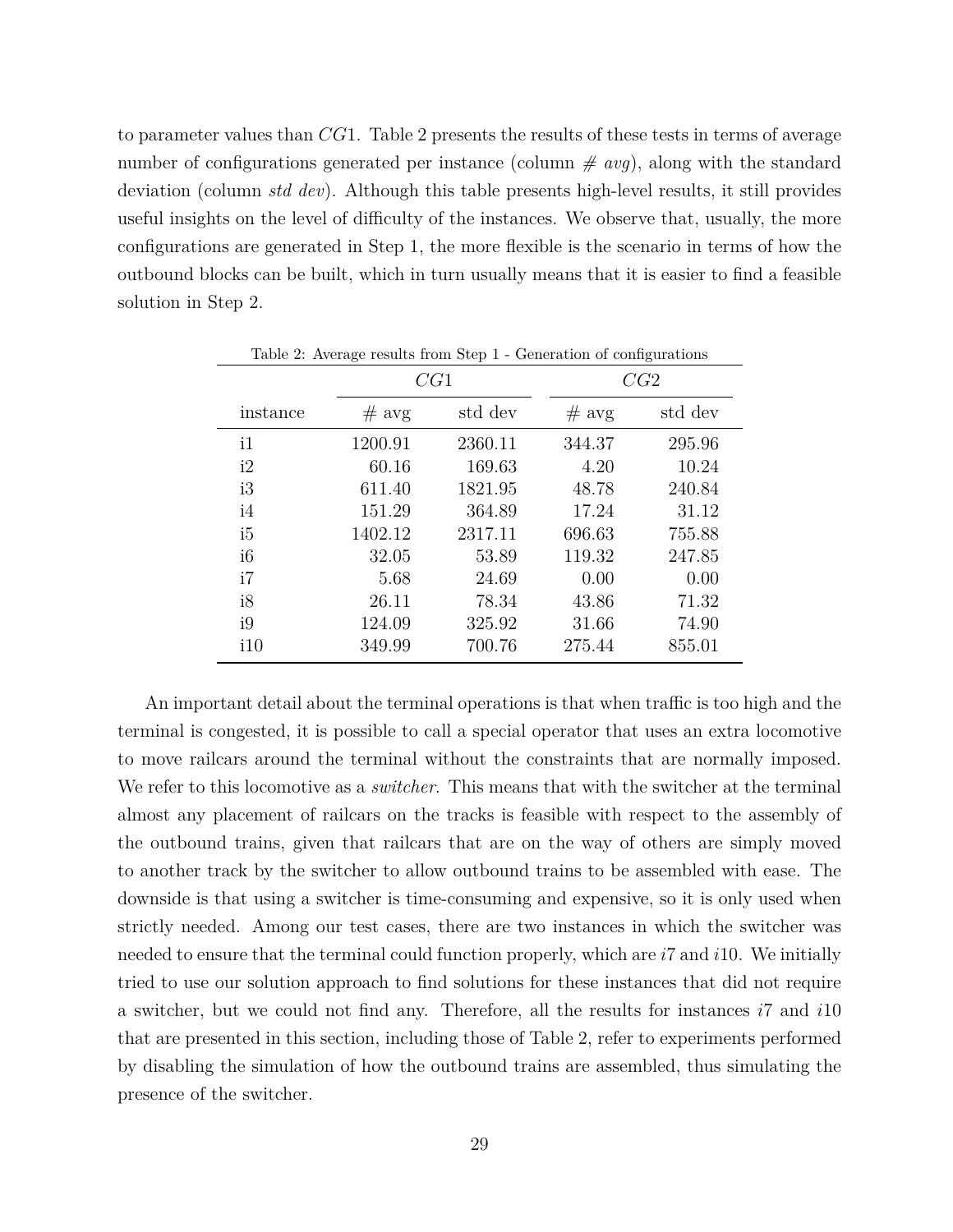In general, tuning the parameters for Step 1 is a difficult task, given that analyzing the number of generated configurations is not a proper measure of quality and neither is the objective function used in this step, which is used mostly to guide the model towards features that are usually found in good quality solutions. For example, the results presented in Table 2 suggest that instances *i*6, *i*7 and *i*8 are difficult ones, as the number of configurations generated is rather small, especially for formulation CG1. While this is a correct assumption for the latter two, our experiments have shown that our approach easily finds solutions for instance *i*6.

In order to properly analyze which combinations of parameters lead to the best results, we also run Step 2 with each set of configurations and get complete solutions for the problem. These solutions can then be compared directly by their objective function values. Figures 10 and 11 depict the results of these experiments with the configurations generated by, respectively, formulations *CG*1 and *CG*2, and allow us to directly compare each combination of parameters. In the x axis we show an identifier of each combination of parameters, including only those that yielded at least one feasible solution in the second step. The primary y axis (on the left) is associated with the orange line and shows the average improvement over the solution found by the company, while the secondary y axis is associated with the vertical bars and indicates the number of instances for which each combination of parameters found a feasible solution. Therefore, the best combinations of parameters should be those with the highest bars and that achieved the largest improvements.

According to Figure 10, the best combinations of parameters for formulation *CG*1 seem to be *CG*1<sub>-74</sub> and *CG*1<sub>-75</sub>. Interestingly, in both cases the weights  $w_1$  and  $w_2$  were set to zero, which seems to indicate that formulation *CG*1 performs better (in terms of quality of the generated configurations) when the penalties associated with the waiting time of railcars in the terminal and the number of 53-ft railcars sent to port terminals are turned off. In fact, from the results of the individual experiments it is clear that whenever a larger weight was given to  $w_1$  in Step 1, the resulting set of configurations was, in most of the cases, unable to yield a single feasible solution, and when a solution was found, the improvements were significantly lower than in the other cases. One possible explanation for this is that considering that Step 1 does not take into account the assignment of the railcars to the tracks, when it tries to optimize the waiting time of railcars in the terminal it ends up grouping railcars in such a way that it is not optimal for the placement of railcars in Step 2. Indeed, from a practical perspective and considering the layout of the terminal, usually the traffic is quite intense and there is not much room for concentrating the efforts in optimizing this criterion.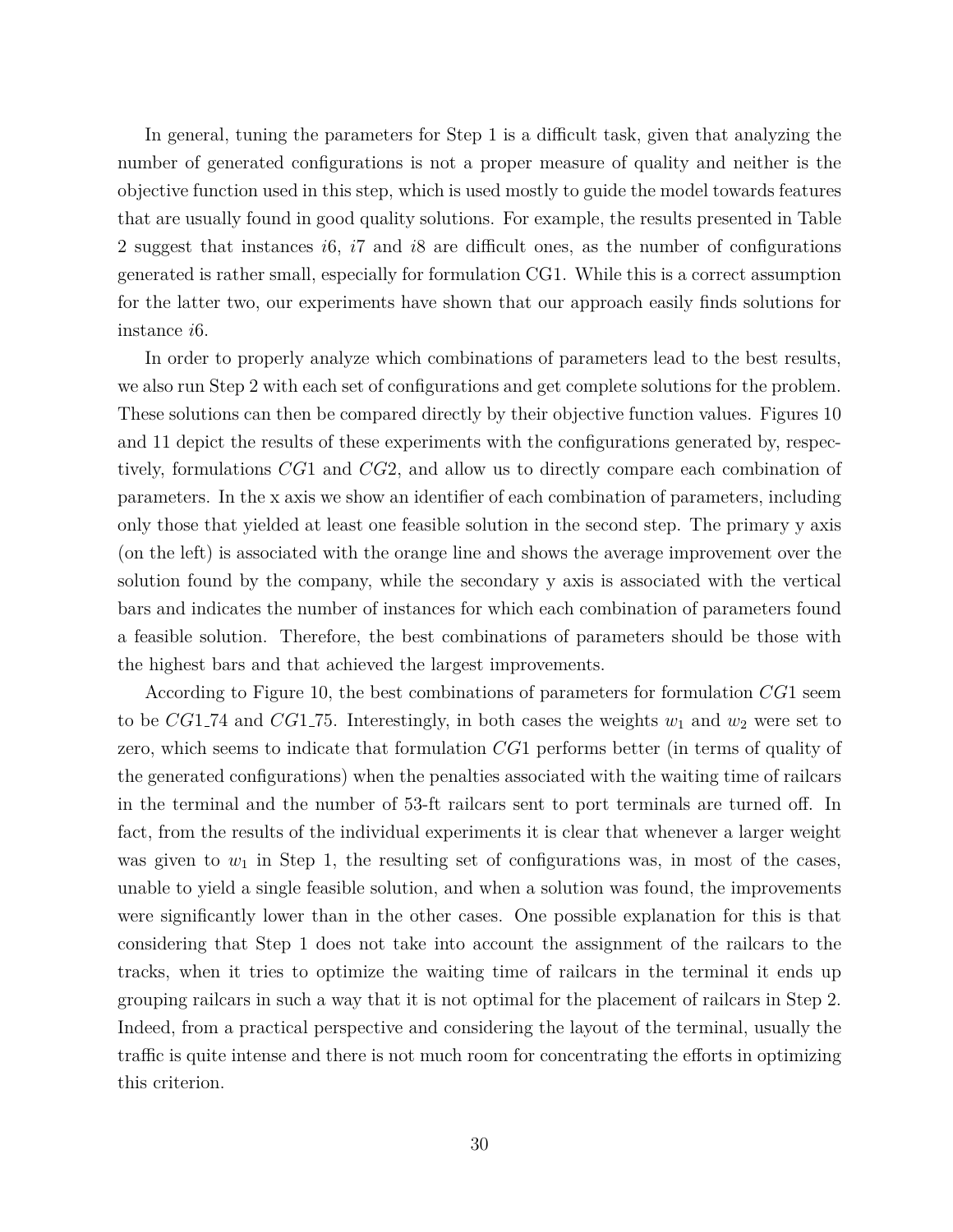

Figure 10: Results from Step 2 based on the configurations generated by *CG*1 with different combinations of parameters

Figure 11 presents a similar analysis for formulation *CG*2. Note that this formulation behaves very differently and is more sensitive to parameter values. While CG1 rarely resulted in solutions that were worse than those implemented by the company, in this case, there are combinations of parameters that lead to considerably worse solutions. In the case of *CG*2 it is also not as clear which combinations are the best. However, good candidates are *CG*2 27, *CG*2 29, *CG*2 68, *CG*2 78, *CG*2 83 and *CG*2 84. Although none of these combinations of parameters provided the highest improvements, they were able to yield feasible solutions for the highest number of instances (8 or 9 out of 10), while also providing considerable improvements ranging, on average, from 18% to 20%. An interesting observation about these scenarios is that in all of them the weight  $w_4$  was set to a significantly higher value than the other ones. Recall from Section 4.1.1 that  $w_4$  is the weight of the penalty associated with the number of times two consecutive sections are assigned to outbound blocks destined to different trains. These results were somehow expected considering that when this penalty is set to a higher value the model is driven towards finding configurations that have consecutive sections assigned to the same outbound train. This, in turn, can greatly reduce the complexity of the operations required to assemble the outbound trains on the tracks, increasing the likelihood of finding feasible solutions. As for *CG*1, we also observed that in all of the aforementioned scenarios, except for  $CG2-78$ , the penalty  $w_1$  was set to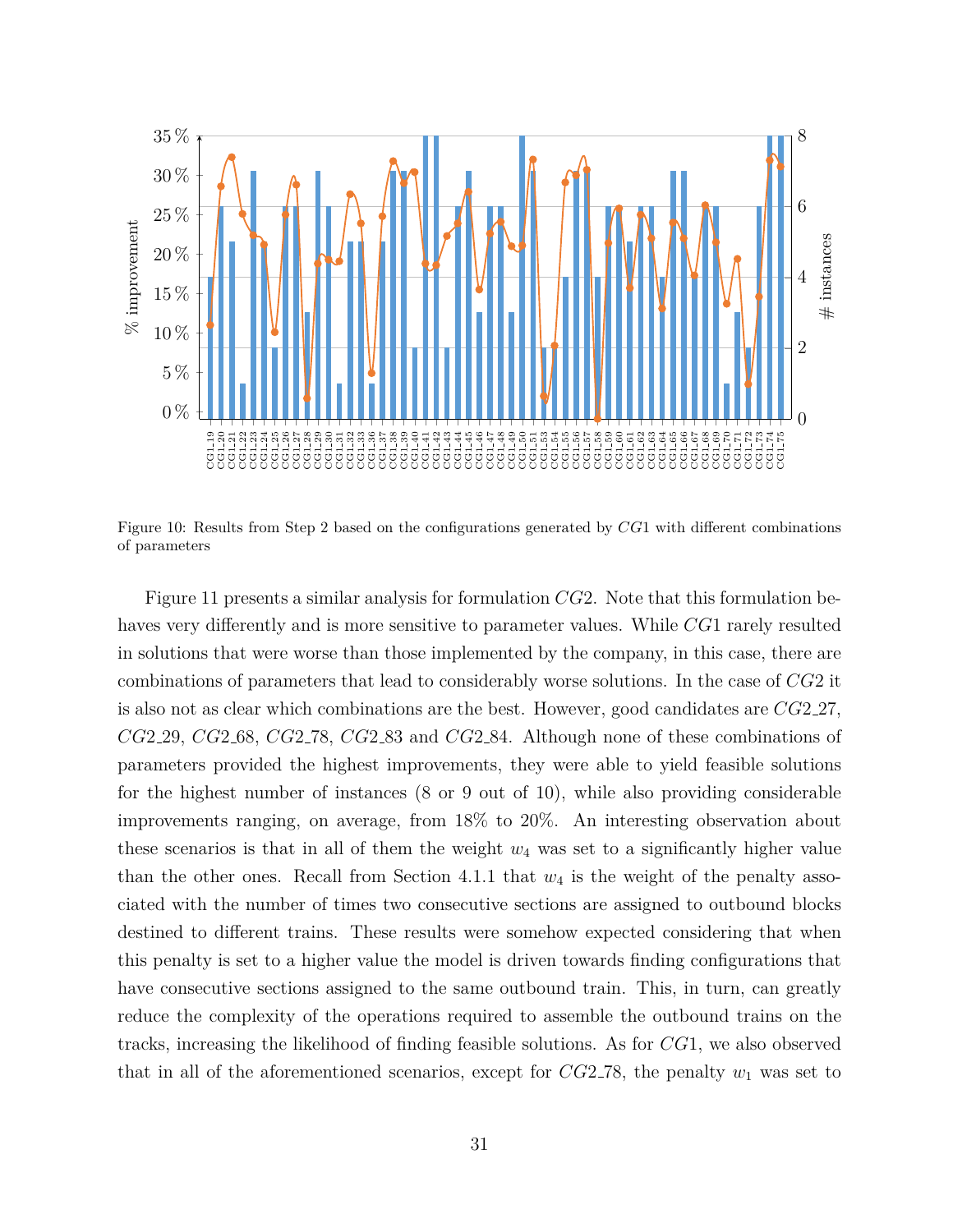zero. Both observations seem to imply that in Step 1 it is best to focus on the penalties that are associated with structural aspects, which may lead to an easier placement of the railcars on the actual tracks and simplify the assembly of the outbound trains.



Figure 11: Results from Step 2 based on the configurations generated by *CG*2 with different combinations of parameters

Figure 12 presents a boxplot of the results found in Step 2 per instance, considering the sets of configurations generated by *CG*1 and *CG*2. The value of the company solution for each instance is depicted in the figure as a blue line. From this perspective we can clearly see how our solution approach performs for each instance and the variation of the solution values that were found. Note that, with the configurations generated by *CG*1 we were unable to find a feasible solution for instance *i*8, while with configurations from *CG*2 we were unable to find solutions only for instance *i*2. Furthermore, these results suggest that the configurations generated by *CG*1 are more stable and usually lead to good solutions with a small range of variation if compared with *CG*2. This is especially true for instance *i*6, where the solutions found by *CG*1 are significantly better.

Given that the objective function of formulation AF from Step 2 is composed by four terms, a more in depth analysis is necessary to understand the contribution of each term. To this end, Figures 13 and 14 present the percentage improvement per objective function term over the solution proposed by the company using configurations generated by *CG*1 and *CG*2, respectively. The biggest improvements, especially for the experiments performed with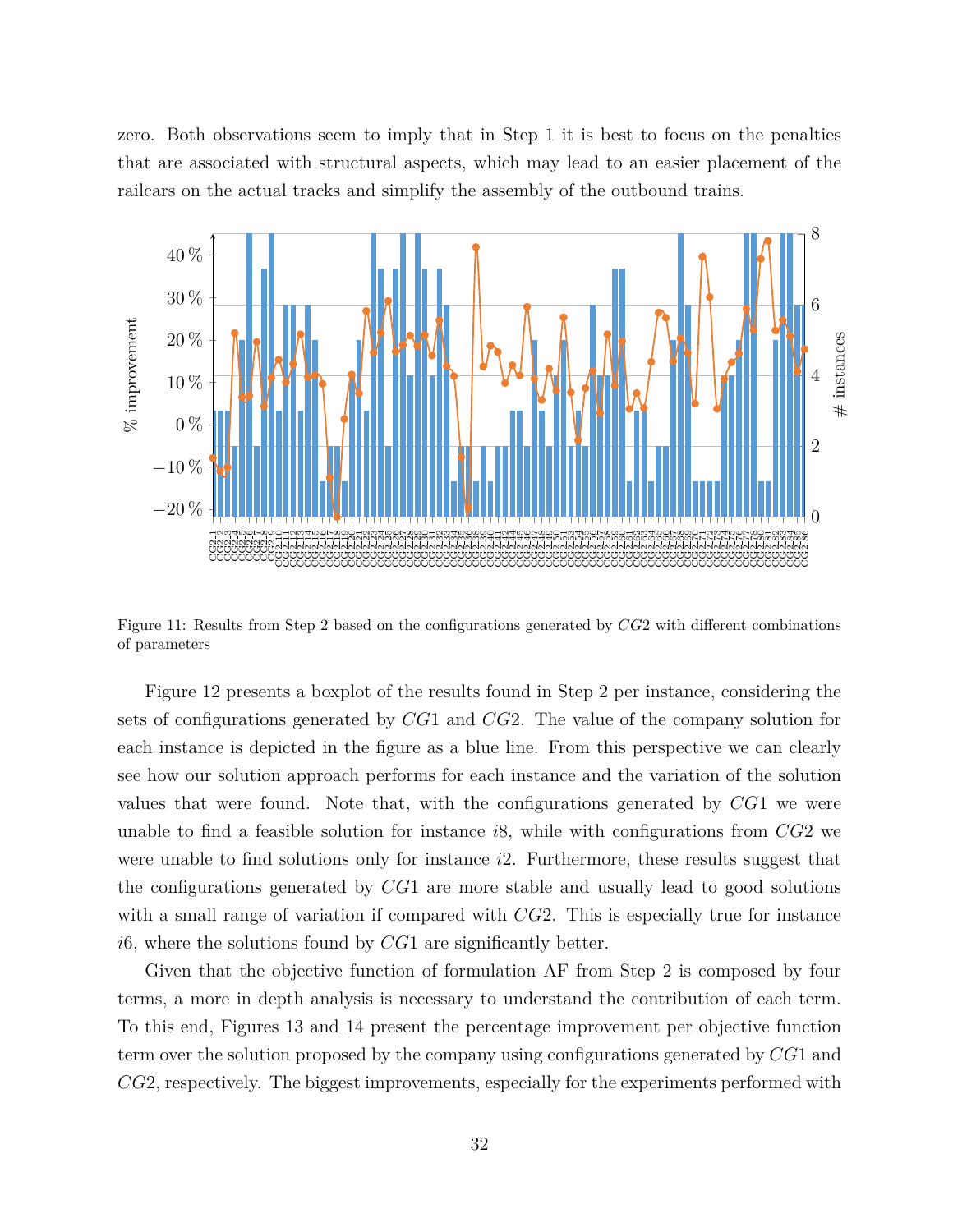

Figure 12: Boxplot presenting the results of Step 2 per instance.

configurations from *CG*1, seem to come from the penalties associated with the distance from container stacks to the location of the railcars and the number of 53-ft railcars sent to port terminals. This is an interesting result given that placing railcars closer to their associated container stacks is critical to improve the efficiency of the loading operations. Furthermore, reducing the number of 53-ft railcars sent to the port terminals allows to better use the train capacity. Indeed, there are no 53-ft containers at the ports (it is a size used exclusively in the North American domestic market) and 53-ft railcars take up more train capacity than 40-ft ones. On the other hand, having low improvements (or even a slightly negative impact) on the railcar dwell time is less important as costs associated with the dwell of railcars are much lower than those associated with train capacity and loading operations. In fact, optimizing the dwell time in our problem is only a preemptive measure to try to ensure that the terminal has free space on the tracks, which, as a consequence, gives more options to park incoming railcars.

Concerning the fragmentation aspect, according to Figure 13, the improvements achieved using configurations from *CG*1 vary widely depending on which set of configurations that is used. In this case we cannot find a clear pattern in the results that would determine why sometimes we get significant improvements and in other cases the solution is considerably worse. The results obtained with the configurations from *CG*2, shown in Figure 14, are more interesting with respect to the fragmentation. For instance, the configurations used in the scenarios from *CG*2<sub>-1</sub>1 to *CG*2<sub>-18</sub> were generated by formulation *CG*2 with  $w_4 = 0$ ,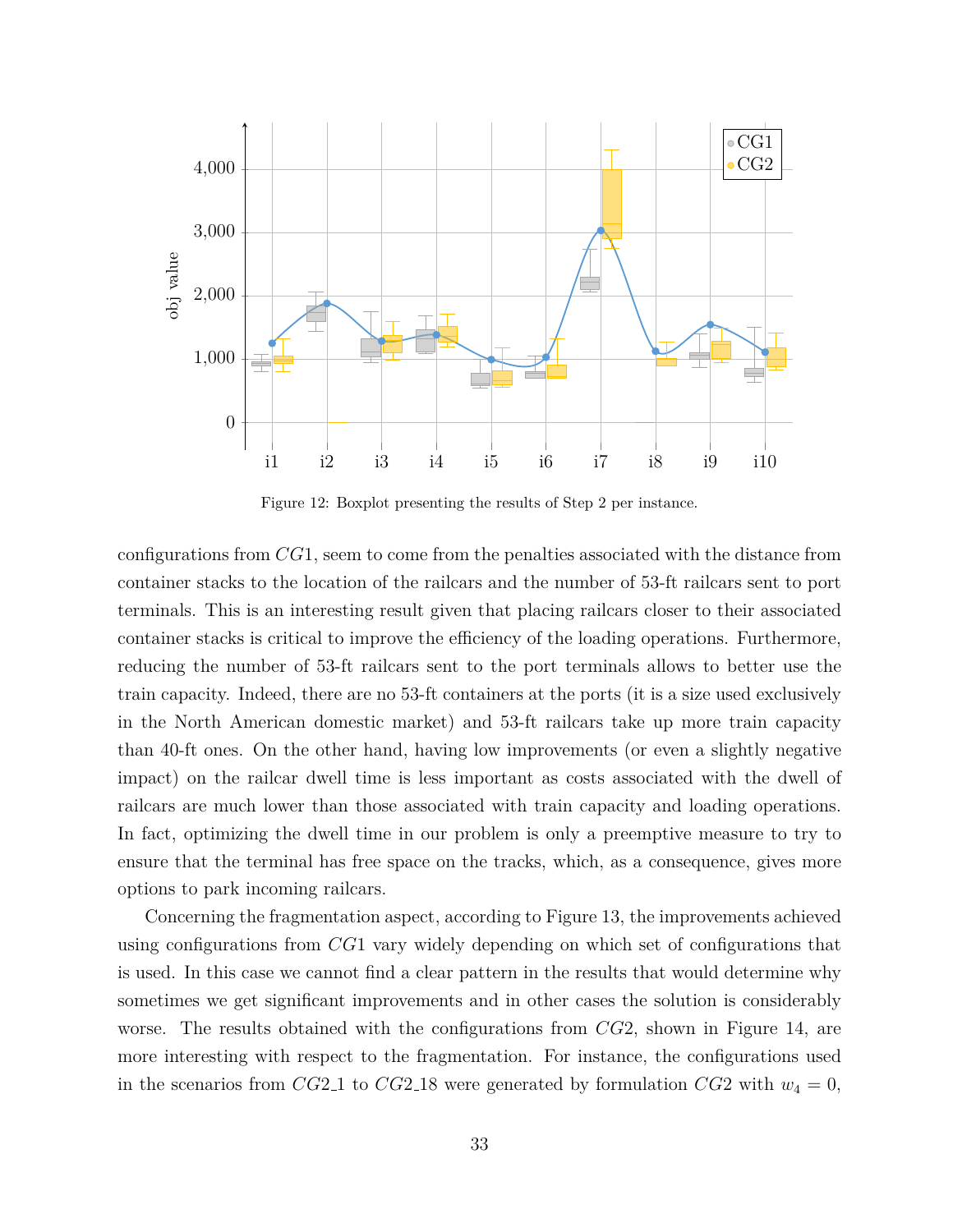i.e., with the penalty associated with the level of fragmentation disabled. As a result, most of the solutions that were found using these configurations were worse with respect to the fragmentation. When the fragmentation was allowed, the results were much better.



Figure 13: Improvements from Step 2 per objective function term based on the configurations generated by *CG*1

In general, we observed that using *CG*1 usually leads to better solutions and, on average, the improvements are higher. Although *CG*2 also performs well, it is more unstable and prone to generating solutions that are actually worse than those created manually by the company. Given that none of the formulations is able to consistently provide solutions for all instances, in practice, a good strategy would be to run *CG*1 and *CG*2 in parallel and take advantage of the strength of both formulations.

# *5.2. Sensitivity analyses*

To understand how aspects such as the demand for the outbound blocks and the composition of the inbound trains impact on the efficiency of the method and in the complexity of the scenarios, we modified the original instances to generate three new benchmark sets. Usually, 53-ft railcars are spread out on the inbound trains instead of being grouped. We suspected that this heterogeneous composition of the trains could considerably affect the complexity of the scenarios, given that 53-ft railcars are not supposed to be sent to port terminals and this is considered when generating configurations. In this sense, for the first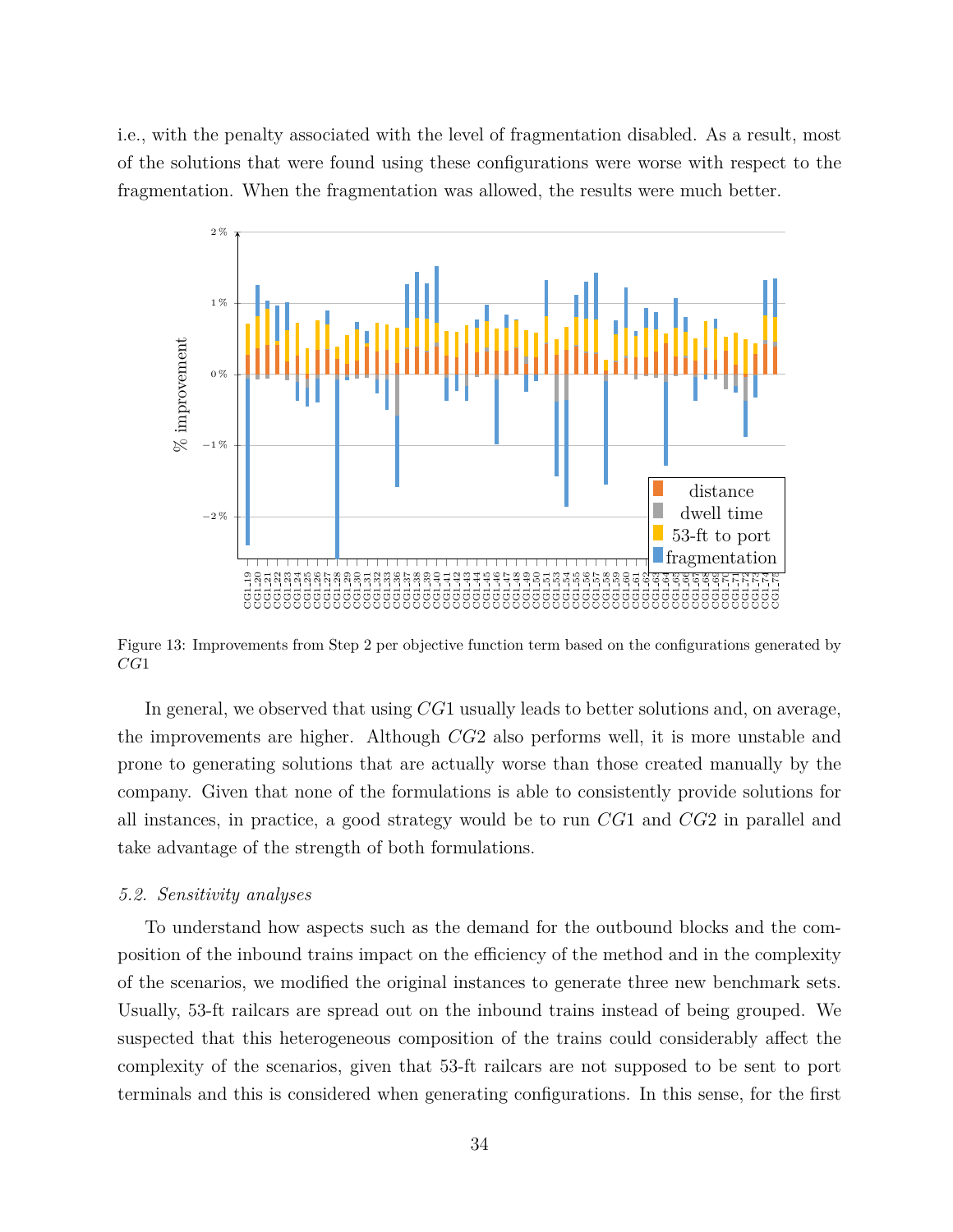

Figure 14: Improvements from Step 2 per objective function term based on the configurations generated by *CG*2

new set, named *N*53, each instance was modified by transforming 53-ft railcars into 40-ft ones and demand for 53-ft containers into demand for 40-ft containers. The two other new sets of instances are intended to test how variations in the demand for the outbound blocks might impact the overall performance. These sets – *D*50 and *D*75 – are thus composed by instances where the demand for outbound blocks is set, respectively, to 50% and 75% of the original values.

Table 3 presents the results of the experiments with the new sets of benchmark instances along with the results of the original instances for comparison. Column *# sets* specifies the number of sets of configurations that were generated in Step 1, which is also the number of times Step 2 was run. That is, once for each set. Column *# sol* specifies the number of tests that resulted in a feasible solution, while columns *avg obj*, *avg # configs* and *avg time* present, respectively, the average solution value, number of configurations used in the experiments and computational time required. Note that from the results of set N53, indeed, not having 53-ft railcars does seem to improve the efficiency of the method, given that we were able to find feasible solutions for all instances with configurations generated by both *CG*1 and *CG*2. For most cases, there were no significant changes in the number of sets of configurations that were found in Step 1. This suggests that allowing *CG*1 and *CG*2 to focus more on optimizing structural aspects leads to configurations that contain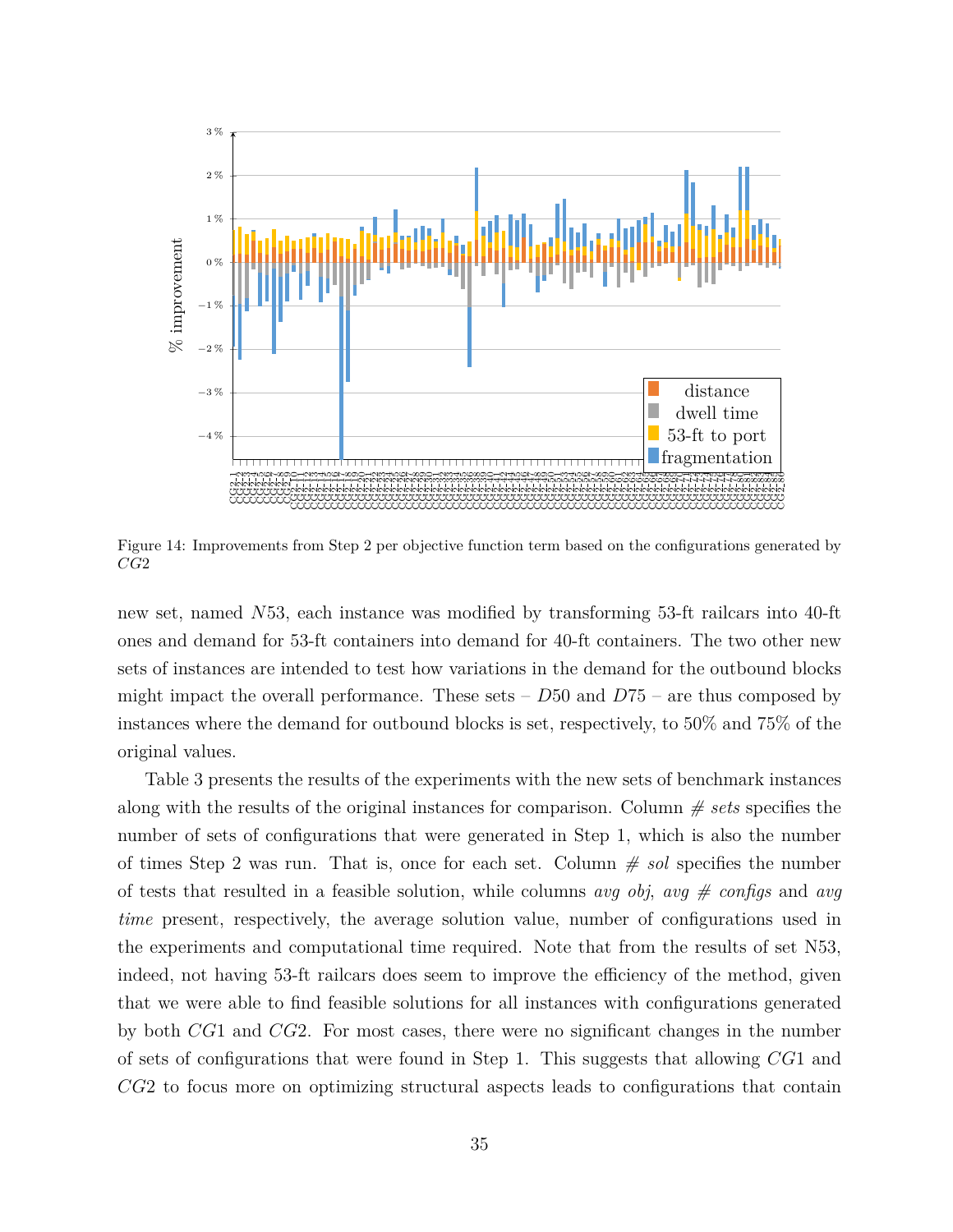segments and sections that are more easily handled by the second step and do not cause too many problems with respect to how they are placed in the tracks and later moved when the outbound trains are assembled.

According to the results shown in Table 3 for sets D75 and D50, where the demand for the outbound blocks was reduced by 25% and 50%, respectively, scenarios with lower demand do not necessarily lead to improvements in the performance of the method. Although for scenarios like *i*8 *D*50 and *i*8 *D*75 the results were significantly better, for the other instances there were no considerable improvements that came from reducing the demand for the outbound blocks. This might be explained by the fact that, in instance *i*8, the demand for the outbound blocks was very tight with respect to the total number of slots that were available to be assigned.

In practice, a decision support system that implements the proposed approach could run, in parallel, multiple instances of the algorithm with the best parameter settings to maximize the chances of finding feasible solutions. The terminal plans are built one day before they are put in practice, which could even allow the DSS to run the algorithms for longer, increasing even further the number of solutions that could be found. In this setting, the algorithm could also be used in a rolling horizon fashion to account for railcars that remained in the terminal as a result of the solutions implemented on the previous days.

# **6. Conclusions**

We have addressed a practical problem faced by a major North American railway concerning rail transportation of intermodal containers. Our approach incorporates all relevant decisions and constraints to obtain good quality solutions. The first step creates a set of configurations (patterns) which specify how each inbound train can be split into sequences of railcars and the assignment of outbound blocks to each railcar. The second step then decides which configurations to use and how to park the railcars, ensuring that not only it is possible to bring the railcars to their assigned track, but also that they can be properly pulled out from the tracks when it is time to depart. Computational experiments on benchmark instances based on realistic data from the company show that our approach is able to find good quality solutions for all instances. In practice, the methods and tools developed might prove valuable to the company not only to optimize their operations, but also as a means to automate the whole process of generating the plans, which at the moment is performed manually.

As future work we are mainly focused on implementing a rolling horizon approach to simulate the performance of our algorithm in longer time periods. This is important because,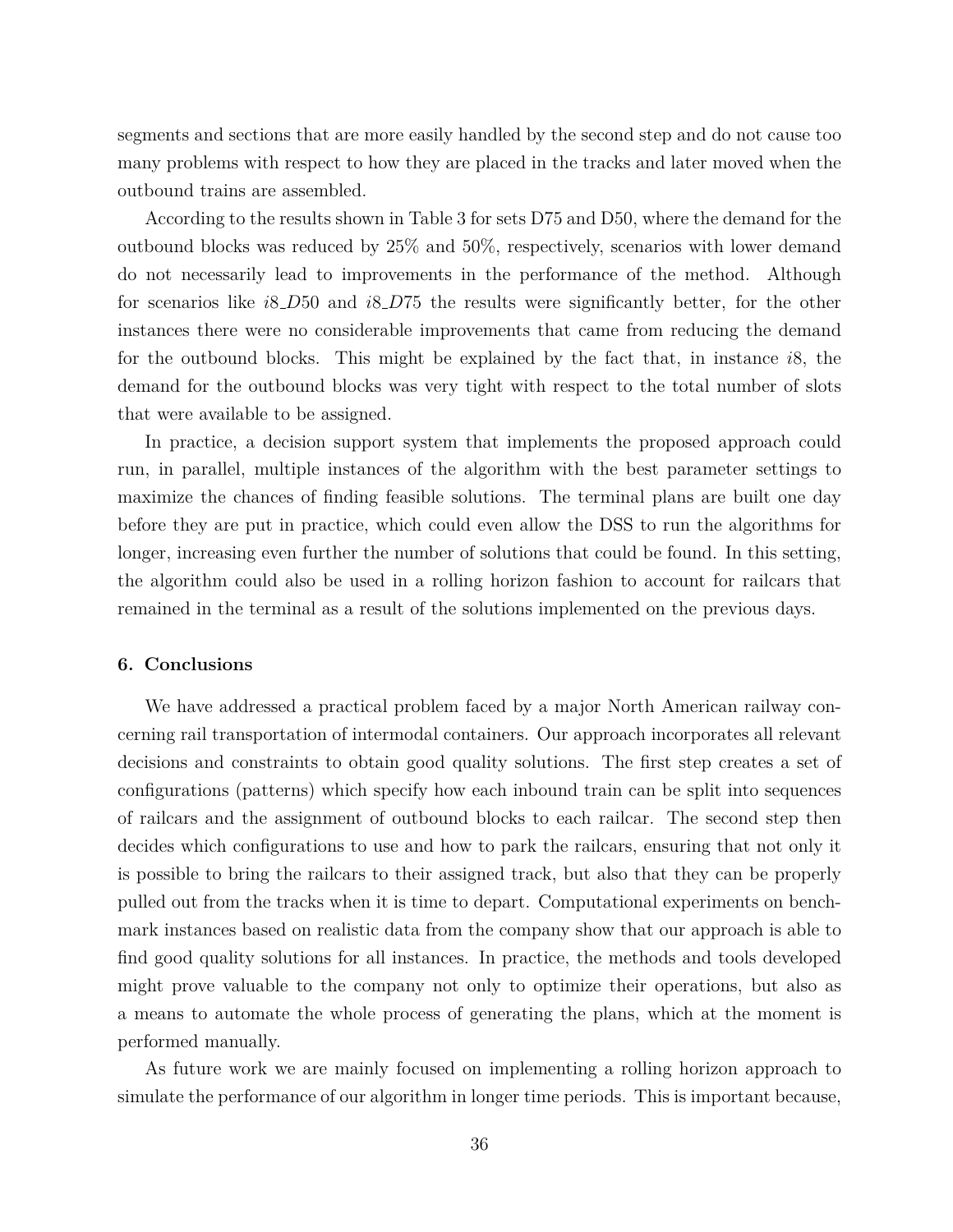|                         | CG1      |                |                 | CG2       |                  |                |                  |                 |           |                  |
|-------------------------|----------|----------------|-----------------|-----------|------------------|----------------|------------------|-----------------|-----------|------------------|
|                         |          |                |                 | $avg \#$  |                  |                |                  |                 | $avg \#$  |                  |
|                         | $#$ sets |                | $#$ sol avg obj |           | configs avg time | # sets         |                  | $#$ sol avg obj |           | configs avg time |
| $Oct_20$                | 52       | 29             | 939.2           | 397.4     | 3049.4           | 84             | 33               | 1004.5          | 292.5     | 2271.9           |
| $Oct_21$                | 34       | 28             | 1727.6          | 111.6     | 1032.6           | 29             | $\boldsymbol{0}$ |                 |           |                  |
| $Oct_22$                | 42       | $24\,$         | 1182.8          | 302.1     | 2899.8           | 47             | 35               | 1281.3          | 47.8      | 2328.7           |
| $Oct_23$                | 35       | 12             | 1326.3          | 181.7     | 1774.4           | 47             | 24               | 1397.1          | 31.8      | 2135.8           |
| $Oct_24$                | 48       | 48             | 673.9           | $406.0\,$ | 955.6            | 71             | 71               | 726.9           | $353.6\,$ | $1051.3\,$       |
| Oct.25                  | 45       | 45             | 775.4           | 53.4      | 172.0            | 63             | 62               | 821.5           | 125.3     | 241.6            |
| $Oct_26$                | 11       | 11             | 2240.9          | 43.0      | 405.6            | 19             | 18               | 3405.9          | 53.6      | 933.7            |
| $Oct_27$                | 19       | $\overline{0}$ |                 |           |                  | 60             | 30               | 962.8           | 60.6      | 90.7             |
| $Oct_28$                | 34       | 33             | 1063            | 180.1     | 781.8            | 48             | 27               | 1187.5          | 51.8      | 121.1            |
| $\mathrm{Oct}\_29$      | 43       | 43             | $\bf 835.3$     | 262.4     | $33.1\,$         | 38             | 38               | 1043.9          | 178.6     | 370.1            |
| Oct <sub>-20-N53</sub>  | 55       | 20             | 655.8           | 465.1     | 3343.3           | 86             | 22               | 688.4           | 364.7     | 2990.4           |
| Oct <sub>-21</sub> -N53 | 32       | 24             | 1288.8          | 124.3     | 1696.0           | $\overline{2}$ | $\overline{2}$   | 1610.0          | 10.5      | 868.8            |
| Oct_22_N53              | 46       | 31             | 755.9           | 389.0     | 3105.9           | $53\,$         | 46               | 867.4           | 113.0     | 2596.5           |
| $Oct_23_N53$            | 33       | 14             | 957.7           | $213.5\,$ | 2182.7           | 49             | 27               | 966.7           | 88.8      | 2581.1           |
| Oct <sub>-24</sub> _N53 | 51       | 51             | 444.9           | 398.7     | 1368.4           | 81             | 81               | 521.6           | 361.2     | 1397.3           |
| Oct <sub>-25</sub> _N53 | 50       | 48             | 601.2           | 53.0      | 217.5            | 57             | $55\,$           | 614.6           | 88.6      | $175.2\,$        |
| Oct_26_N53              | 18       | 18             | 1651.5          | 46.9      | 766.3            | 18             | 18               | 2804.7          | 50.0      | 980.7            |
| Oct <sub>-27</sub> -N53 | 35       | 28             | 918.1           | 159.6     | 378.4            | 70             | 38               | 925.6           | $87.6\,$  | 398.3            |
| Oct <sub>-28</sub> _N53 | 47       | 46             | 696.9           | 300.1     | 586.8            | 66             | 60               | 802.1           | 225.0     | 476.4            |
| $Oct_29_N53$            | 43       | 43             | 530.5           | 406.1     | 21.7             | 42             | 42               | 680.9           | 124.1     | 8.9              |
| $Oct_20_D50$            | 51       | 21             | 944.8           | $475.2\,$ | 3424.4           | 84             | 29               | 994.9           | $350.1\,$ | 2608.1           |
| $Oct_21_D50$            | 34       | 27             | 1679.6          | 138.1     | 1343.9           | $\overline{2}$ | $\overline{0}$   |                 |           |                  |
| $Oct_22_D50$            | 45       | 33             | 1018.1          | 412.8     | 3347.1           | 59             | 49               | 1145.2          | 154.3     | 2539.0           |
| Oct <sub>-23</sub> _D50 | 39       | 18             | 1324.6          | 209.7     | 2057.2           | 49             | 35               | 1307.1          | 97.8      | 2288.3           |
| $Oct_24_D50$            | 50       | 50             | 680.3           | 403.8     | 1333.0           | 73             | $73\,$           | 713.9           | 384.6     | 1130.5           |
| $Oct_25__D50$           | 48       | 48             | 782.3           | 61.5      | 93.2             | 68             | 64               | 836.6           | 83.6      | 189.1            |
| $Oct_26_D50$            | 17       | 17             | 2268.3          | 48.8      | 395.7            | 33             | 32               | 3334.7          | 86.6      | 1497.7           |
| $Oct_27_$               | 34       | 21             | 1046.0          | 154.4     | 854.7            | $70\,$         | 38               | 971.2           | 112.6     | 999.7            |
| $Oct_28_$ D50           | 43       | 40             | 965.1           | 347.5     | 1813.1           | $63\,$         | 58               | 1024.5          | 239.0     | 370.1            |
| $Oct_29__D50$           | 44       | 44             | 696.4           | 368.8     | 17.8             | 39             | 39               | 1035.8          | 86.2      | 8.3              |
| $Oct_20_D75$            | 53       | 27             | 940.8           | 426.7     | 3282.0           | 86             | 26               | 1015.4          | 293.9     | 2407.9           |
| $Oct_21_D75$            | 33       | 26             | 1723.1          | 128.6     | 1370.1           | $\,4\,$        | $\overline{2}$   | 1833.4          | 6.3       | 2160.2           |
| $Oct_22_DT5$            | 46       | 35             | 1112.9          | 372.2     | 2977.1           | 53             | 42               | 1250.6          | $81.8\,$  | 2375.4           |
| $Oct_23_D75$            | 36       | 14             | 1262.3          | 175.1     | 1952.6           | 51             | 28               | 1352.0          | 55.3      | 2033.1           |
| Oct <sub>-24</sub> _D75 | 50       | 50             | 671.9           | 387.6     | 1030.5           | 76             | 75               | 733.2           | 360.0     | 1033.9           |
| $Oct_25_D75$            | 47       | 47             | 769.7           | $63.8\,$  | 246.6            | 60             | 58               | 833.8           | 82.4      | 229.3            |
| Oct <sub>-26</sub> _D75 | 16       | 16             | 2295            | $33.4\,$  | 360.9            | 30             | 29               | 3325.2          | 72.7      | 1522.8           |
| Oct <sub>-27</sub> -D75 | 35       | 18             | 1057.8          | 140.8     | 882.7            | 70             | 39               | 957.7           | 122.3     | 584.6            |
| Oct <sub>-28</sub> -D75 | 37       | 34             | 958.4           | 348.6     | 1646.7           | $64\,$         | 59               | 1030.2          | 283.7     | 280.6            |
| Oct <sub>-29</sub> _D75 | 43       | 43             | 761.6           | 315.6     | $28.0\,$         | 36             | 36               | 1132.7          | 58.0      | 370.1            |

Table 3: Results of the experiments with the new sets of benchmark instances: N53, D50 and D75.

at the moment, our solutions correspond to plans that only include the inbound trains that arrive on a given day. However, there are usually several railcars that remain in the terminal for more than one day, as they might be assigned to blocks from outbound trains that depart on a day outside the time horizon that we consider. It would be interesting to analyze the algorithm's performance if the initial state of the terminal is determined by the solution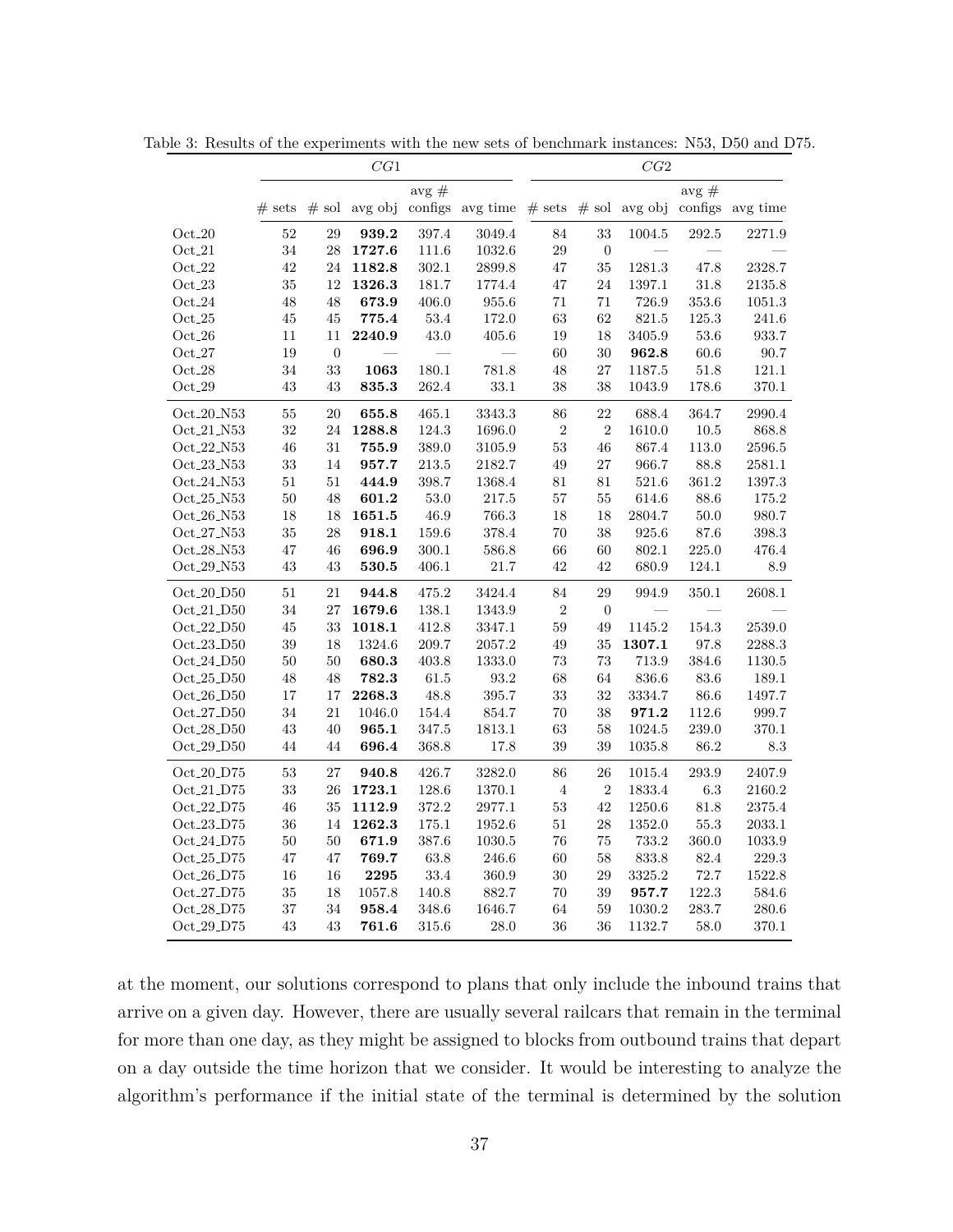generated for the previous day.

#### **Acknowledgments**

We gratefully acknowledge the close collaboration with personnel from the Canadian National Railway Company (CN), the funding through the CN Chair in Optimization of Railway Operations at Université de Montréal and funding from the National Sciences and Engineering Council of Canada (NSERC) through a Collaborative Research and Development grant.

#### **References**

- Adlbrecht JA, Hüttler B, Zazgornik J, Gronalt M, 2015 *The train marshalling by a single shunting engine problem*. *Transportation Research Part C: Emerging Technologies* 58:56–72.
- Alicke K, 2005 *Modeling and optimization of the intermodal terminal mega hub*. *Container Terminals and Automated Transport Systems*, 307–323 (Springer).
- Association of American Railroads, 2014 *Loading Capabilities Guide*. Available at: https://www.aar.org/StatisticsAndPublications/Publications?title=Loading Capabilities Guide.
- Blasum U, Bussieck M, Hochstättler W, Moll C, Scheel HH, Winter T, 1999 *Scheduling trams in the morning*. *Mathematical Methods of Operations Research* 49(1):137–148.
- Bodin LD, Golden BL, Schuster AD, Romig W, 1980 *A model for the blocking of trains*. *Transportation Research Part B: Methodological* 14(1):115 – 120.
- Bouzaiene-Ayari B, Cheng C, Das S, 2016 *From single commodity to multiattribute models for locomotive optimization: A comparison of optimal integer programming and approximate dynamic programming*. *Transportation Science* 50(2):366–389.
- Boysen N, Emde S, Fliedner M, 2016 *The basic train makeup problem in shunting yards*. *OR Spectrum* 38(1):207–233.
- Boysen N, Fliedner M, 2010 *Determining crane areas in intermodal transshipment yards: The yard partition problem*. *European Journal of Operational Research* 204(2):336–342.
- Boysen N, Fliedner M, Jaehn F, Pesch E, 2012 *Shunting yard operations: Theoretical aspects and applications*. *European Journal of Operational Research* 220(1):1–14.
- Boysen N, Fliedner M, Kellner M, 2010 *Determining fixed crane areas in rail–rail transshipment yards*. *Transportation Research Part E: Logistics and Transportation Review* 46(6):1005–1016.
- Boysen N, Jaehn F, Pesch E, 2011 *Scheduling freight trains in rail-rail transshipment yards*. *Transportation science* 45(2):199–211.